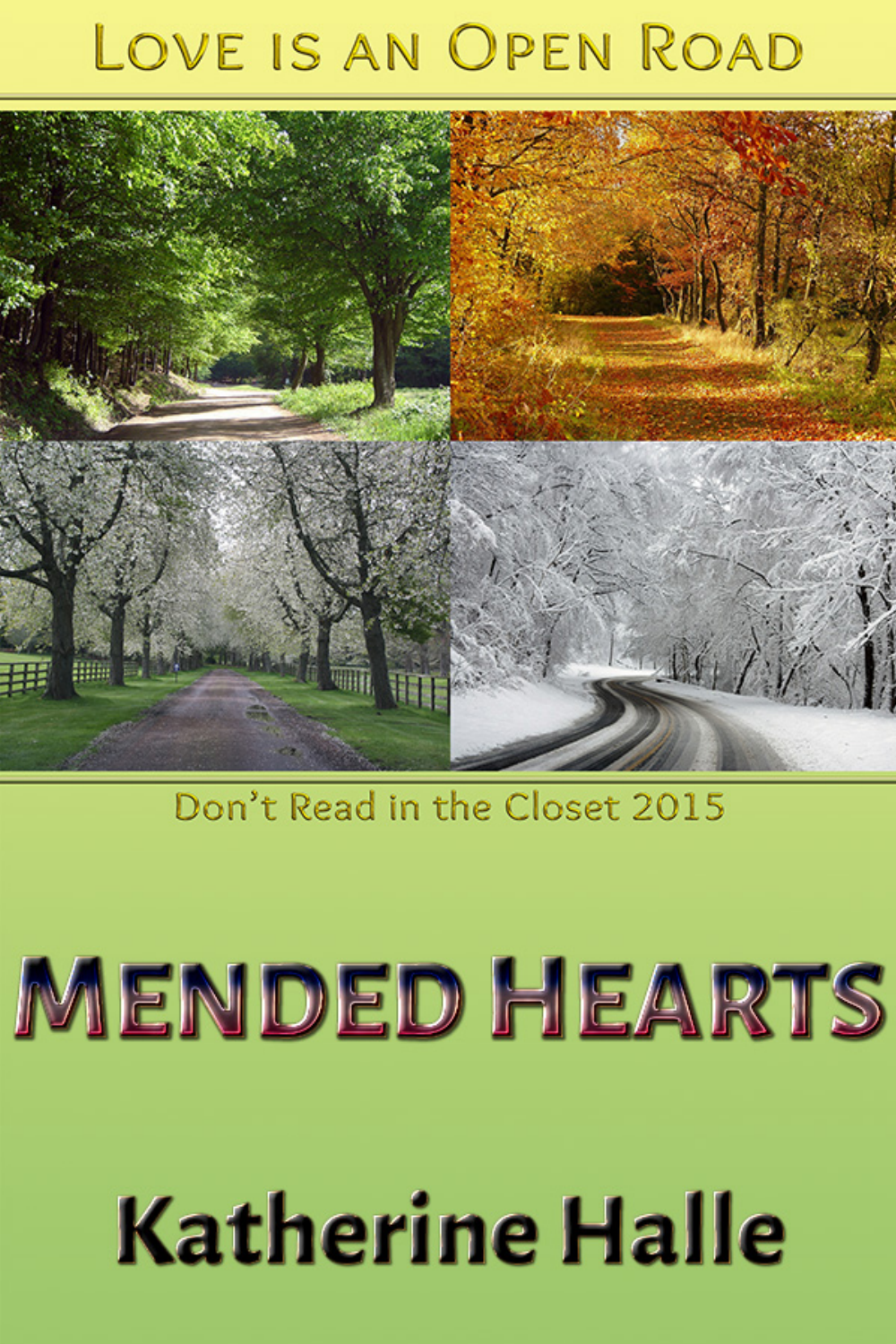#### **Table of Contents**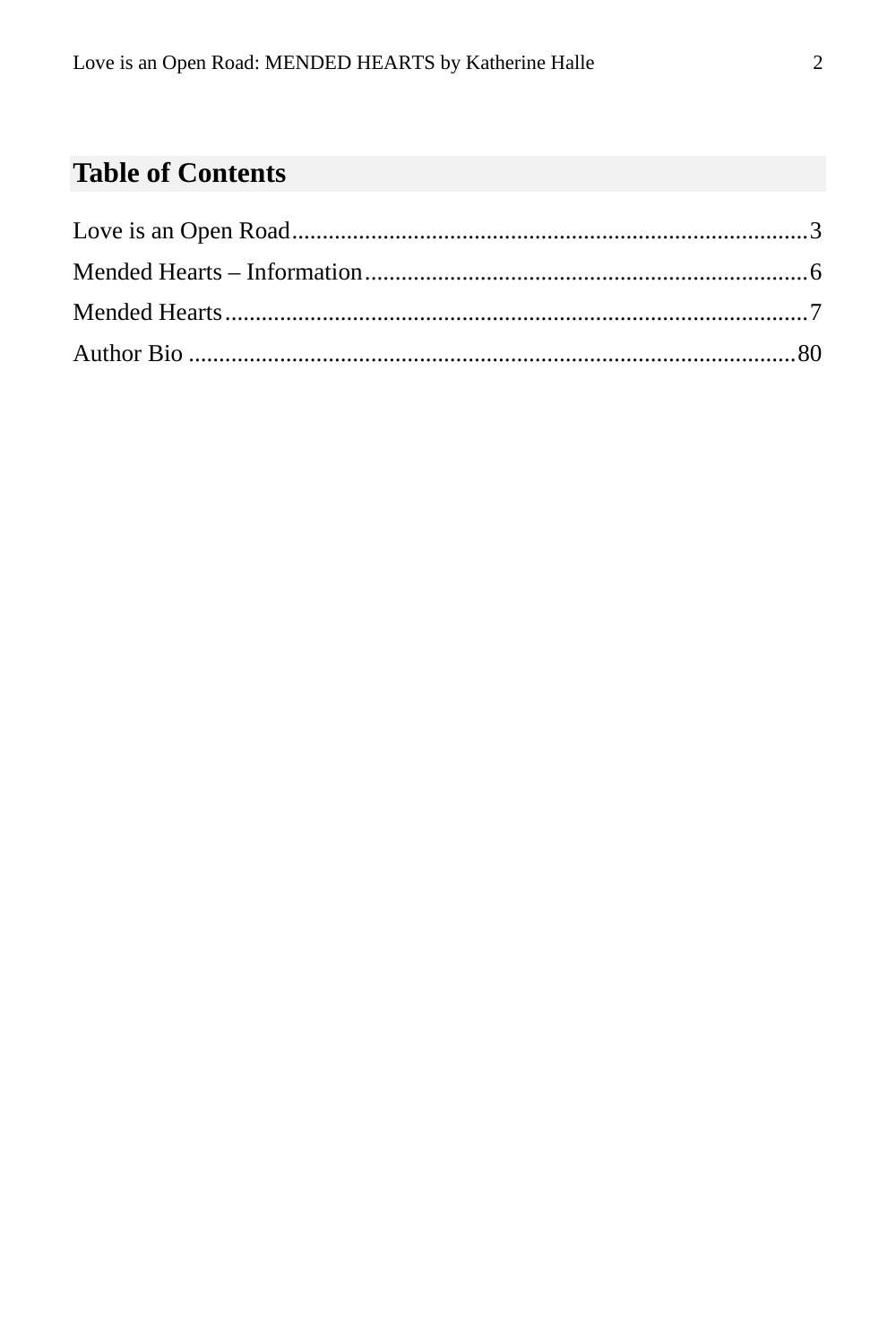## <span id="page-2-0"></span>**Love is an Open Road**

*An M/M Romance series*

### **MENDED HEARTS**

#### **By Katherine Halle**

#### **Introduction**

The story you are about to read celebrates love, sex and romance between men. It is a product of the *Love is an Open Road* promotion sponsored by the *Goodreads M/M Romance Group* and is published as a gift to you.

#### **What Is Love is an Open Road?**

The *Goodreads M/M Romance Group* invited members to choose a photo and pen a letter asking for a short M/M romance story inspired by the image; authors from the group were encouraged to select a letter and write an original tale. The result was an outpouring of creativity that shone a spotlight on the special bond between M/M romance writers and the people who love what these authors do.

A written description of the image that inspired this story is provided along with the original request letter. If you'd like to view the photo, please feel free to join the [Goodreads M/M Romance Group](http://www.goodreads.com/group/show/20149-m-m-romance) and visit the discussion section: *Love is an Open Road*.

No matter if you are a long-time devotee to M/M Romance, just new to the genre or fall somewhere in between, you are in for a delicious treat.

#### **Words of Caution**

This story may contain sexually explicit content and is **intended for adult readers.** It may contain content that is disagreeable or distressing to some readers. The *M/M Romance Group* strongly recommends that each reader review the General Information section before each story for story tags as well as for content warnings.

Each year, a dedicated group of Volunteers from the M/M Romance Group work hard behind the scenes to bring these stories to you. Our Editors, Formatters, Proofreaders, and those working on Quality Assurance, spend many long hours over a course of several months so that each Event is a success. As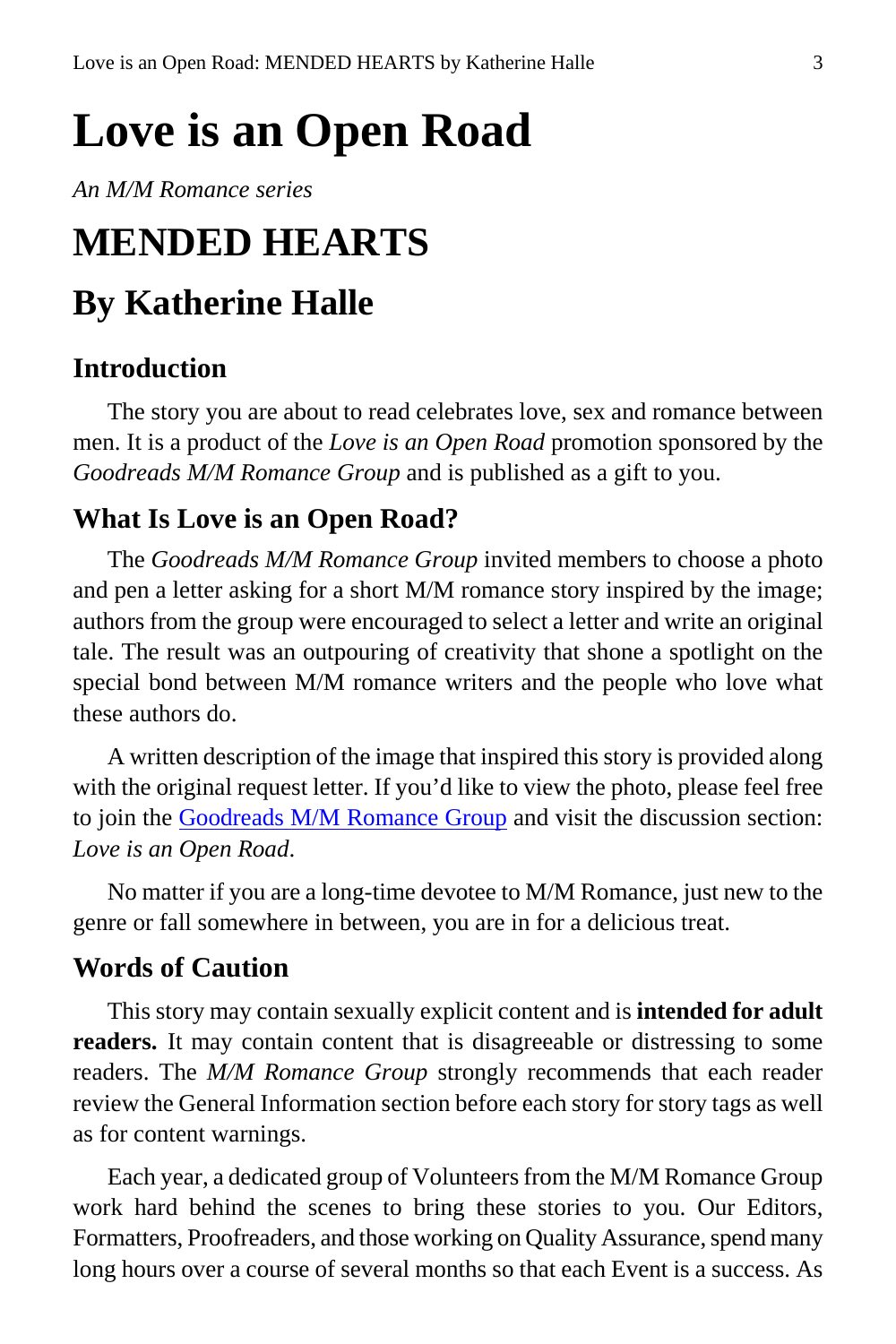each and every author also gives freely of their time and talent, it was decided that all edits suggested may be accepted or rejected by the author at any given time. For this reason, some stories will appear to be more tightly edited than others, depending on the choice of the author.

This story is a work of fiction. Names, characters, places and incidents are the products of the author's imagination or are used fictitiously. Any resemblance to actual events, locales, or persons, living or dead, is entirely coincidental.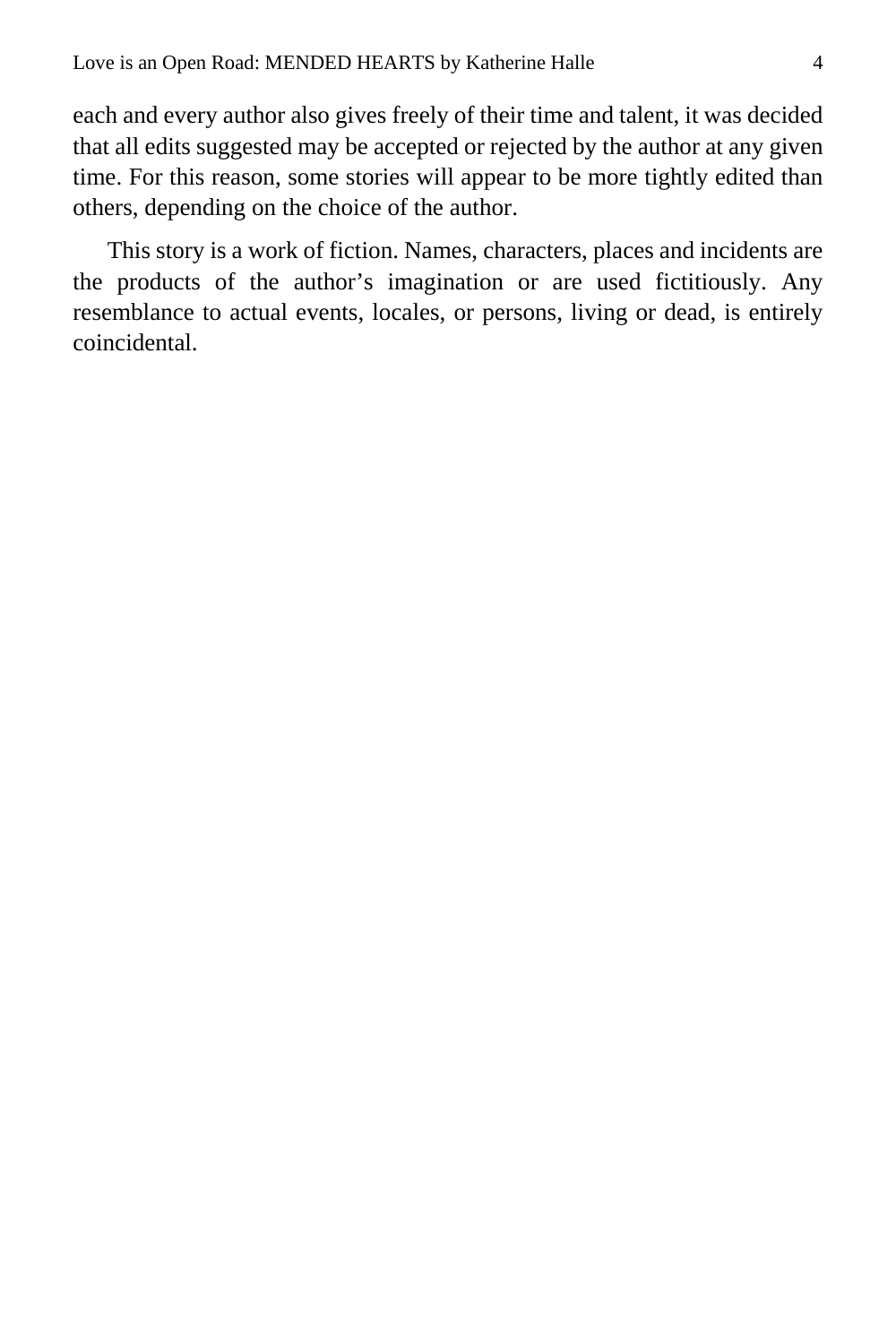All rights reserved worldwide.

This eBook may be distributed freely in its entirety courtesy of the Goodreads M/M Romance Group. This eBook may not be sold, manipulated or reproduced in any format without the express written permission of the author.

Mended Hearts, Copyright © 2015 Katherine Halle

Cover Design by Goodreads M/M Romance Group Cover Photographs from [Pixabay.com](http://pixabay.com/en/) and [freeimages.com](http://www.freeimages.com/)

<span id="page-4-0"></span>This ebook is published by the *M/M Romance Group* and is not directly endorsed by or affiliated with Goodreads Inc.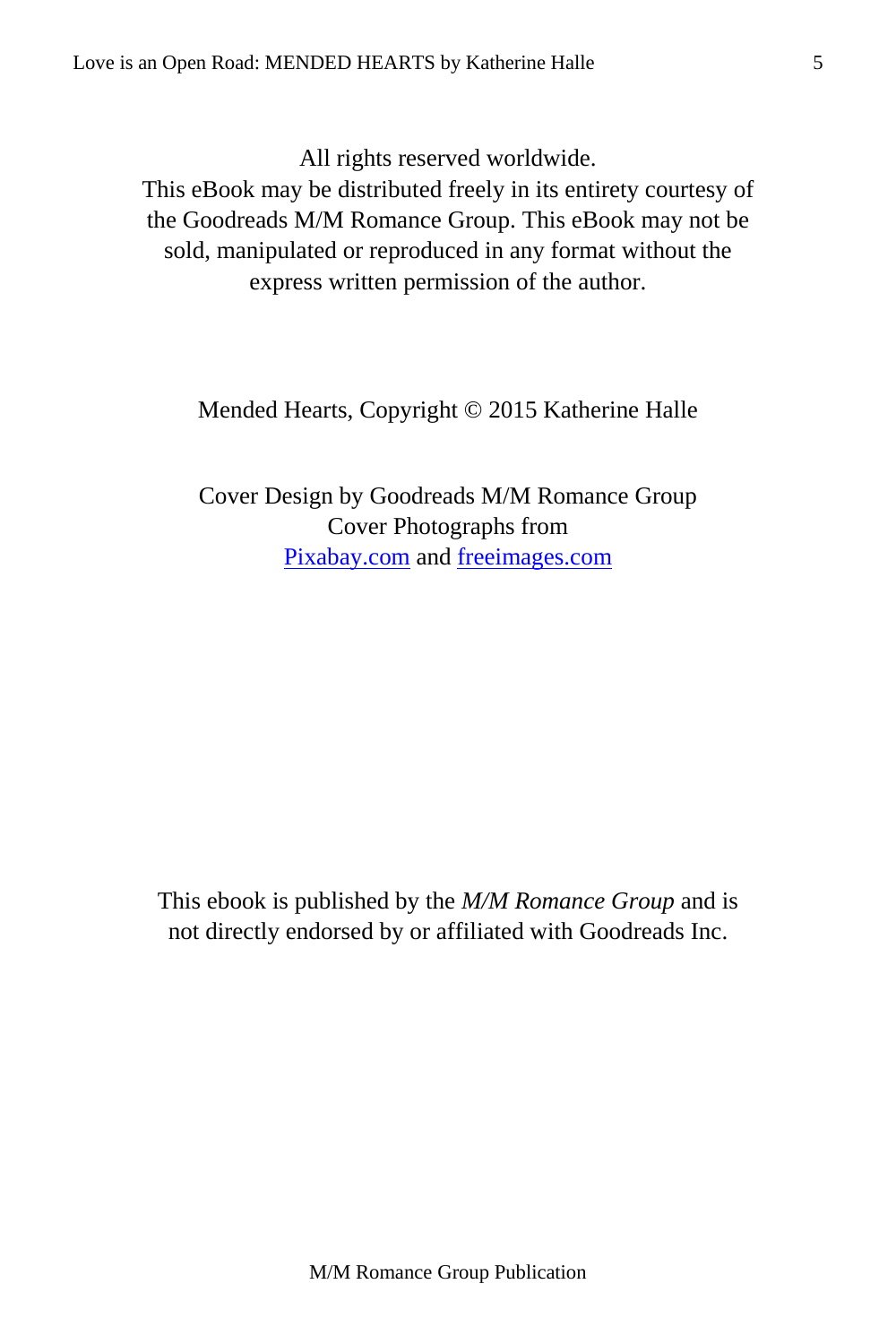## **MENDED HEARTS By Katherine Halle**

#### **Photo Description**

A man with closely cropped, blond hair and wearing blue scrubs leans over the bed of a patient, who is wearing a hospital gown. The patient has similar hair color and the same cut. The man in scrubs is grasping the hand with the IV and leans over, pressing their foreheads together and holding the patient close with a hand clasped on the nape of his neck just above his hospital gown. The patient mirrors his hold, fingertips brushing the edge of the blue scrubs.

#### **Story Letter**

#### *Dear Author,*

*You see the love between us, don't you? He's my soul mate, my salvation. He's the bravest person I know, and I'd give up everything I hold dear for him. But it was not always that way.*

*Oh, I loved him, but I thought I could survive without him. Worse? He thought so too. I couldn't see past my selfish needs. I wanted from him what his weak heart couldn't give me.*

*He'll be alright now, but there was a moment when he wasn't, and fate almost took him away from me. It gives me chills just thinking about how close I came to losing him.*

*Sincerely,*

*Ruthie*

#### **Story Info**

**Genre:** contemporary

**Tags:** age gap, architect, hurt/comfort, illness/disease, medical personnel, nonexplicit, tearjearker

**Word Count:** 27,984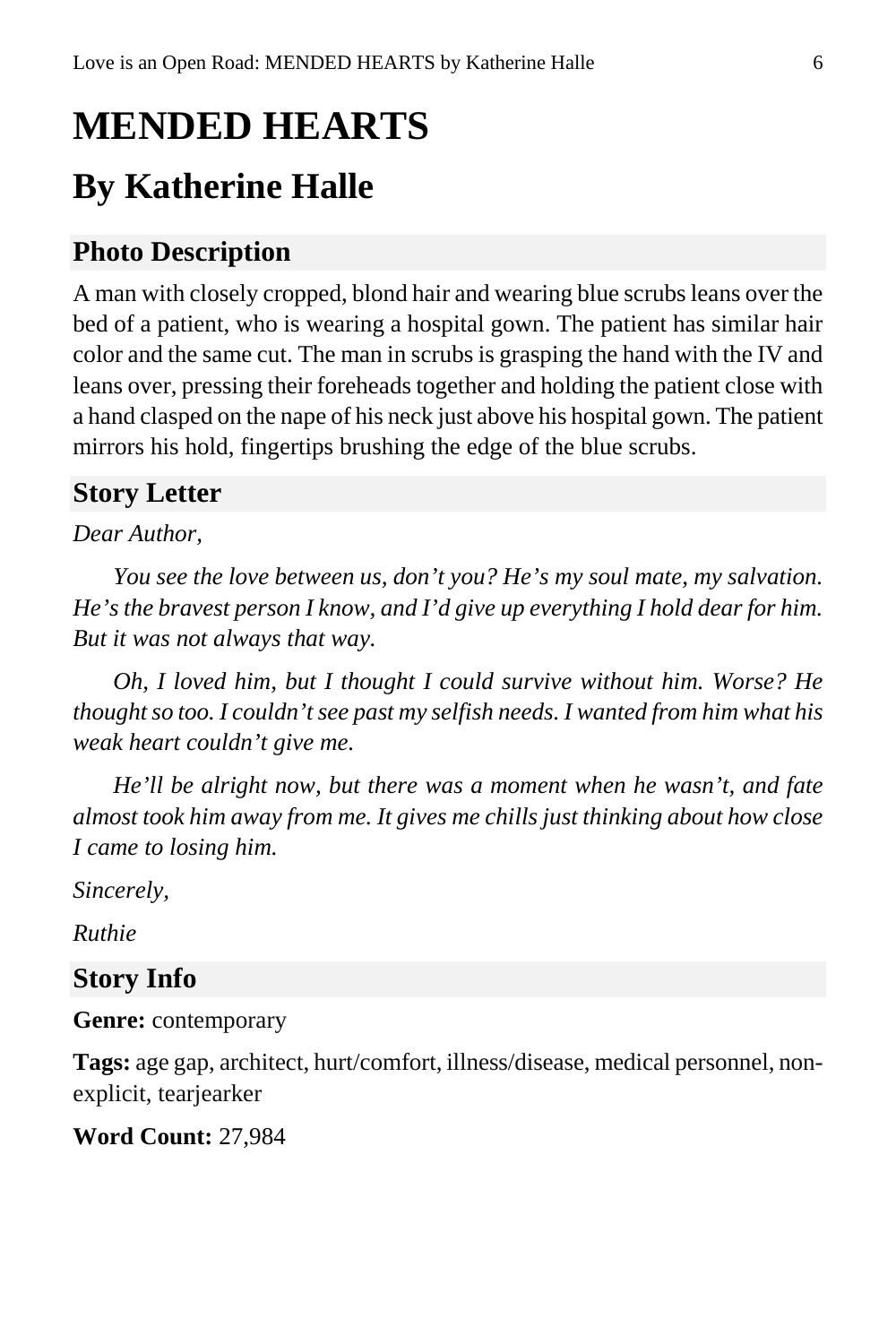### **MENDED HEARTS By Katherine Halle**

<span id="page-6-0"></span>When Dr. Trey Walker met Justin Shaw, he was just another patient in a very long day.

"Patient is Justin Shaw, twenty-two-year-old male, history of rheumatic heart disease, in for a routine checkup and prophylactic antibiotic prescription for wisdom teeth removal. How are you feeling today, Mr. Shaw?" Trey asked, giving Justin a quick glance over.

He appeared healthy, albeit a little on the skinny side. Not unusual for a chronic heart patient.

"I'm not actually a chronic heart patient," Justin spoke up, offense showing clearly in his dark-blue eyes. "And I prefer lean to skinny."

Much to his chagrin, Trey realized, too late obviously, that he had spoken his observations out loud. "You're right, I apologize. According to your history, you've actually had very few complications, and today you're only here for a routine antibiotic prophylaxis."

He turned to speak to his med students. "Justin contracted rheumatic heart fever while his parents were stationed in Europe when he was in elementary school. After his initial bout, he only had one flare up right after they moved back to the States when he was nine?" He looked over at Justin for confirmation, who nodded in acknowledgement.

"He hasn't had any trouble since. So, what would be your first question for him? Redfield?" He pointed to a third year with curly brown hair who liked to hide in the back and pretend she wasn't there.

"Um," she stammered, her face coloring at being put on the spot. She swallowed hard and Trey could see her eyes harden with determination. "I would ask him how he's doing and have him give me his current history."

"Good. Why don't you go ahead and do that," Trey said, gesturing toward the exam table and moving aside to give her room.

Her eyes went wide, but she did as she was told and Trey settled back into listening mode, half an ear on her and the rest of his attention on the young man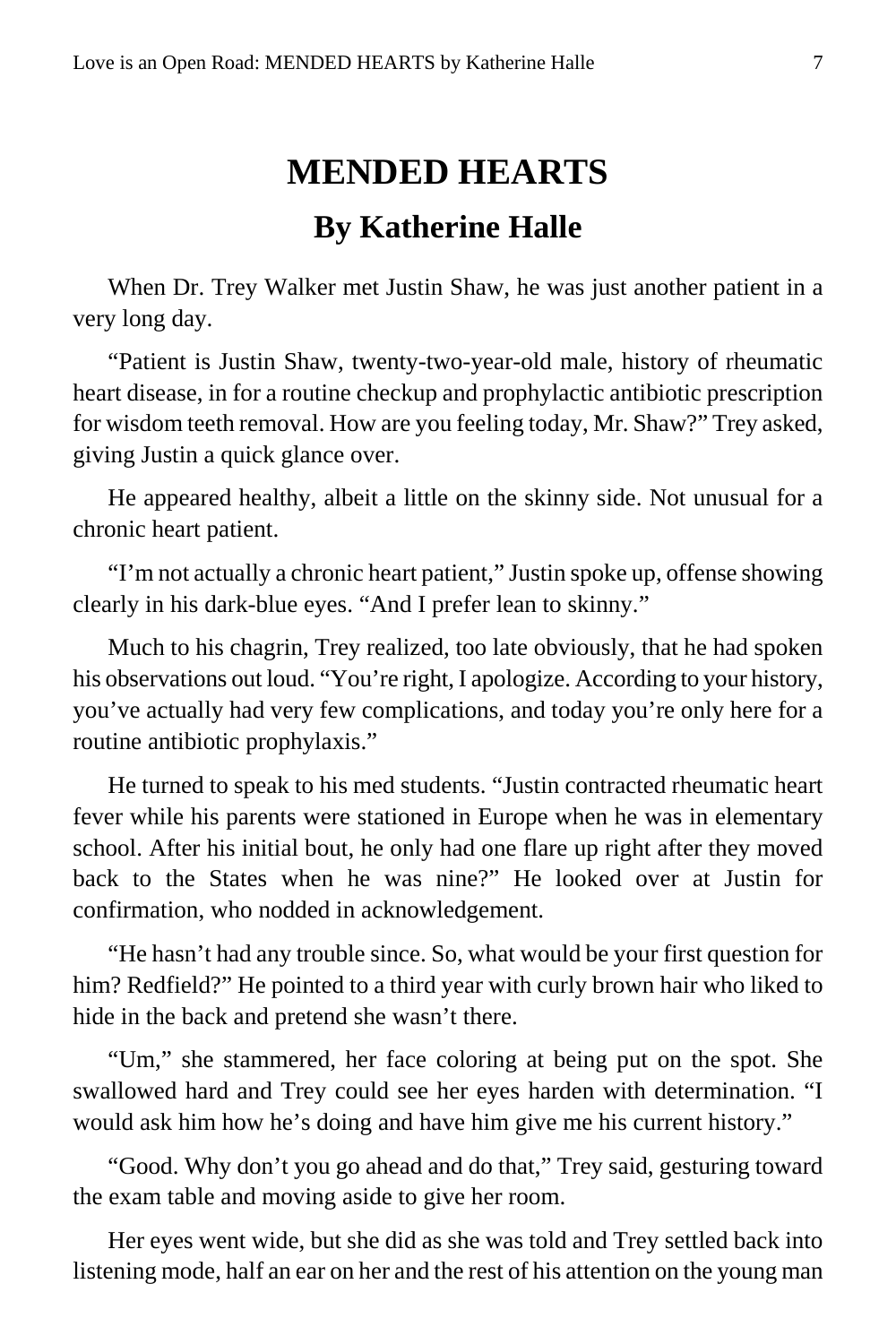on the exam table. Young man, almost ten years his junior. While Redfield went through her assessment, Trey made his own. Skinny, but not wasting, almost wiry, Justin definitely did more than cardio at the gym. Skin a little on the pale side, meaning he must spend a lot of time indoors, and a military buzz cut to his light-brown hair, probably easier to take care of.

He tuned back into Redfield just as she finished up.

"Most rheumatic patients can live a normal life, however, if they show signs of failing valves, conservative treatment is the first step including alleviating stress to the heart to prevent the damage from progressing. Both physical and mental stress. If they do progress to the point of requiring surgery, heart valve repair or replacement can make it possible for them to live normal lives once again."

Trey smiled as she turned to him.

"How'd I do?" Redfield asked brightly, eyes hopeful.

"You did fine. Make sure he gives you the doses of his current meds not just the names, you can't always rely on the med record. And also, ask him when his wisdom teeth extraction is scheduled for."

"Right. Sorry," she said, stepping back into the group.

"Don't be sorry, just remember for next time."

"Yes, Dr. Walker."

"Now, onto the physical examination. What are the important parts you don't want to skip?" Trey looked over the group with a practiced eye. "Based on the history Ms. Redfield has just obtained for us, Mr. Stamper, why don't you move on up here and see if you can answer the question and do a thorough physical assessment."

He fought the urge to roll his eyes as Stamper sauntered up to the front, restrained from cringing when he saw Justin stiffen up. Stamper had a tendency to be an arrogant ass, and he wondered briefly if it had been a mistake to put him on the spot with Justin.

Stamper pulled his stethoscope out of his pocket and reached for Justin's gown. Justin pulled back with a scowl. "Maybe you could introduce yourself first? I don't let just anyone go around touching me."

His eyes flicked over to Trey's and he gave a defiant jut of his chin, and Trey bit back a grin. Nope, his decision had been spot on.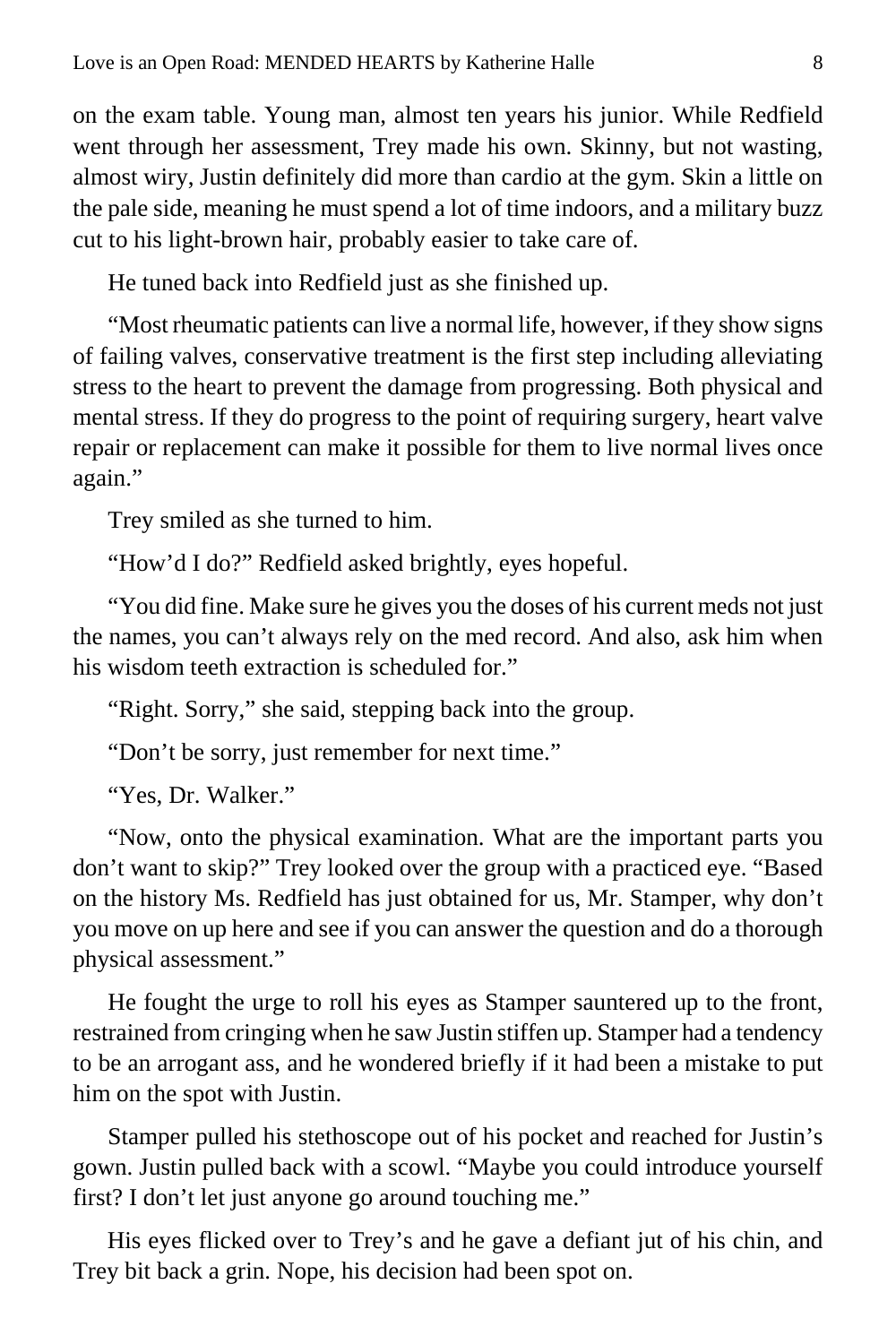"Sorry, sorry," Stamper stammered, his face flushing in embarrassment. "My name is Bill Stamper, I'm a third-year med student, this is my internal med rotation and if it's all right with you, I'd like to listen to your heart and lungs."

"Much better," Justin said, relaxing. "Listen away."

Chastened, Stamper carefully pulled Justin's gown to the side so he could listen directly over his skin. His technique was impeccable, it was only his attitude that needed adjusting, and hopefully a few more experiences like this and he would get the message.

The rest of the exam went without a hitch, all the med students thanking Justin, while Trey wrote his prescription and shook his hand before herding his students into the hall.

He debriefed them while Justin got dressed, praised their good work, and admonished them on the things they missed.

"That's it for today. I expect you to be ready to go at six tomorrow morning, I have a full schedule of patients, including a long-term COPD patient, so read up on it; you'll be in charge of his plan of care tomorrow."

The door opened behind him as the students drifted off, groaning about the research they would have to spend time on tonight.

"Do you do that a lot?" Justin asked, shrugging his coat on over his shoulders.

Trey frowned. "Do what?"

"Bully your med students?"

Trey grinned at Justin. "Seriously? You think that was bullying? You clearly never went to med school," he said with a chuckle. "It's my job to make sure they know their stuff. To make sure this hospital turns out the best doctors we can. If you'd prefer not to have a resident and med students take part in your care, you're welcome to request my attending, Dr. Tsang, to take care of you personally. Please feel free to take it up with him."

"Whoa." Justin held up his hands. "All I meant was, Redfield? Was obviously uncomfortable and yet you made her be front and center."

"Redfield is a brilliant young woman who will eventually become a brilliant doctor. She just needs to get over some shyness and confidence issues. I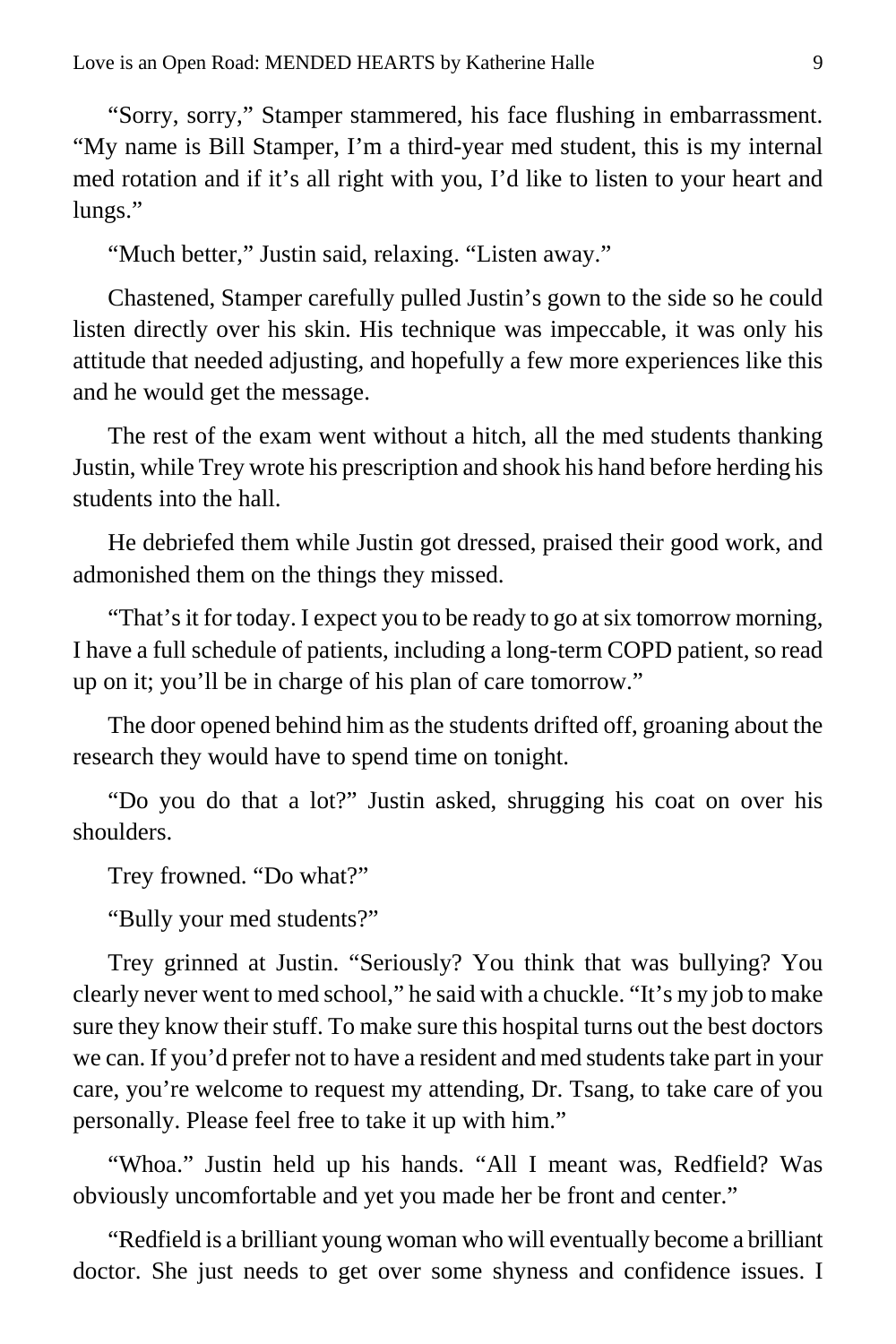guarantee you that after today, she'll have less of both. It's a work in progress. And need I remind you, that you yourself shut down Stamper pretty hard."

"Yeah, well he was a rude, arrogant ass and needed to be knocked down a peg or two," Justin muttered, running a hand over his buzz cut.

Trey let out a snort of laughter and Justin gave him a startled look before cracking a smile himself.

"You're not wrong about that," Trey agreed. "Look, sorry if any of that made you uncomfortable. Seriously, if you would prefer no more med students or residents, just let Dr. Tsang know."

"No, no. It's fine." Justin ran a hand over his head again, making Trey wonder if it was a nervous tic. "I just hate being treated like a specimen, that's all. It makes me a cranky bastard. Anyway, we good, Doc?" Justin asked, extending his hand to shake.

"Yeah, we're good. Good luck with the wisdom teeth." Trey shook his hand.

"Thanks. See you around." Justin waved a hand over his shoulder as he took off down the hallway.

"Yeah, see you around," Trey said to himself, already checking the calendar on his phone for the next thing on his schedule and absolutely refusing to think about how amused Justin had made him. Nobody stood up to him like that. Ever. It intrigued him, made him hope he really would see Justin around.

\*\*\*\*

It turned out, he ended up seeing Justin more than once over the next several months. Trey didn't indulge in fancy coffee drinks very often, but every once in a while when he treated himself to an afternoon mocha, he would see Justin working behind the counter at the coffee shop near the hospital. They didn't ever have time to exchange more than simple pleasantries, but it definitely kept Justin at the forefront of Trey's mind—especially as he delved into extra research on the effects of stress on rheumatic heart disease for an upcoming presentation. He was glad he only ran into Justin during the slow shifts.

One Saturday morning, Trey and some friends came stumbling into the coffee shop after a rather long and dirty bike ride, mud clinging to their backs and legs.

"I'm gonna go wash up, at least what I can." Shane plucked at his shirt woefully. "This is never gonna come out. Jess will kill me." He clutched at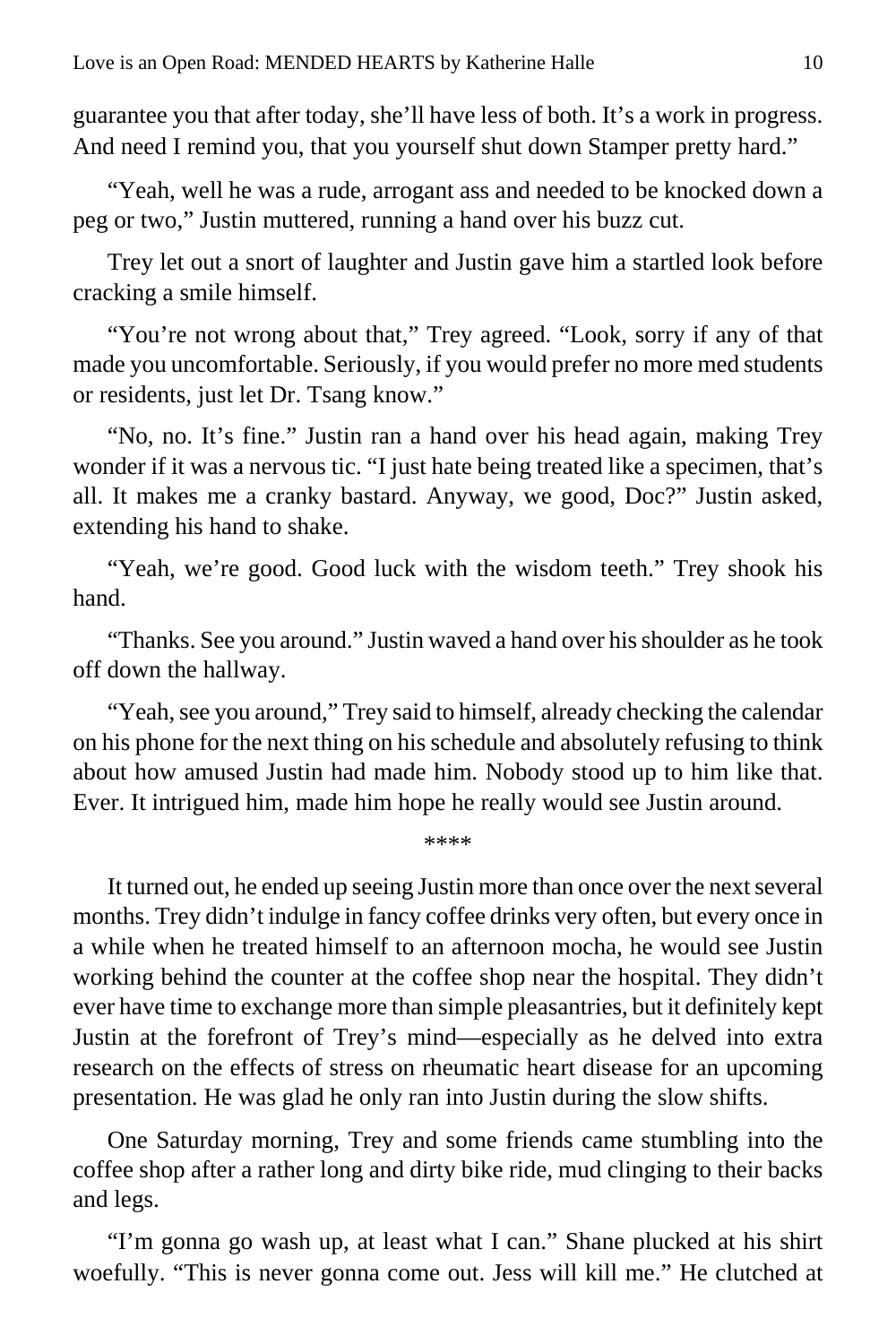Trey's arms. "You'll tell the police right? Tell them my girlfriend killed me because I let her favorite shirt get muddy?"

Rolling his eyes, Trey playfully shoved him away. "Jess hates that shirt, idiot. Go wash up. I'll order the coffee."

"Hey, get me one of those triple berry scones too. Those things are awesome."

When Trey got to the cash register after waiting his turn in line, he put in their order, still looking at the bakery case. "I'll have one of those triple berry scones and…" He paused. He frowned trying to decide what he wanted. "Um, just make it two, I guess."

"For here or to go?"

"To go, please."

"Oh good, I wasn't really looking forward to cleaning mud off the furniture," the barista said dryly.

Startled, Trey looked up right into the twinkling blue-green eyes of Justin Shaw. "Oh, hey, Justin. You're here. I mean, obviously, you're here, I just meant that you're not usually here on Saturdays. Not that I keep track or anything," Trey stammered.

"Yes, I took an extra shift."

"Huh, great. Um, how are you?" Trey handed him some cash and his rarely used frequent customer card.

"I'm good. No problems to speak of. Which, as you know, is a good thing."

"Definitely a good thing. Sorry about the mess," Trey apologized.

Justin leaned over the counter and grimaced at the mud and dirt smeared across the floor from where Trey stood all the way back to the door. "Yeah, that's going to be a pain to clean up."

"Sorry," Trey said. His face flushed with embarrassment. "I guess we didn't really think."

"No biggie." Justin shrugged, deftly handling the espresso handle and the milk steamer. "Most people don't."

"Is this job stressful?" Not the best subject transition, but Trey plunged on ahead, hoping it sounded casual and not overly intrusive, like he had been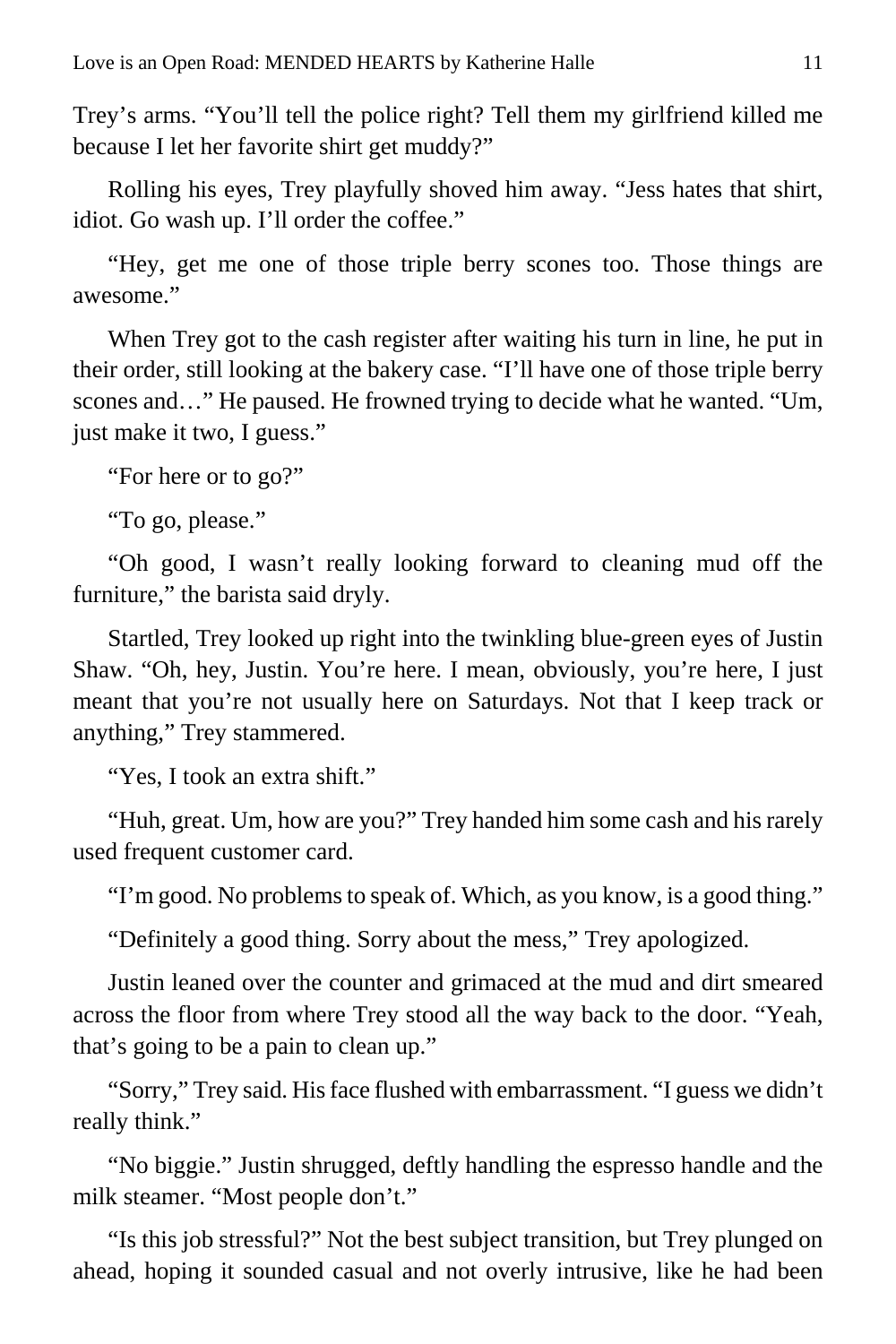thinking about Justin or worrying about him. "I mean, people can be really thoughtless and rude and it gets so crowded in here during—"

"This isn't any more stressful than any other job." Justin's mouth tightened as he cut off Trey's rambling and handed him his coffee with a thin-lipped smile. "Your coffee, Dr. Walker."

*Oh damn*. "Thanks. Um…"

"Your scones and Dr. Anderson's iced coffee will be ready at the end of the counter."

Knowing a dismissal when he heard one, Trey smiled weakly at Justin, took his coffee and moved to the end of the counter, dropping his head when he realized he had managed to smear even more mud across the tiles.

Shane came bopping out of the bathroom right when their order came up.

"Perfect timing." He smiled, taking a long sip of his drink. "So good. Want to find a table?"

"No, we should probably head out. I think we tracked in more than our fair share of mud and dirt."

"Oh," Shane said. "Yeah, wow. Whoops." He turned back to the counter. "Sorry about the mess."

Justin waved him off.

"Oh, hey, Justin!" Shane said. He gave Justin a chastened smile. "Really sorry about the mess. We should have been more careful." He dug in his pocket and pulled out a handful of bills and stuffed them into the tip jar.

Justin grinned. "Thanks, Dr. Anderson!"

"No problem. See you around."

Shane made for the front door with Trey right on his heels, frowning. "Do you see him here a lot? Isn't that, I mean, I can only imagine how hard this job is on his heart. I've seen this place when it's mobbed with residents, med students, and surgeons."

"Seriously?" Shane shot him a withering look. "You're in your fifth year of cardiothoracic residency, you know the guidelines for patients like him are much more lenient than in the past. Why are you being such a hard-ass about it? Did you say something to him? Because damn, he said a nice good-bye to me,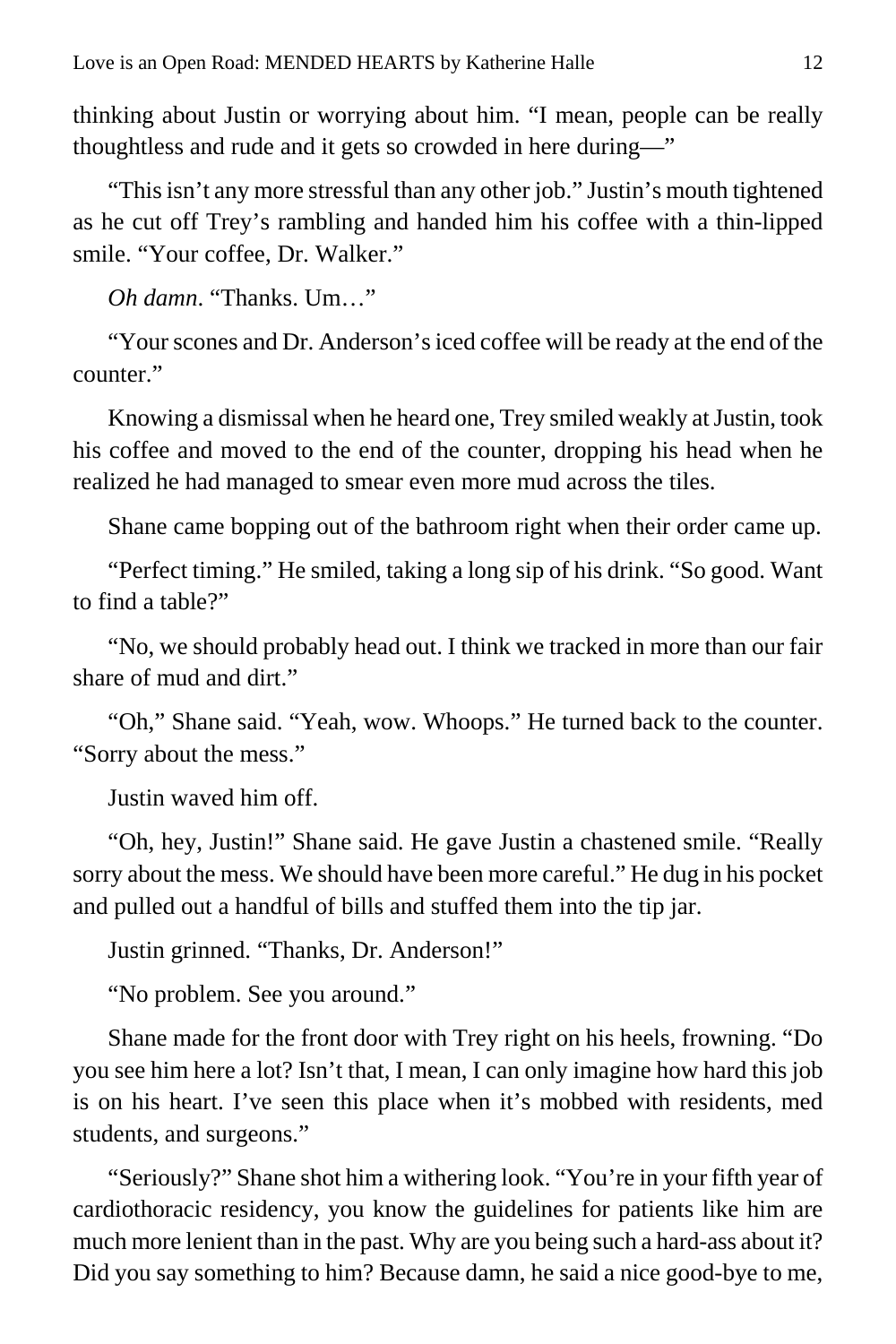but if looks could kill, they'd be drawing a chalk outline around you right about now."

"I might have commented that a job like this could be stressful."

"Idiot." Shane shook his head. "You should know better than to say something like that."

"He was a patient!" Trey protested. "I'm allowed to worry about a patient."

"Okay, I'll give you that. But, remember, he's a human being and honestly, who likes to be reminded of their inability to do something? It's like you forgot basic psychology or were raised by wolves or something."

"Says the one slurping his ice drink like straws are going out of style."

"You know that's not really an insult, right?" Shane asked.

"Whatever." Trey went quiet for a moment or two. "Hey, you never answered, do you see him there a lot?"

"I guess." Shane shrugged. "Justin makes the best damn iced coffee I've ever had. He's a good kid. Got his head on straight, wants to be an architect. This job is paying his way through college. Told me once that he has a scholarship, but with all his medical bills, he wanted to help anyway he could."

Their conversation shifted after that and eventually they went their separate ways. But Shane's words niggled at Trey the entire rest of the day and into the night. He couldn't even explain to himself why he had fixated on Justin so much. But seeing him behind that counter again, his eyes sparking with mischief and happiness stirred Trey up in ways he really didn't want to linger on. And still Shane's words echoed in his head, so much so, he found himself walking into the coffee shop on his way into the hospital the next day.

Justin stood behind the counter, happily chatting with one of the ER nurses. When he noticed Trey, his mouth tightened and his shoulders stiffened into a tense line.

Guilt stabbed at Trey. Had he done that with his pushy overbearing attitude? Acting like he knew best when Justin's own doctor probably already discussed the stresses and strains of working in a coffee shop. Then again maybe Justin just didn't like him. After all, he had called Trey a bully. He smiled nervously at Justin when he got to the counter.

"What can I make for you?" Justin asked without even a hint of familiarity.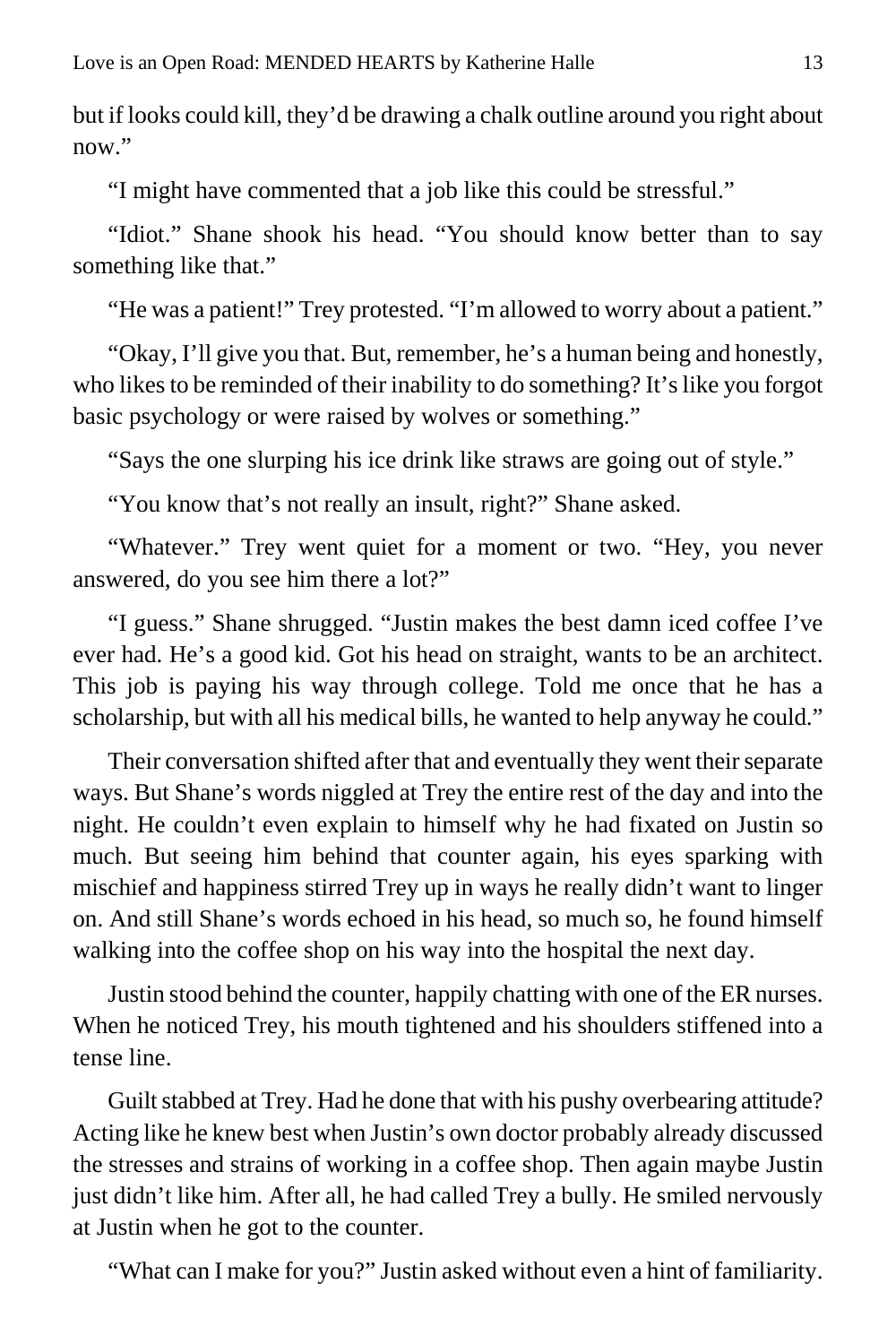Trey winced internally. "A large mocha please."

"One large mocha. Would you like whipped cream on that?"

"Yes, please."

"With whip. Will that be all?"

"Can I get a triple berry scone as well?"

Trey watched Justin grab the scone from the case and hand it over to him. "Look, I'm sorry about yesterday. I overstepped and I apologize. I just—" He ran a hand over his hair. "I care about my patients, okay? And I've been kneedeep in research about your condition for the last few weeks. And I see so many patients who don't do what we tell them, who aren't conscientious about their conditions and I would really hate to see you in that position. Hence my question about the stress level at this job. I know I should have minded my own business and from now on I will, but I am sorry."

"Apology accepted." Justin handed Trey his change and his coffee. "Rest assured, I'm not usually here during the really busy hours. I'm only filling in this weekend because somebody else called in sick and Kam was desperate. Normally I take all the slow shifts because they're the ones that fit best with my classes. So don't worry, Doc, I got it covered."

"It sounds like you do. Again, sorry for being a pretentious ass yesterday. It won't happen again."

"No problem, Doc. See you around."

Trey raised his coffee in acknowledgment. "See you around." His mood considerably lighter, Trey felt a smile spread across his face as he entered the hospital.

"Well, look what the cat dragged in and with a smile no less." The sarcasm practically dripped off of Shane's words as he sidled up to Trey's side in the hospital lobby.

"Really," Trey deadpanned, not even bothering to lift an eyebrow at Shane's ridiculous greeting.

"I see you have a cup of coffee. In to visit our good friend Justin?"

"No. Yes. I mean." Trey huffed out an exasperated sigh, feeling the tips of his ears burn in embarrassment. "I felt the need to apologize after yesterday. I don't usually act so paternalistic and I wanted him to know that."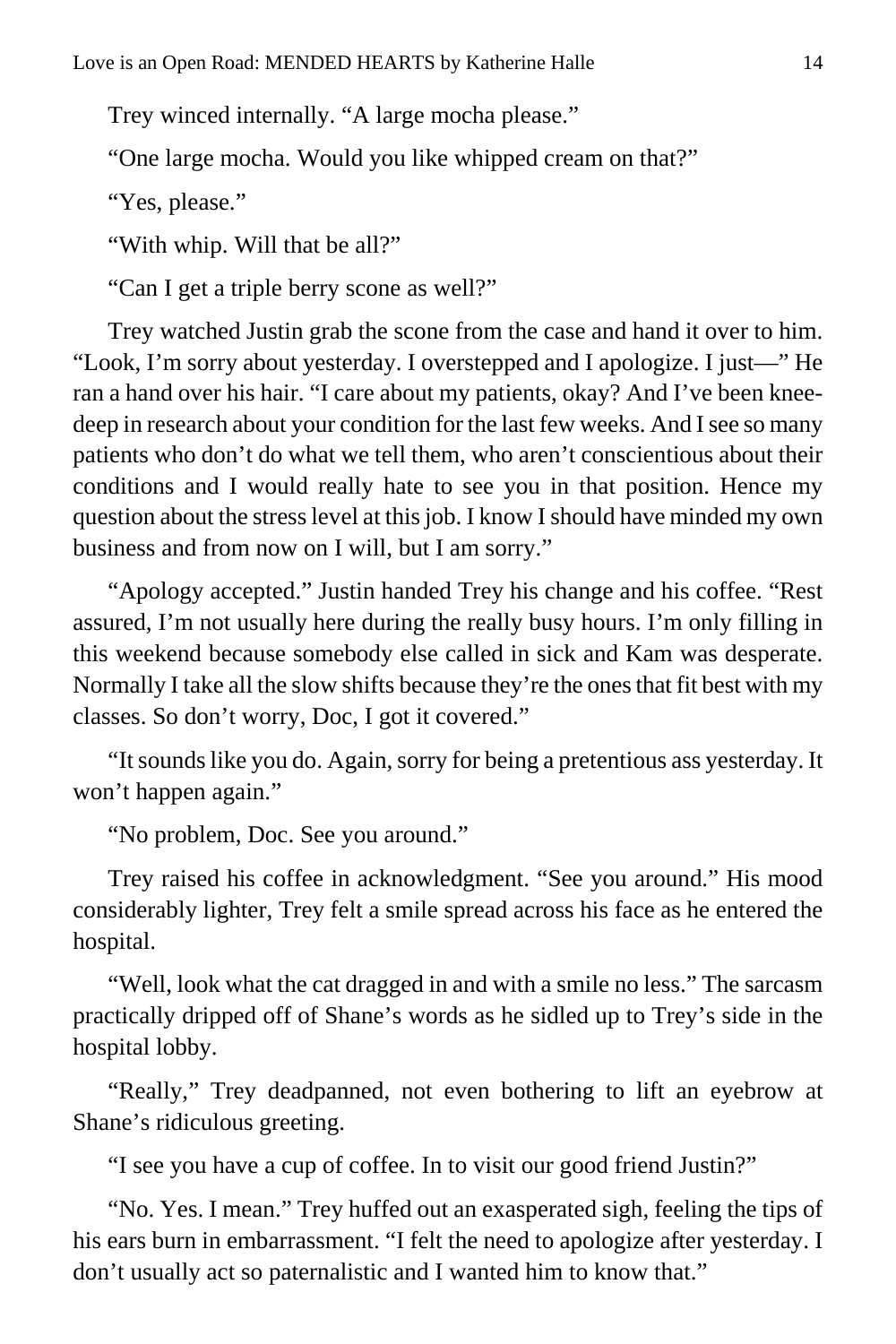"Yeah, dude, that was weird. What the hell, man? I mean, it's not like he's a regular patient of yours, right?"

"No, no he's not," Trey said.

"So with all the patients you see every day, how did you even remember him?"

"Huh, well, because he called me a bully."

"What?" Shane laughed. "You? A bully?" He frowned for a moment. "I guess I could see that."

Trey shot him an offended look just as they reached the elevators.

"What?" Shane shrugged his shoulders. "You're pretty tough on your med students and interns. An outsider could probably easily see that as bullying. Even though, to those of us in the know, you're just a big old teddy bear."

Ears burning even more, Trey scowled at Shane and then down at his coffee cup. "Not a teddy bear."

"Right. So that wasn't you buying ice cream for Redfield in the cafeteria when her asshole boyfriend dumped her because she got a higher score on the intern exam? Must have been someone else." Shane nodded knowingly. "Yeah, was probably Jasper. He's good for comforting," he said derisively.

Trey snorted. "Is that what they're calling it these days?" The elevator doors opened and he and Shane walked out onto the post-op floor. "Last I heard he was 'comforting' one of the cath lab nurses. I'm sure that will end well."

"I'm kinda surprised he's making his way through the nurses. Usually they look out for their own and shut that shit down pretty hard, pretty fast."

"I think she's new and hasn't made very many friends yet. Plus, I heard she's forcing him to keep it on the down low."

"Must not be too down low, seeing as how I know about it," Shane muttered.

"Seeing as how you're the local gossip, it doesn't surprise me that you know. I'm surprised I know." Trey stopped as they reached the doctor's lounge. "What's your schedule today?"

Stuffing his hands in his pockets, Shane rocked back on his heels. "Anesthesia for a lap-choli in about twenty minutes, then a hip replacement.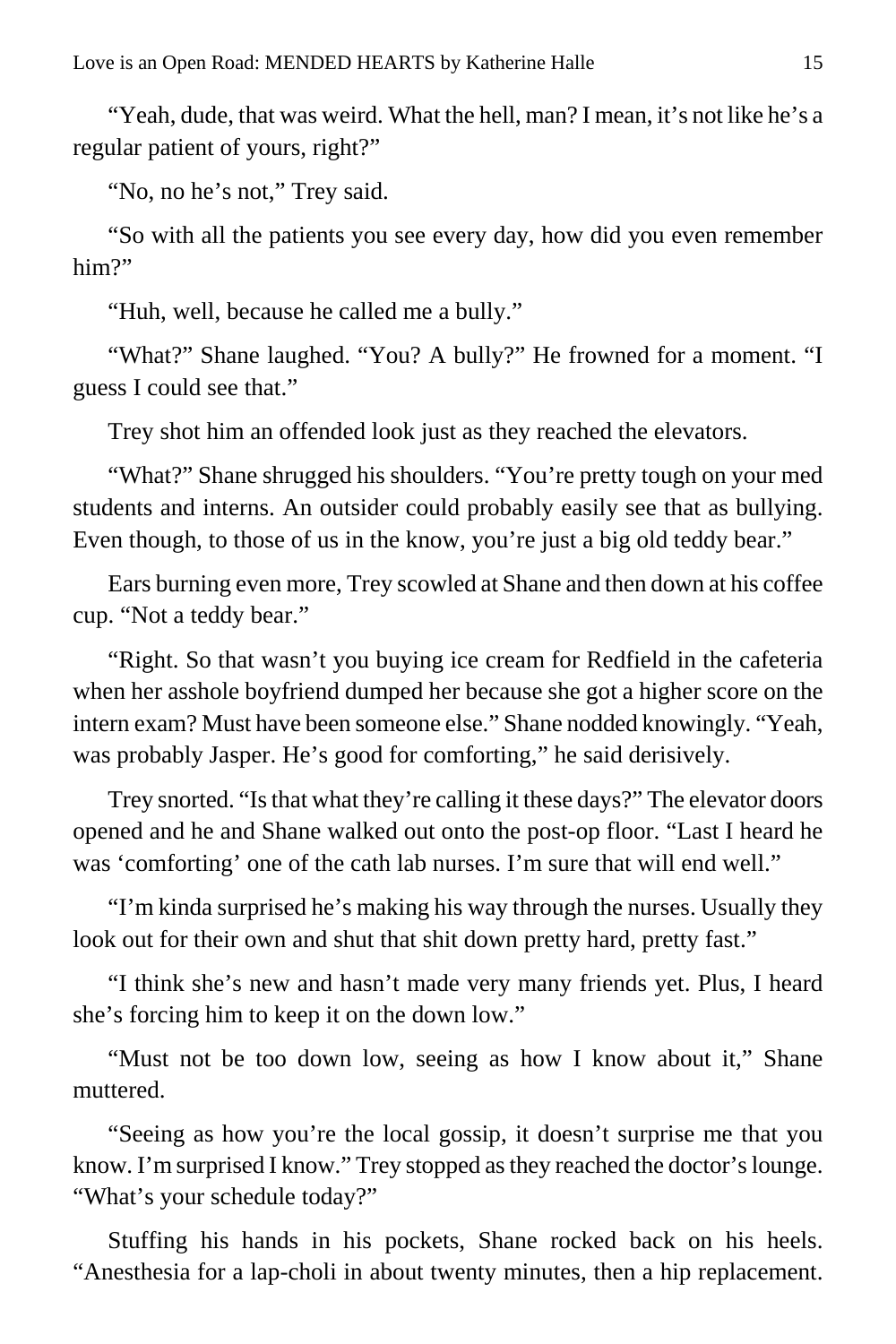After that, I'll have to look at the board again. How about I come find you for lunch? You think you might let your prisoners go for a little bit then?"

"Maybe. See you later." Trey winked at him and pushed the door to the doctor's lounge open.

Lunch never happened, at least not with Shane. It was a hurried affair in the cafeteria amidst a handful of his newly assigned med students going over the diagnostic criteria for COPD and the various plans and procedures that followed. His chronic COPD patient had been readmitted last night and he wanted to make sure they knew the necessary details. Trey speared his lettuce while Jordan presented, gave Claire a glare when she tried to interrupt, and almost choked when he spotted Justin work his way through the line and sit down at a nearby table by himself.

He didn't stay alone for long. One of the ER nurses joined him along with one of the desk clerks from the surgery waiting area and one of the techs from the radiology labs. The four of them laughed and joked and Trey found himself barely listening to his students.

"Nope, nope, that's the wrong dosage," Jordan argued.

Claire rolled her eyes. "Look, my uncle has COPD and I know my shit.  $It's—"$ 

"Just because your uncle has it doesn't make you an expert," Ana piped up. "He may be on an old med protocol and his doctor doesn't want to change because it's working for him. We're supposed to be knowledgeable about the most recent med routines. Right, Dr. Walker?"

"Huh?" Trey said. He brought his attention back to the table and took a deep breath when he realized all his med students stared back at him. He mentally replayed the conversation and thanked whatever deity would listen for giving him perfect auditory memory recall. "Oh, right. Yes, your uncle is most definitely on an older protocol. We changed that about a year, year and a half ago. It's not completely different, but different enough. Jordan is right."

Jordan flushed and smiled proudly when Ana and Dan both gave her high fives. Trey ducked his head and smiled. She had obviously done her reading last night and had definitely spent time preparing for today. All of them had.

The five of them gathered up their trash and made their way to the entrance. Justin looked up right as they walked by. "Hey, Dr. Walker." He waved, giving Trey a big smile.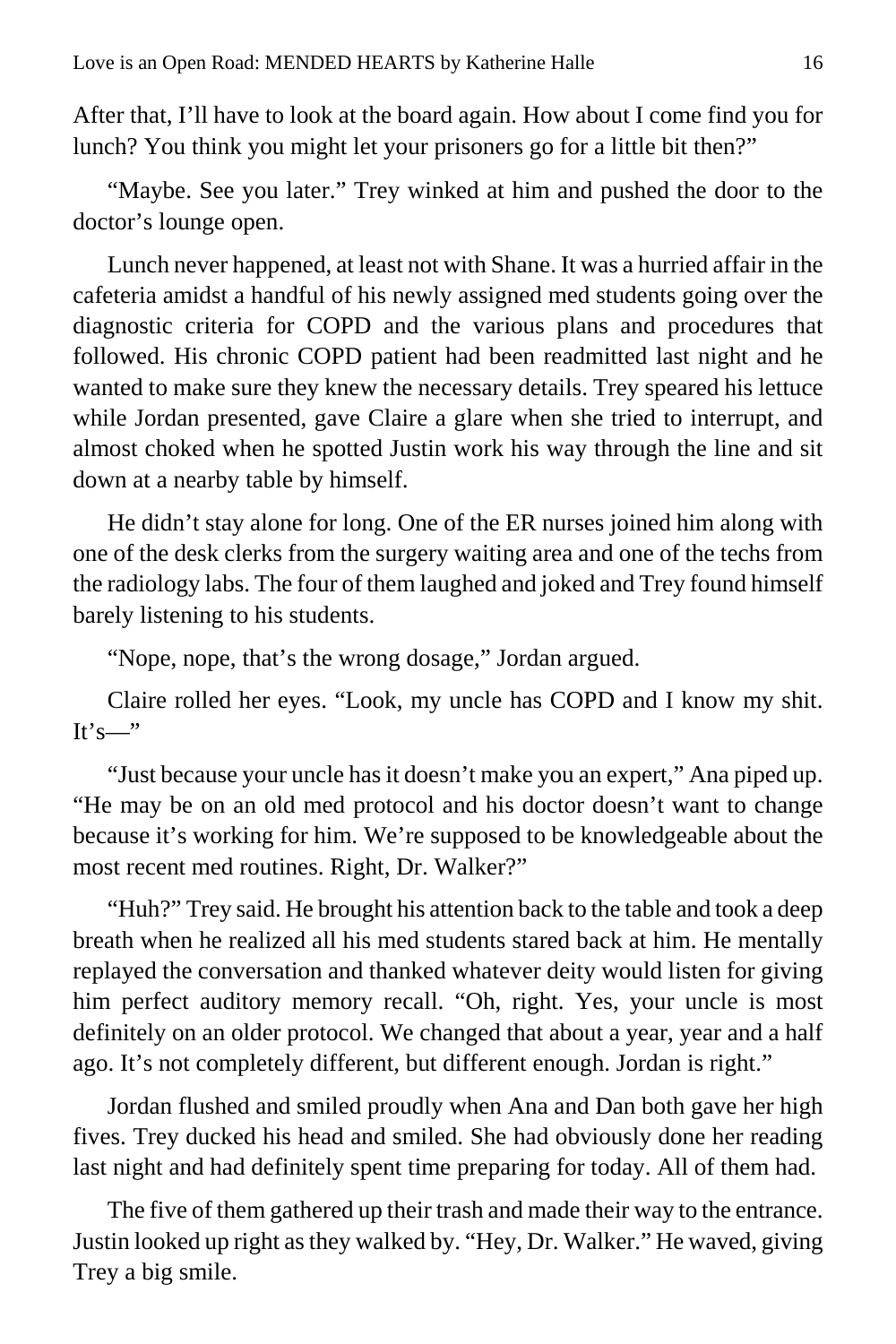"Hi, Justin," Trey replied. He returned Justin's smile and followed his med students out of the cafeteria.

After that, it felt like Trey saw Justin everywhere. Some Baader-Meinhof principle thing. Now he saw Justin in the cafeteria, the coffee shop, the grocery store, the gym, and even out on the beach when Trey managed to get out for a morning run.

When Trey lapped the parking lot for the second time, he barely glanced at the man stretching by the curb beyond a quick appreciation of the toned legs and back muscles he could see.

"Looking good, Dr. Walker," a voice called out as he jogged past.

Trey slowed and turned, jogging in place, realizing the stretching man was Justin. He gave him a slow, easy grin, his eyes roving over Justin's form appreciatively. "Nice… technique." He winked and went back to his run.

The next morning he ran into him at the market. Trey watched as Justin picked up a melon to sniff it.

"So, does that *technique* work?" Trey asked playfully, echoing his words from yesterday.

It startled Justin so much he bobbled the melon and almost dropped it. Trey shot an arm out and managed to steady Justin enough to set the melon back on the pile.

"I'll have you know there's nothing wrong with my technique. Full working order, Doc." Justin's face colored and he ran a hand over his freshly buzzed head. "So, do you come here often?"

Trey threw his head back and laughed. "Okay, that was pretty bad."

"Yeah, sorry." Justin offered him an embarrassed smile.

"Don't apologize and I actually do come here pretty often. A couple of times a week to be honest."

"Oh yeah? I just found this place. Nora? The ER nurse? She told me about it."

Trey fought against the spike of jealousy that went through him at the mention of Nora's name.

"I think she thinks of me as a little brother she needs to take care of." Justin gave Trey a shy grin.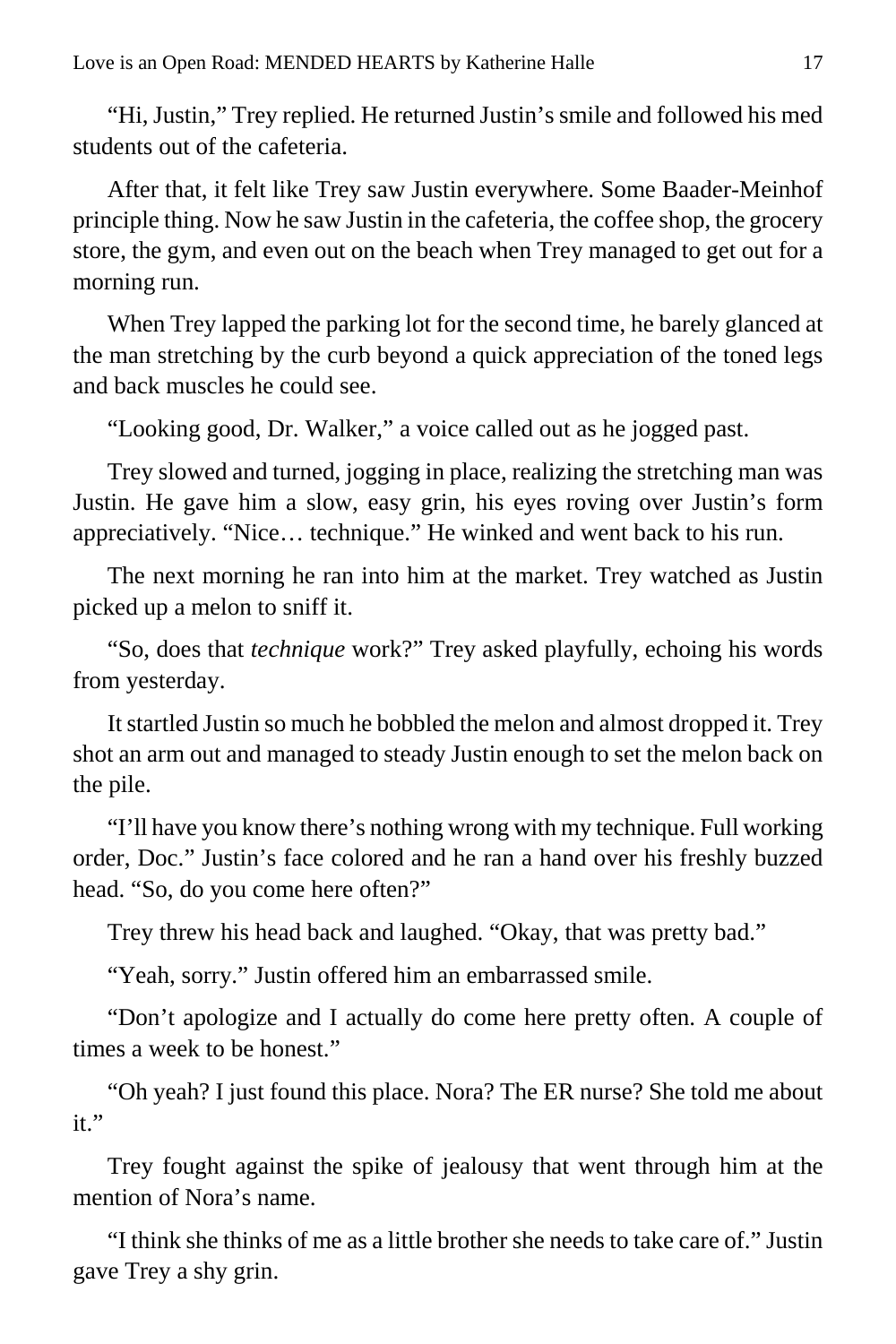Instantly, the jealousy vanished and Trey smiled back. "Yeah, she does that. Takes care of everyone. She's made it her personal mission to get everyone to eat organic."

"Well, she wasn't wrong. The produce here is really nice."

"Yes, it is."

An awkward silence grew between them, but Trey was reluctant to end the encounter and obviously Justin was as well. But then Trey's phone beeped with a text and when he pulled it out, he frowned.

"Sorry, um, one of my patients, I better—" He jerked his thumb toward the checkout.

"Right. Good seeing you," Justin said and Trey could hear the wistful tone in his voice.

"Bye, Justin."

Three days later, Trey found Justin manning the coffee shop again.

"Good morning, Dr. Walker. Same as before? Large mocha?"

"Yes, thanks. Nice that you remembered. And I think by now, you can call me Trey."

"I remember all the good customers, Trey." Justin winked at him.

Trey let the warm feeling caused by Justin's words wash over him and stay the entire morning.

Two nights after that, Trey ran into Justin when he and Shane stopped to pick up a pizza for dinner.

"Oh hey, Dr. Anderson, Trey, how's it going?"

*"Trey,"* Shane mouthed at him out of Justin's line of sight.

"Hi, Justin." Shane turned and gave Justin a big smile. "Things are great. Just stopped to get a pizza."

"Obviously," Trey muttered, not sure what exactly to say to Justin, seeing as how his heart fluttered and he felt out of breath just at the sight of him. "Hey Justin. Didn't know you liked deep dish Chicago Pizza. You eat it a lot?" He eyed the large pizza box in front of Justin.

Instantly, Justin's face shuttered and Trey winced and wondered if he should just ask for an extra side of sauce to go with the foot in his mouth.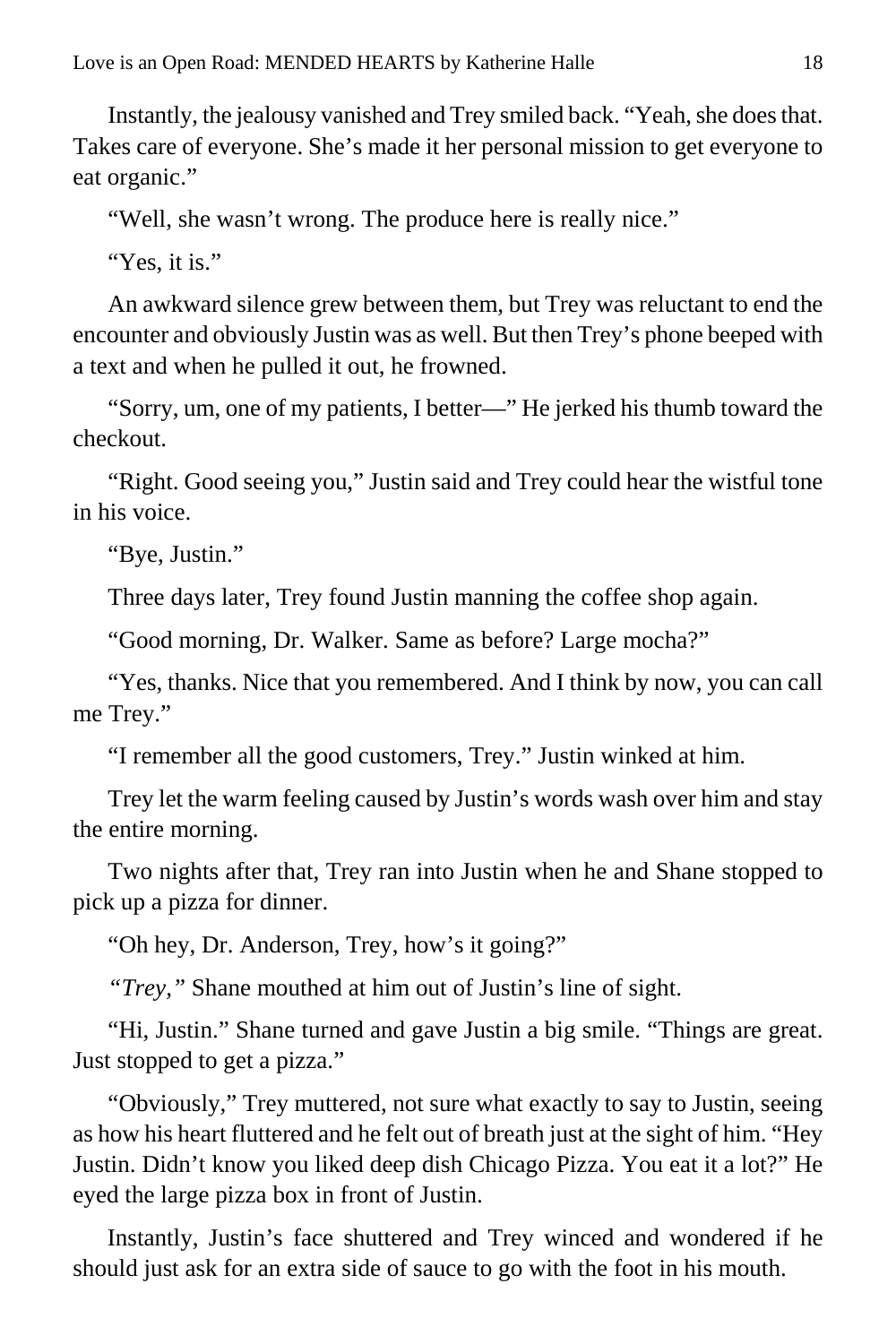"Sorry." Shane clapped Justin on the back. "He hasn't eaten since about five thirty this morning. Man was stuck in the OR all day. His brain's not really online right now, so you'll have to forgive him. Once I get some food into him, he'll definitely be more socially acceptable. And he won't be judging people for making the same food choices we are."

Justin let out an understanding laugh. "Wow, that's a long day. Sorry to hear that."

"Here's your change." The cashier smiled at Justin.

"Thanks." He smiled back and then turned to Shane and Trey. "You guys have a great night. Bye, Dr. Anderson." His eyes slid over to Trey's. "Trey."

"Bye, Justin." Shane waved.

"Bye, Justin," Trey repeated.

Shane squeezed his shoulder. "You okay there buddy? Kinda judgmental on the whole pizza thing and since when are you and Justin on a first name basis?"

"Um, yes? We keep running into each other, and I finally told him to just call me Trey because Dr. Walker felt awkward at the grocery store."

"Dude, why'd you criticize his pizza? You know, seeing as how we're eating the same thing."

"Because." *I get tongue-tied when I'm around him*. Not that Trey was going to tell Shane that. His best friend wasn't best known for his secret keeping skills. "I'm an idiot who is socially awkward at times?"

"You got that right," Shane agreed. "But don't worry, you'll be fine once you get some pizza in your belly." He squeezed Trey's shoulder again before dropping his hand and reaching for his wallet.

"Order for Anderson!"

"That's us. My treat, zombie surgeon."

Trey rolled his eyes and reminded himself to apologize for being intrusive the next time he saw Justin.

\*\*\*\*

Three mornings later, Trey saw him out on the beach again. He slowed down to a jog and matched Justin's pace. "Hey, sorry I was such a rude bastard the other night. I really do tend to cease social functioning when I haven't eaten."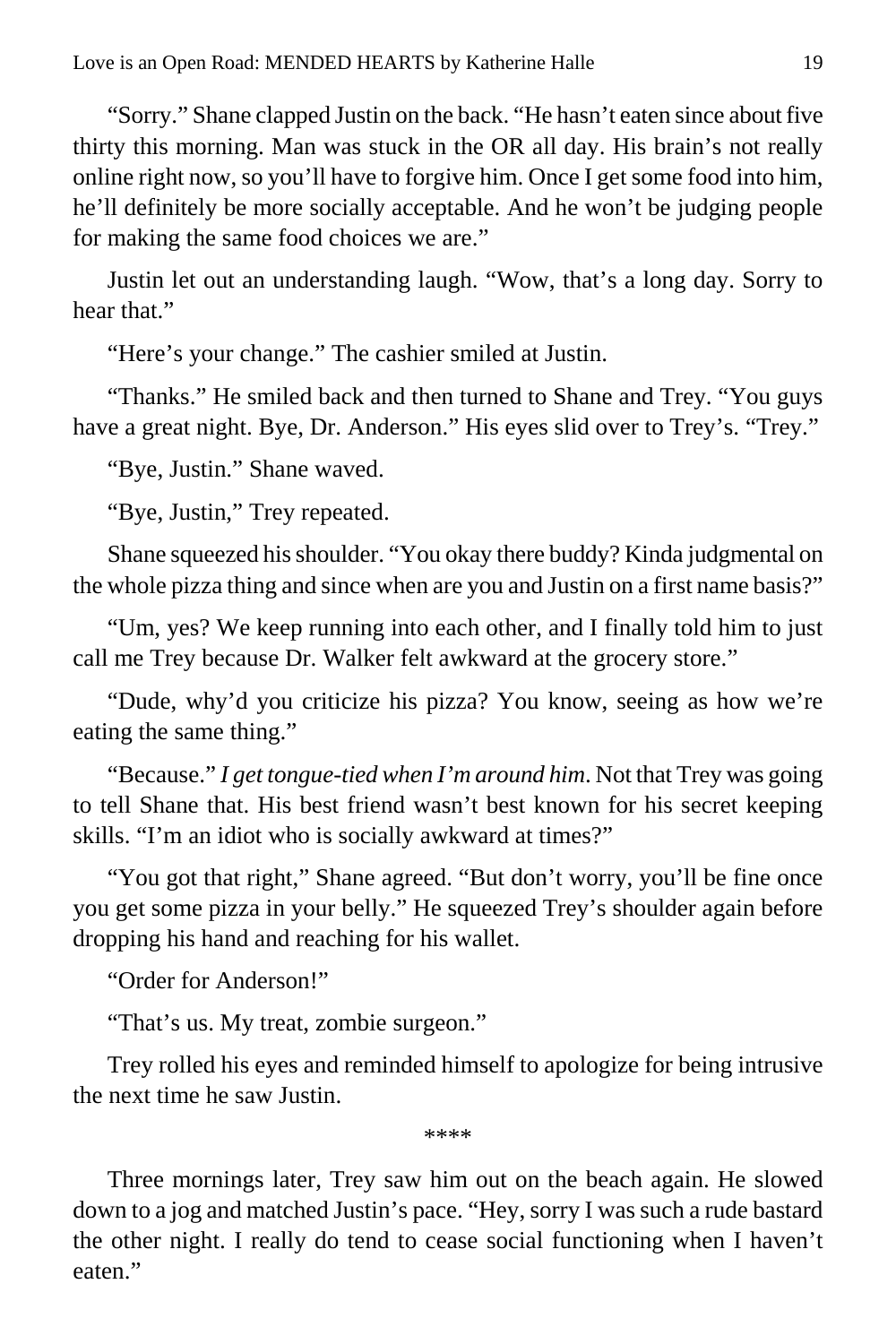"No problem." Justin smiled over at him. "We all have our little quirks."

"That we do. See you around?" Trey asked.

"Definitely." Justin's grin widened.

Trey nodded at him and resumed his previous pace with a smile on his face.

They didn't exchange greetings every time they ran into each other because sometimes circumstances didn't allow for it. But even if no words were exchanged, Trey noticed Justin giving him appraising, almost considering, looks. Combined with all the subtle flirting the two of them had going on and Trey had to wonder just what Justin had on his mind.

He mentioned it to Shane when they went out for drinks one night, but Shane didn't have any answers either. In fact, Shane had a whole rash of shit to call him out on. "You blow hot and cold with him all the time. Every time you tell me about seeing him, you're all happy smiles and excitement. But the few times we've run into him together you've been cold and overbearing. Or worse, rude. Poor guy probably doesn't know if you like him or barely tolerate him. Or worse yet, he thinks you're embarrassed to be seen being friendly with him."

"I don't, I mean, what? I do that?"

"Yeah, dude, you do. He's asked me at least once what your deal was. Possibly more, I don't remember."

"Wait, you talk about me? Are you like, friends?"

"If by friends you mean he's my friendly caffeine dealer on just about every occasion, then yes. If you mean bosom buddies, then no. He's just a nice kid that serves the world's most perfect coffee, and you know how I am before coffee. I'm usually so out of it, I would probably give up state secrets if I knew any. You need to figure it out, man." Shane clapped him on the back. "Come on, next round's on me."

Trey followed him back to the bar, his mind still reeling from Shane's observations. Maybe Shane had a point. Trey would have to be a little more conscious of his reactions the next time he saw Justin and he might find out what those appraising looks meant. For now he would relish in the thought that Justin asked Shane about him on probably more than one occasion.

\*\*\*\*

A month after their first meeting in the coffee shop, all those flirtations came to a climax at the market. Trey had just pushed his grocery cart into the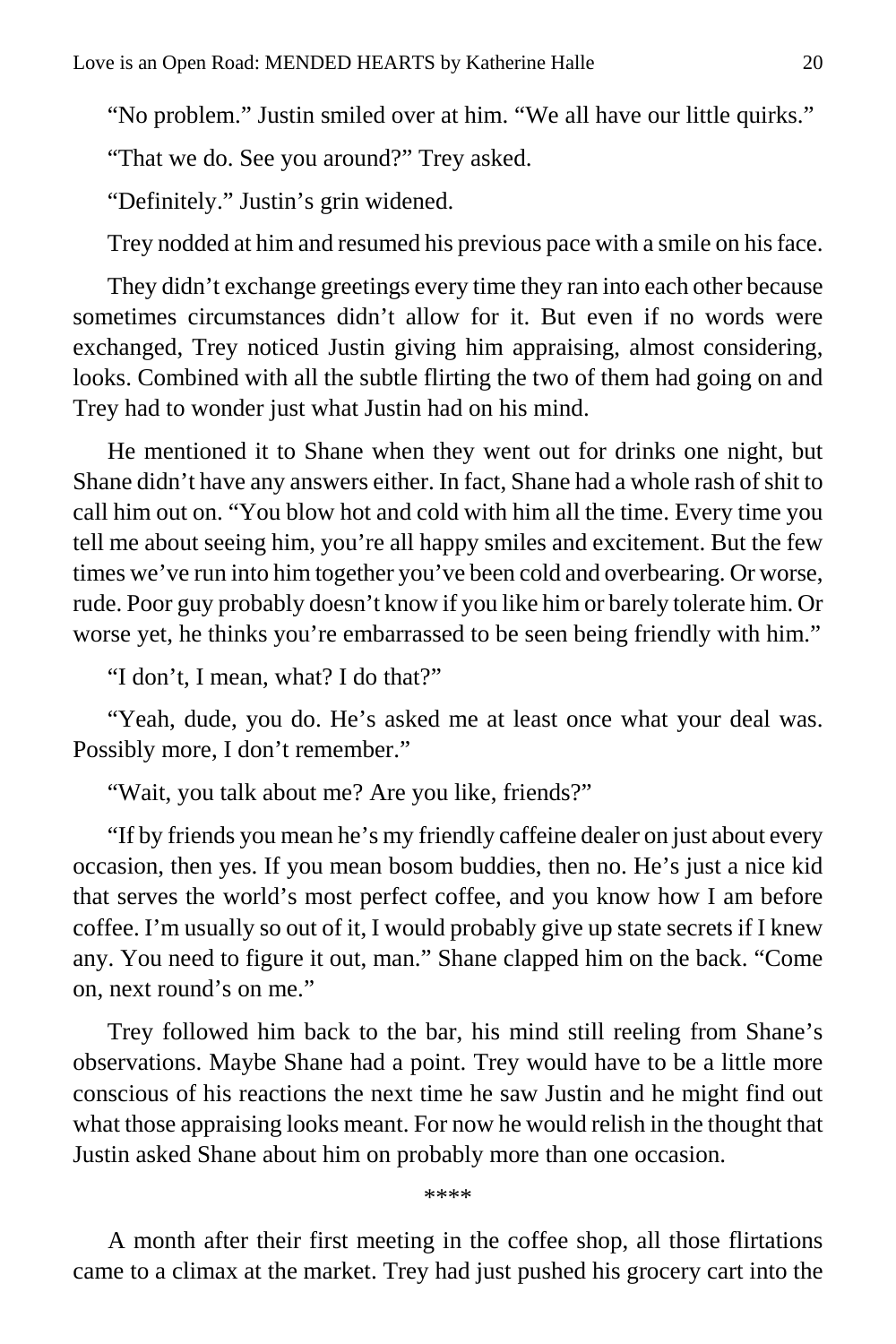cereal aisle only to find Justin there as well. "Fancy running into you here," Trey said.

"Hey, Trey, how's it going?" Justin smiled at him in greeting.

"Well. It's going well. Finally got a stretch of three days off, so I'm doing a little shopping. My fridge is crying about how empty it is."

Justin laughed. "I hear that. Just finished exams, and my body is crying over the lack of nutritional food, seeing as how I've been living on pizza and water."

Trey glanced over the contents of Justin's cart, and noting the fair amount of fresh fruits and vegetables, refrained from commenting on Justin's exam diet. "How did you do?" he asked instead.

"Pretty well. I have one more semester left, then I'll have my master's degree in architecture and I hope I'll be able to get a job at the same firm where I did my summer interning."

"Congratulations. That must make you pretty happy."

"It does. So you still picking on those med students?" His eyes twinkled when he asked, and Trey felt a rush of warmth wash over him that Justin remembered their first meeting so well.

"Yup. Gotta whip them into shape. Make sure they're qualified to take care of any patient they come across. Not everyone is a model patient such as yourself, you know."

Justin let out a bark of laughter. "Well, I don't know about model patient, but I do try to take care of myself the majority of the time."

"I'm glad to hear that," Trey said, groping around for something else to keep the conversation going. For some reason he didn't want to walk away. Unfortunately, he came up blank. "Well, I don't want to keep you."

"Right. Right. Good seeing you," Justin replied.

He ran a hand over his short hair. The nervous tic made Trey wonder if Justin had wanted to say something else.

Trey watched him push his cart toward the end of the aisle and then stop. He glanced over his shoulder and Trey gave him a smile that Justin didn't return. He only frowned and turned back toward his cart, before stopping once more. This time not only did he turn around, he abandoned his cart and took several steps back toward to Trey.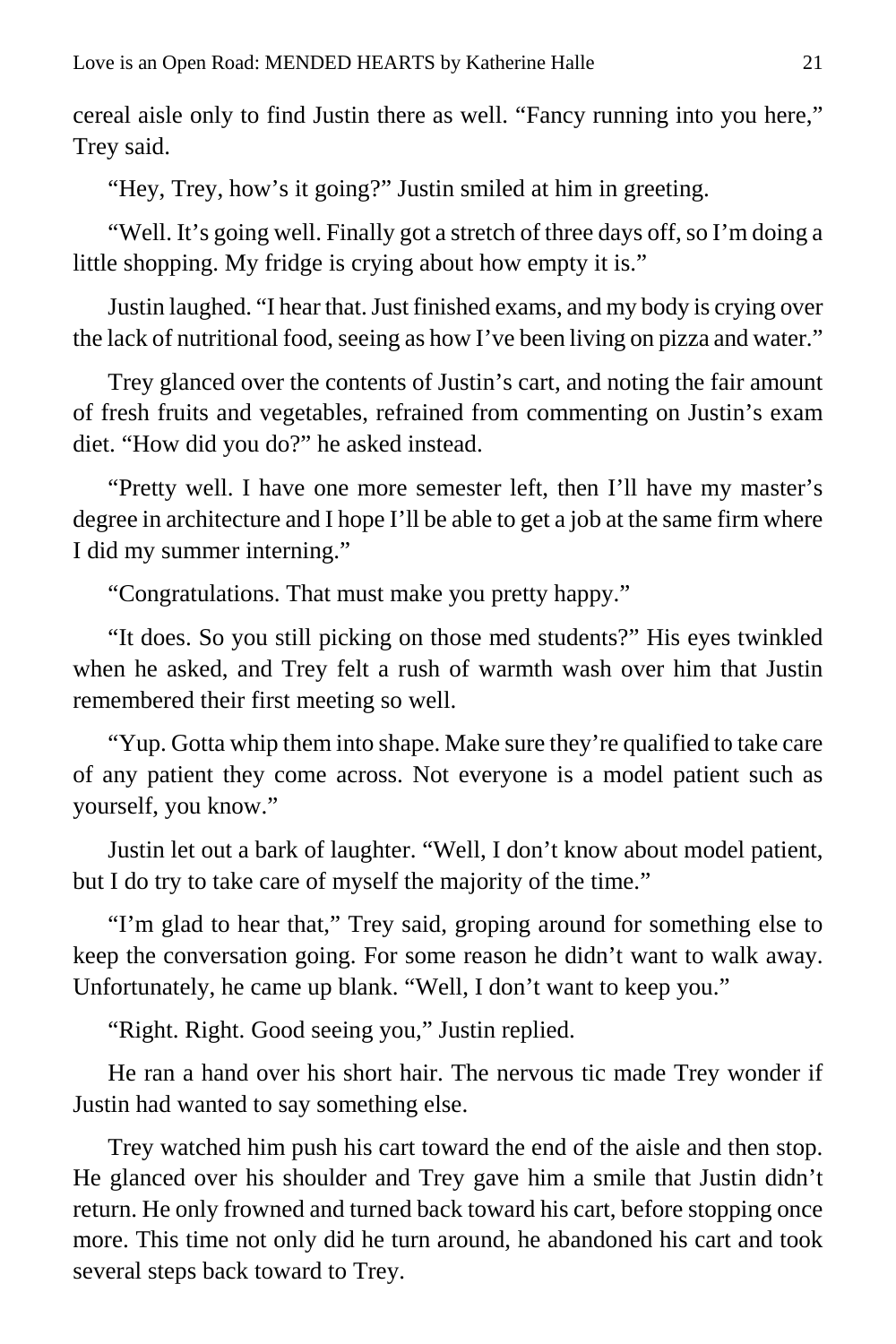"Look, I may be out of line, and if I am, tell me, but um, would you like to go for coffee sometime?"

The question shocked Trey so much he almost dropped the box of cereal he had plucked off the shelf.

"I mean, you don't have to," Justin rushed on. "It's just, we keep seeing each other, and it seems like there's something there and I thought maybe—"

"I would love to," Trey interrupted him. "You name the time and place. Just know I have night shifts coming up, but it usually takes me a while to wind down so I could still do coffee in the morning."

A hint of pink colored Justin's cheeks and he gave Trey a pleased smile. "Great. Um, lemme give you my number."

Hastily, Trey handed over his phone trying hard to hide the trembling of his hand. It had been so long since he'd done anything like this. The hospital kept him so busy he didn't have time. He couldn't even remember his last hookup, let alone his last date. Trey watched as Justin's fingers flew over the face of his phone and suddenly Justin's own phone chimed with a text alert.

"There." Justin handed Trey his phone back with a smile. "And now I have your number. So, um, just let me know when you might want to go pick up that coffee. I expect my schedule is a little more open than yours. Speaking of which, I better go. This was just supposed to be a quick run for a few things and as usual, I've gotten distracted. See you around?"

"Yes," Trey said. The hopeful tone in Justin's voice compelling him to agree.

"Great. See ya." Justin gave him a little wave and pushed his cart off down the aisle, leaving Trey staring after him.

"He's not my patient anymore," Trey muttered to himself. "It's perfectly okay for me to go out for coffee with him. And I'm going to enjoy the hell out of it." He grinned as he pushed his cart down the aisle in a rush to finish his shopping.

Out in the parking lot, he sat behind the wheel of his car and called Shane.

"Guess who I ran into at the grocery store?"

"Milla Jovovich."

"No. Justin."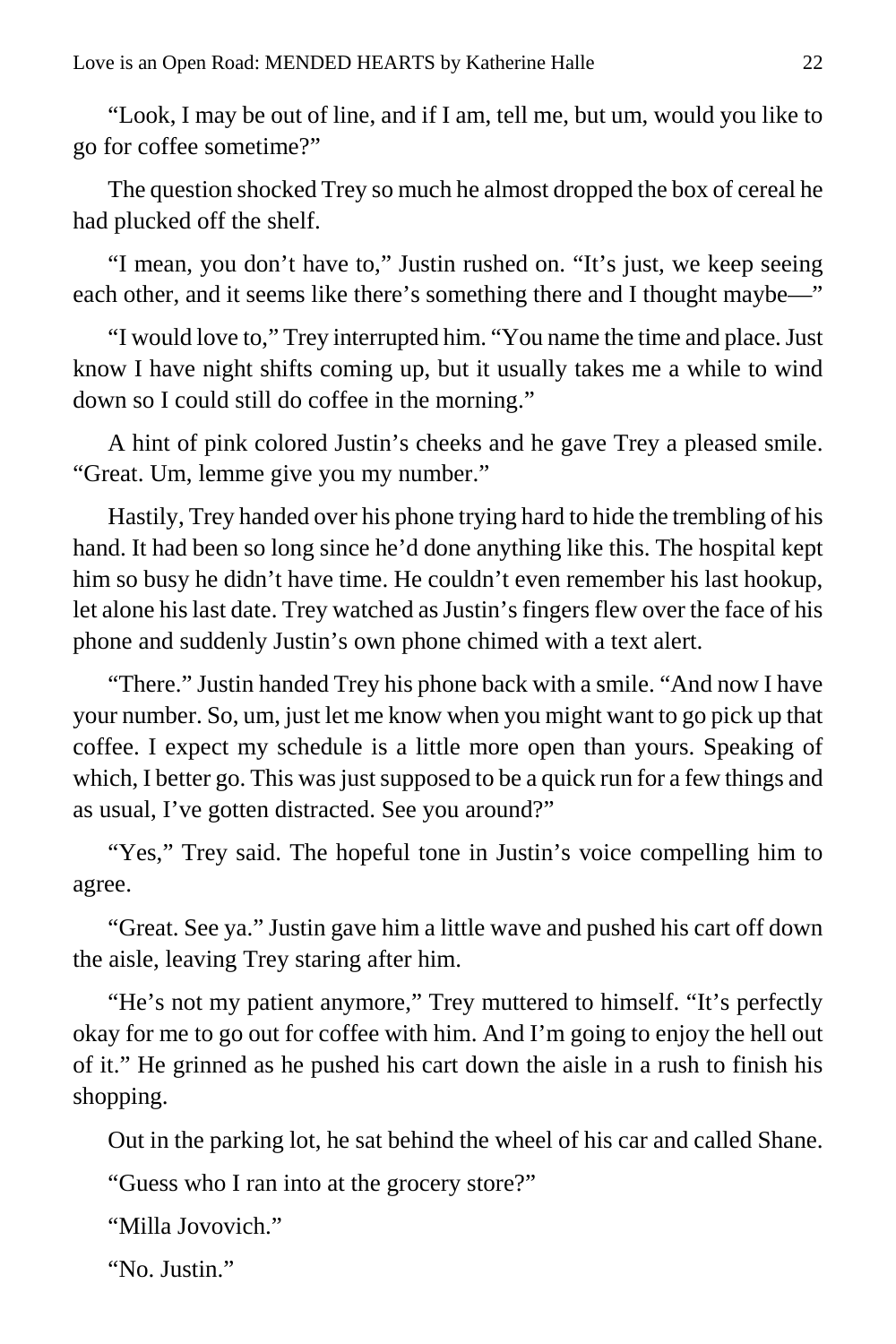"Oooh, Coffee God Justin? The one you've been flirting with for like a decade?"

Trey rolled his eyes. "I have not been flirting with him."

"Oh Justin, you make the best coffee. It always tastes better when you serve it," Shane said in a falsetto voice.

"First, I don't sound like that. And second, you said yourself he makes the best coffee and you're right, he does. I don't know what that Michael kid does, but the coffee always tastes burnt when he's working. And Samantha isn't much better. She puts way too much mocha in my mocha. It's like I'm having coffee with my chocolate."

"Blasphemy!" Shane shouted in a shocked voice over the phone. "You can never have too much chocolate. So what did he have to say? Or did you do that thing where you ignore him because you can't seem to not trip over your own tongue?"

"Just stuff," Trey replied petulantly. He was starting to wonder why he called Shane.

"Are you going out?"

"Maybe."

"Finally. So what are you doing? Dinner, movie, ooh maybe a club? Dancing all up and down that hard body," Shane teased him.

"And you wonder why people don't believe you when you say you're straight," Trey said dryly.

"Hey, just because I'm straight doesn't mean I can't appreciate the hotness of a man's body. I mean, take Channing Tatum. He's hot, like smoking. Or, what's that other dude's name?"

"Which other dude?" Trey asked. "There are a million 'other dudes.'"

"Idris Elba. He's definitely fine."

"Can we stop talking about celebrities you think are fine and start talking about how Justin asked me out for coffee and I'm having a minor freak-out about it?"

"Why the freak-out?"

"I don't know," Trey sighed. He ran a hand over his head, scratching at his scalp. He needed a haircut, a trim or maybe a buzz cut this time. Either way, his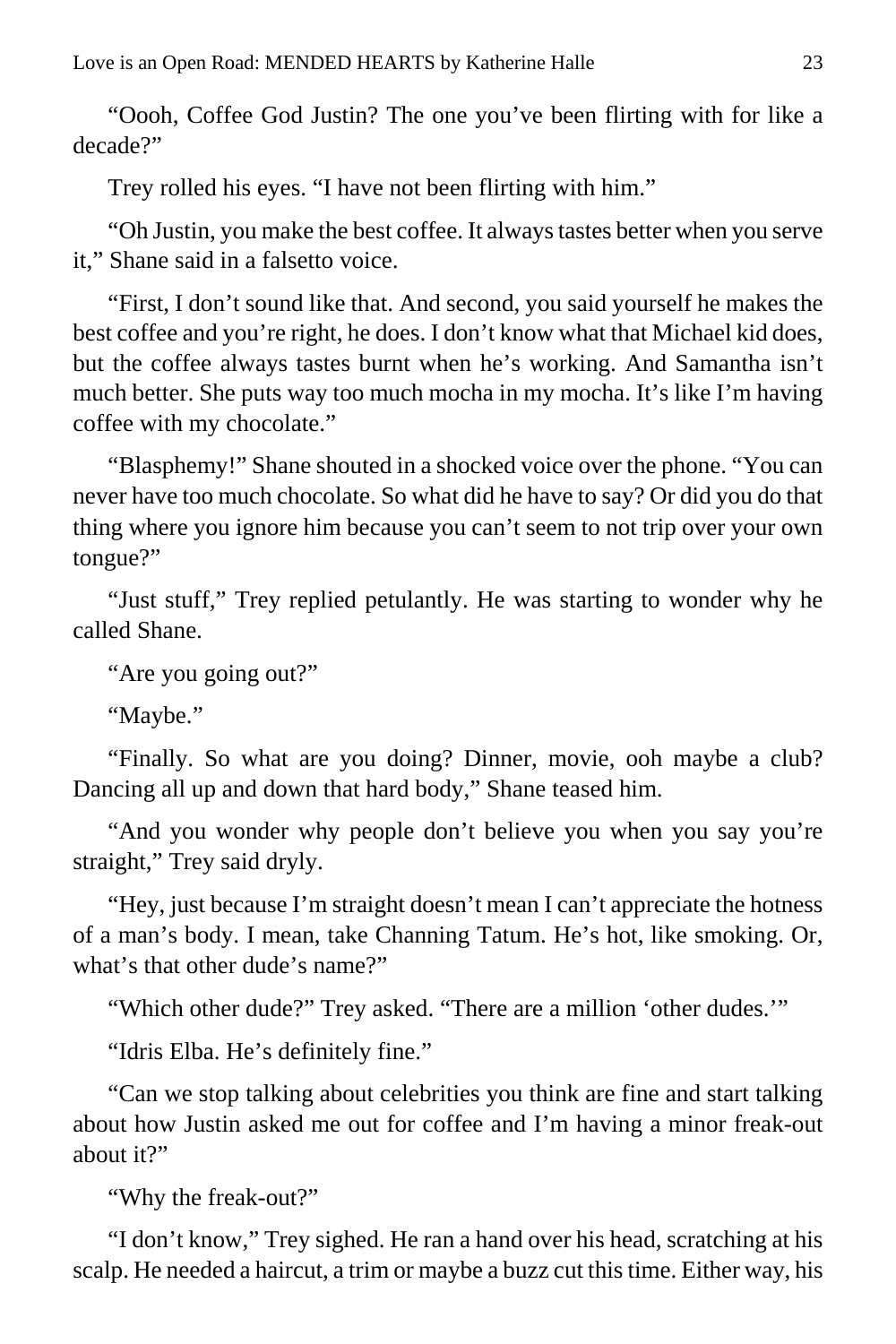hair was definitely too long, much longer and he would have to put the back of it into a ponytail. "I can't even remember the last time I went on a date. How pathetic is that? I mean, I don't even know what to do on a date. Of course it's just coffee, but what if he wants an actual date?"

"Then you say yes and go. Did you ask him or did he ask you?"

"He asked me."

"Then stop worrying. He knows who you are, it's not like he doesn't know what he's getting into. Besides, with his health record? He knows how hard doctors work. It's not like he's going to be pissed if you get called in, right in the middle of something. And it's just coffee. Everyone knows you could use a good coffee."

"Really?" Trey's voice dripped with derision and Shane laughed.

"Stop freaking out. I am giving you the all clear on the whole doctor-patient thing and seeing as how I'm practically an attending—"

Trey scoffed and Shane squawked. "Hey, I'm a lot closer than you. You still have like a decade before you can practice on your own. I mean, really, you'll be eligible for retirement before you're even allowed to practice."

"Fuck you."

"Sorry, sorry." Shane laughed and Trey could picture him holding his hands up in surrender. "In all seriousness though, I really do think you're in the clear in terms of the whole doctor-patient thing. So the only thing holding you back, is you. Go out for coffee. Just see how it goes."

"That your final suggestion?"

"Yup."

"Thanks."

"Anytime. Hey, isn't Shaylene having that thing at her house tonight?" Shane asked.

"The 'bring your own appetizer' thing? Yeah."

"What are you bringing?"

"I bought the ingredients for some guacamole and that black bean salsa everyone likes. You?"

"Cocktail weenies."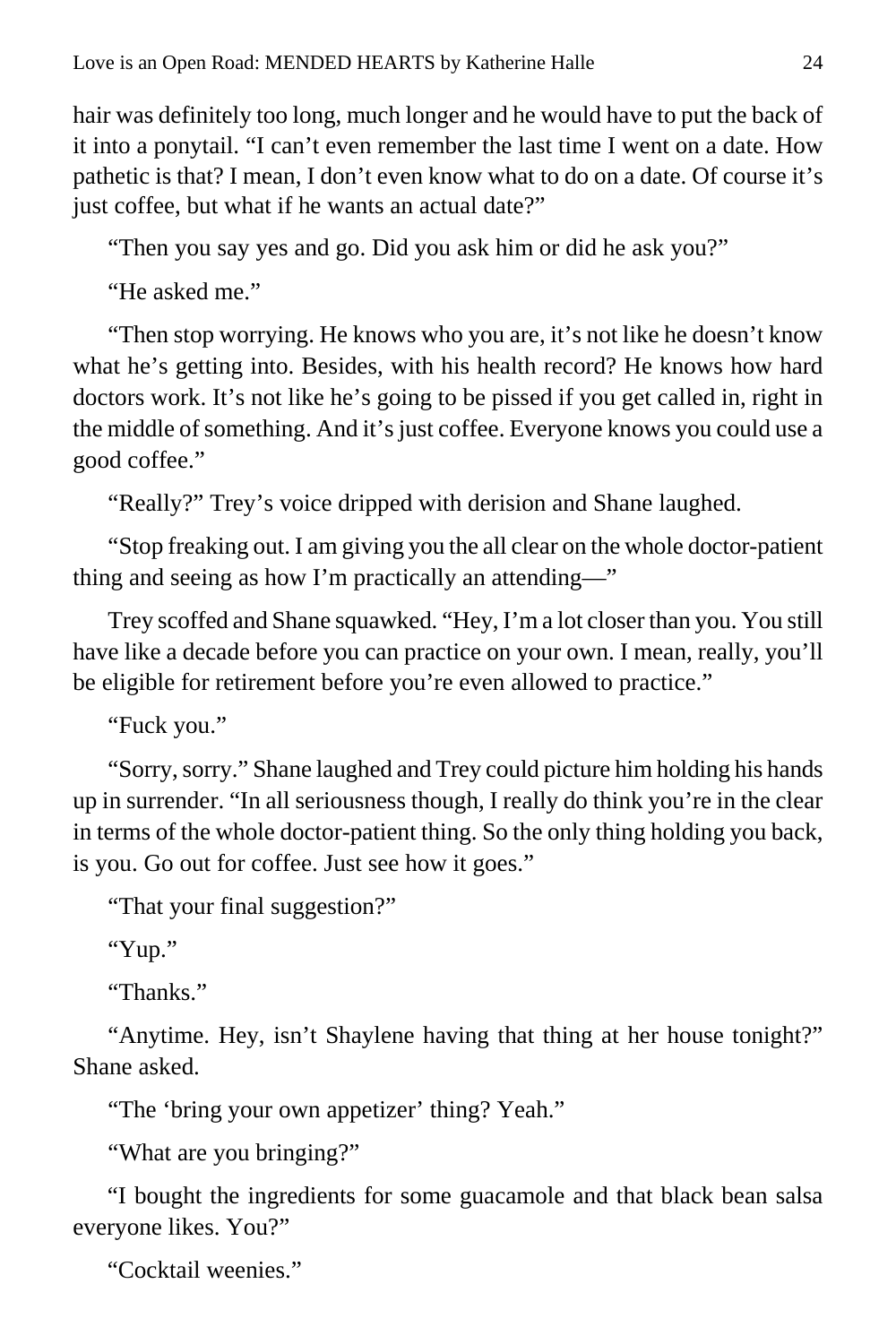"And yup, definitely know you're straight now."

"Jerk." Shane laughed. "Okay, I'm gonna run. Say yes when Justin picks a date for coffee."

"Fine."

Trey ended the call and headed home, less freaked out and more excited about having coffee with Justin.

\*\*\*\*

It took Justin almost a whole week to text Trey and then it came in late at night when he was elbow deep in the chest cavity of a gunshot victim. He felt his phone buzzing in his pocket, but seeing as how he was in the ER, he figured it could wait.

When he checked it later he grinned.

*Coffee? Tomorrow after your shift?*

His heart skipped a beat at the idea of Justin knowing his shifts. The knowledge made him warm and tingly. Quickly, he texted back.

*Yes. Off @ 7*

He didn't expect a reply at two in the morning so he put his phone away and went to dictate on the gunshot patient.

Two MI patients, one atrial fibrillation, and one severe indigestion later, he reported off to Shaylene, one of the other senior residents. She smiled at him and rubbed his arm. "Go get some sleep. You had a busy night."

"Gonna get coffee first," he mumbled.

"As long as it's decaf."

He waved a hand at her, grabbing his stuff and heading for the doors. It took him ten minutes to get to the coffee shop down the street to find Justin waiting for him just inside the door.

"Oh man, you look so tired," Justin said. "Wow. You must have had a rough one!" He looked genuinely horrified at the thought, and Trey felt the overwhelming need to comfort him.

"Yes, I mean, no, I mean, no different than any other night so, it's fine. I'm usually so wired after a night shift it always takes me a while to relax enough to sleep. I'll just have decaf though or I'll never get to bed."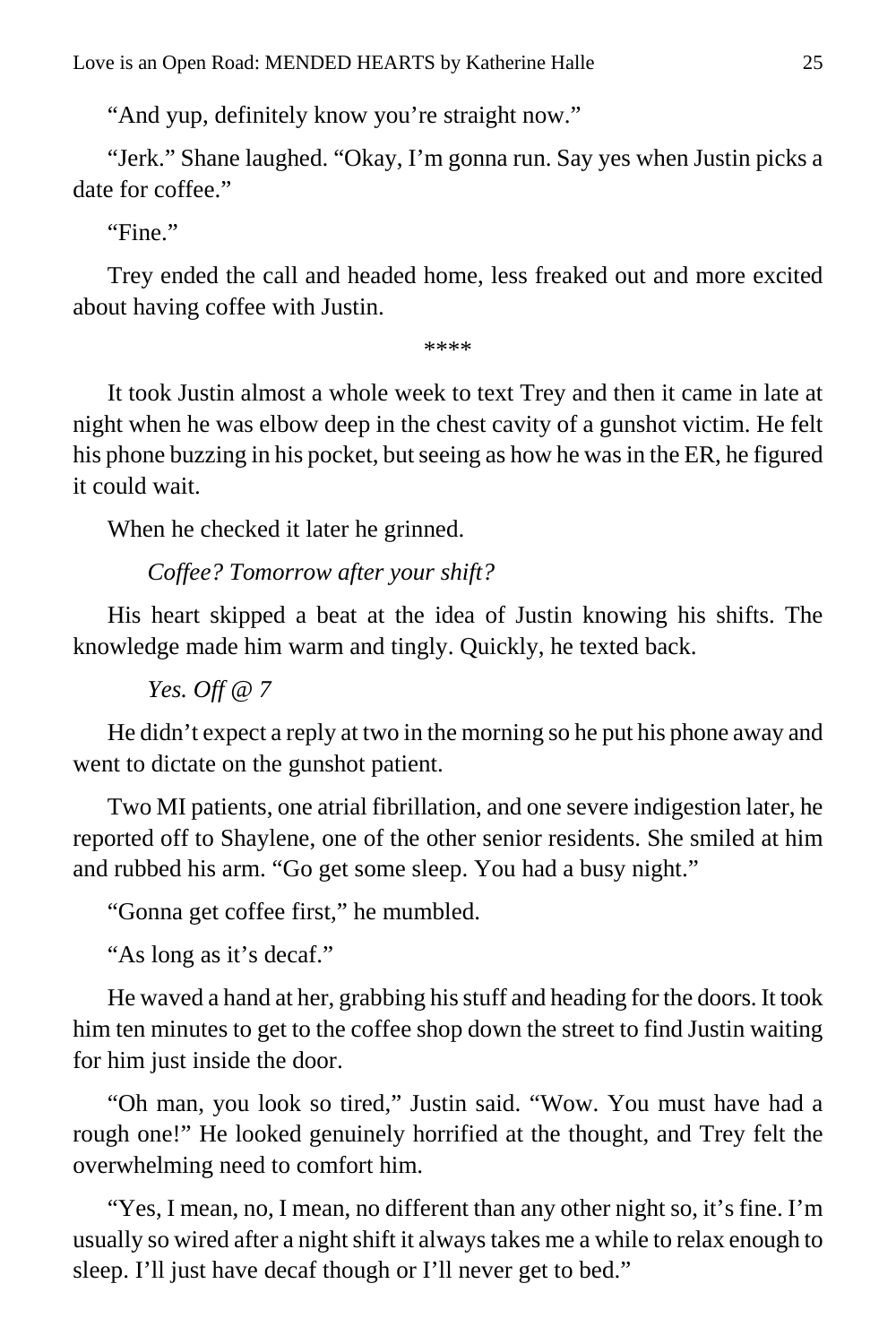"Decaf it is. Mocha, right?" Justin asked.

"Yeah," Trey replied. A rush of pleasure flowing through him at Justin remembering his favorite coffee.

"You find a seat. I'll be right back."

"But—"

"My treat, remember? I asked you. I'm old-fashioned like that. Now sit tight."

Trey snagged the two comfortable chairs in the corner and laid his head back closing his eyes. This feeling of being taken care of was definitely something he could get used to. He felt himself drifting off, lulled into a relaxed state by the soothing music and the calming bustle of work happening around him.

"Hey." Justin's voice startled Trey awake. "Sorry—"

"Don't apologize. Was just resting my eyes." Trey could tell from Justin's raised eyebrow that he didn't believe him. "Okay, you're right, I'm exhausted. But that doesn't mean we can't enjoy a cup of coffee before I head home to crash face first into my pillow."

"Tell me about your night?"

"Gunshot wound to the chest, close range. One of those armor-piercing bullets that fragments after they get inside? So yeah, pretty terrible. At least it wasn't a cop. Those are the worst."

"Why's that?" Justin asked, his head tilting in curiosity.

"Because we usually end up with half the police force waiting in the lobby and the surgical waiting room."

"Oh yeah, that would be hard. A lot of pressure. So you worked on him all night?"

"Nah, just for a couple hours. Then it was mostly routine. Saw a couple of patients with unstable angina. Stabilized them, sent one home, and admitted another. Then I had a guy who had just recently converted to A-fib in with chest pain. Turns out he just had a really big, really fatty meal. Then a couple of patients in for possible MI, both I ruled out, but told them to follow up with their doctor and institute some lifestyle changes. Nothing spectacular." He closed his eyes and took a sip of his mocha, letting the chocolate flavored coffee coat his tongue, savoring the sweet bitterness of it.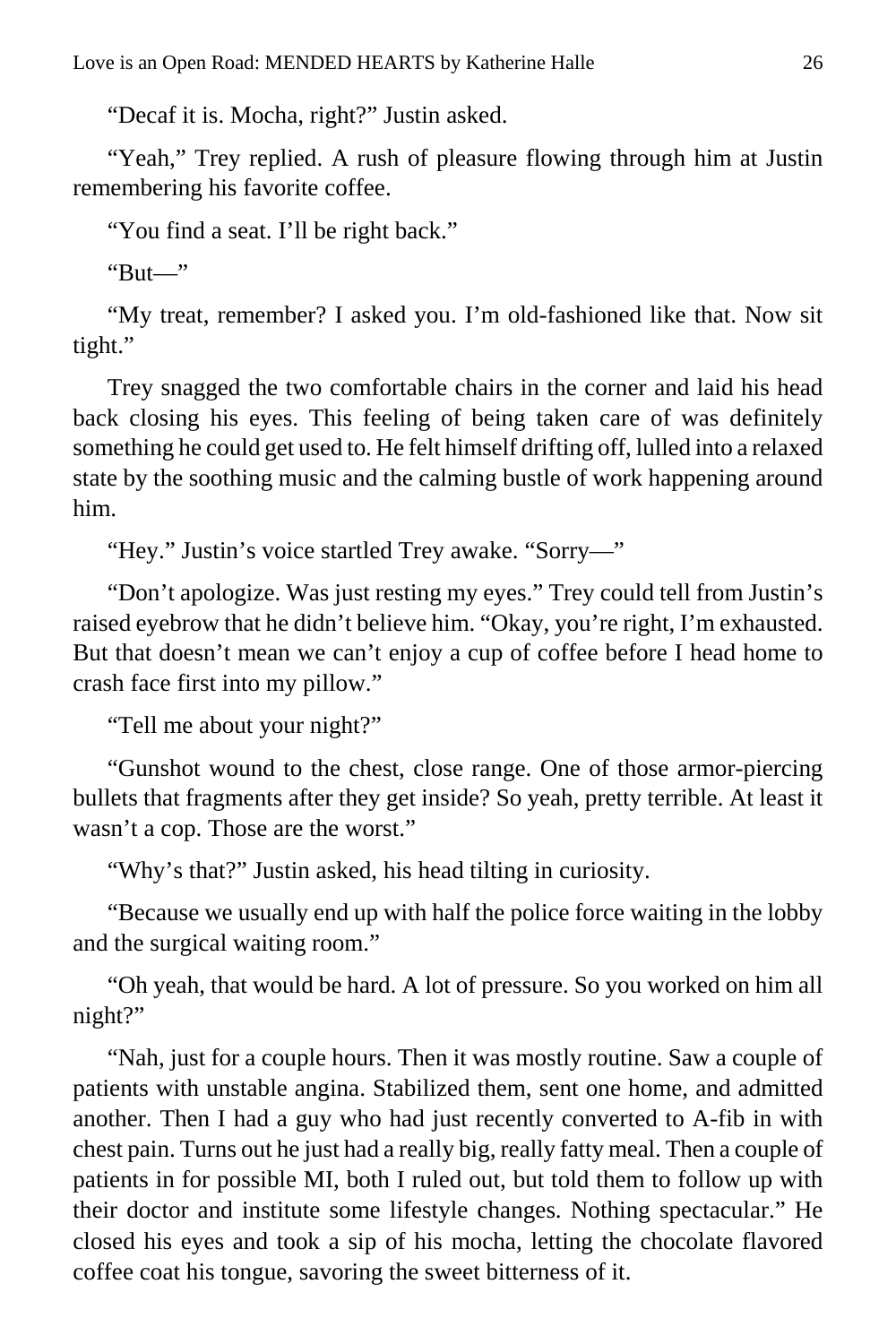"Good?"

"Not as good as yours." Trey opened his eyes and winked at Justin, pleased to see his cheeks pink up. "What are you up to today?"

"About six foot two." Justin grinned at him mischievously.

Trey rolled his eyes and Justin chuckled before he continued, "I've actually got an interview with an architecture firm about a possible job. I'm a bit nervous."

"Yeah? Which firm?"

Justin rattled off a bunch of letters that didn't make any sense to Trey, but he nodded his head to cover it up. "Are they a pretty big firm?"

"Yes. They do a lot of big contracts for office buildings, schools, and such, but then they also do residential jobs. One of the partners specializes in accessible homes. I'd really kind of like to work with him but we'll see."

"Wow. That sounds impressive." Trey took another sip of his coffee suppressing a smile at the pleased look that appeared on Justin's face.

"How much longer do you have in your residency and what are you thinking about doing afterward?"

The question almost seemed forced in its casualness combined with Justin taking an immediate slug of his coffee, and Trey knew that question and his answer had to be secretly important. It sent a thrill through him, just the idea that Justin was interested enough to wonder if Trey would be sticking around.

"Well, fortunately for me, I'm in the new, integrated six-year cardiothoracic residency program here and I'm on year five. So I have one more year to go, at which point I hope to become an attending here. After spending six years seeing patients, making friends, and networking, I would hate to have to go someplace new and start all over again."

"Oh, that makes a lot of sense." Justin nodded. "Is it hard? The long hours, I mean?"

"Yes and no. I'm lucky in that this residency program decided to do away with the whole 'work a resident to death' thing. Now we have mandatory twenty-four-hour shifts instead of thirty-six or even forty-eight, and a mandatory minimum twelve-hour downtime between shifts. Usually I get at least a day between the super long shifts. Oh, and that's the other thing, you're not allowed to have more than two in one week. So there's that. I still spend a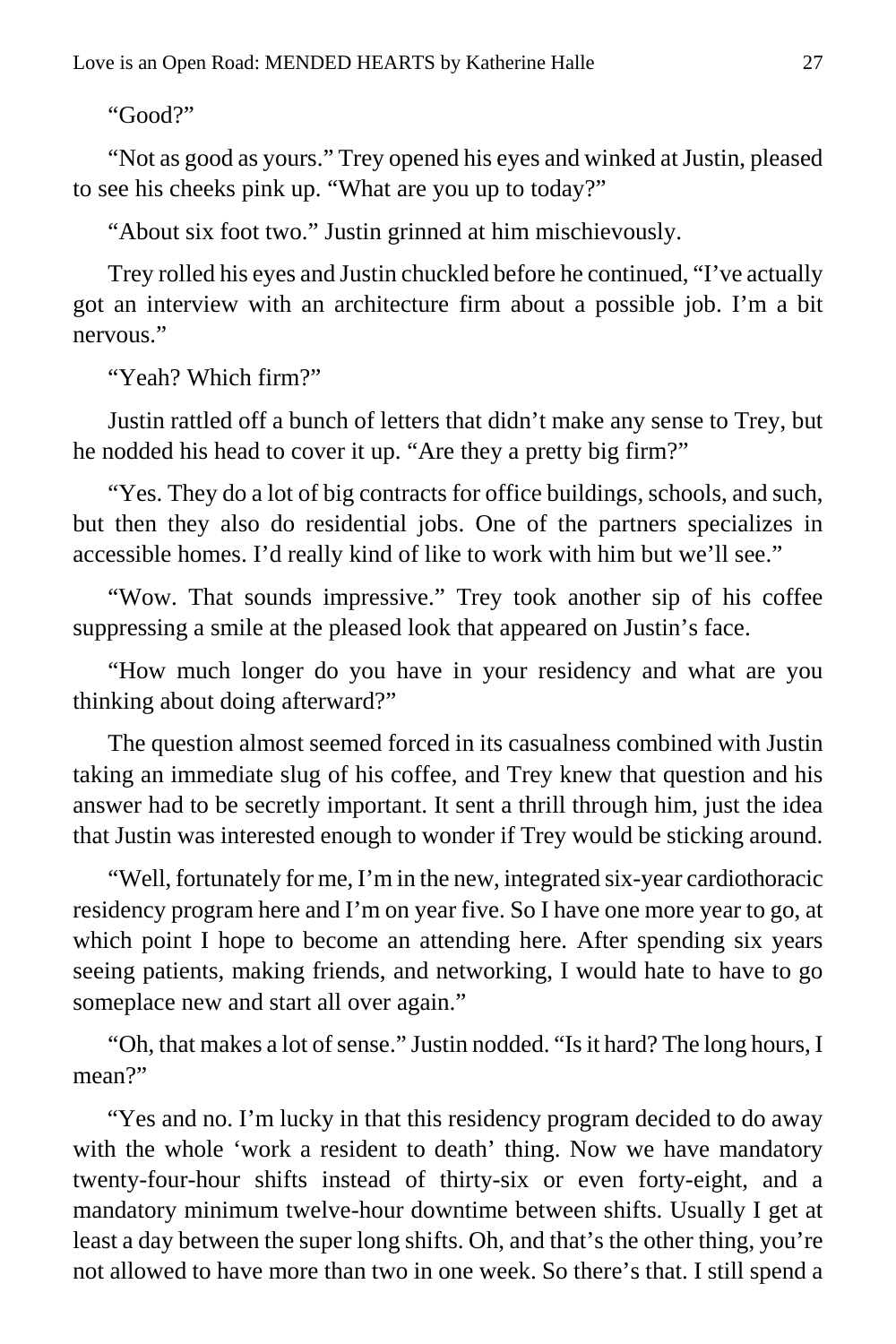lot of my off time reading and researching, making sure I'm always up to date on the latest surgical trends and techniques. And sometimes I scrub in with Dr. Tsang on my off days, if he's got an interesting case. Every little bit of experience helps."

"I definitely agree with that. It's one of the reasons I don't normally mind being the guinea pig for residents and med students. The only way for me to get experience in architecture is for someone to give me a chance to practice it. I figure it's the same for doctors, and if a patient doesn't give them that chance?" His voice trailed off.

Trey wanted to hug him. So many people didn't get it, didn't want to get it.

"I'm also really glad they did away with those insane hours." Justin interrupted Trey's thoughts. "When I was first diagnosed with rheumatic heart fever, I spent almost twenty-four hours waiting in the ER. They were *that* busy. But the thing I remember most is the patient in the bed next to me coding. The doc in charge was a resident who was in his fortieth hour of a forty-eight-hourshift. I heard him telling one of the nurses. I never truly understood what happened, but the patient died and it was easy enough to figure out the resident was taking the blame. Which was admirable, but—"

"If the resident had been able to sleep, maybe the patient wouldn't have died?" Trey asked gently.

"Yeah. I remember my mom was really angry because he was the doc assigned to me too, and she railed at my dad that it could have been me dying on that table because the resident was too strung out and exhausted to handle his patient load properly. So yeah, I'm glad they're starting to fix that problem. Oh, that reminds me of a funny story. I was six. So dumb." Justin shook his head at himself, already chuckling. "One of my first visits to the ER. And a woman came into the room and introduced herself as my doctor. I looked her right in the eye and said, 'You can't be my doctor.' 'Why?' she asked. 'Because you're a girl.' I thought my mother was gonna have a heart attack and end up in the bed right next to me. She was so mortified, she and my dad couldn't apologize enough. The doc thought it was hilarious. She even gave me a sucker when I left, told me to keep charming the ladies and I'd find myself married before I turned seven."

Trey laughed so hard he cried, stomach hurting from how much. "Oh my God, even then you were a terror."

"I know, right? My mom said she should have known by how much I moved inside her that I would be trouble. Even the heart thing didn't stop me.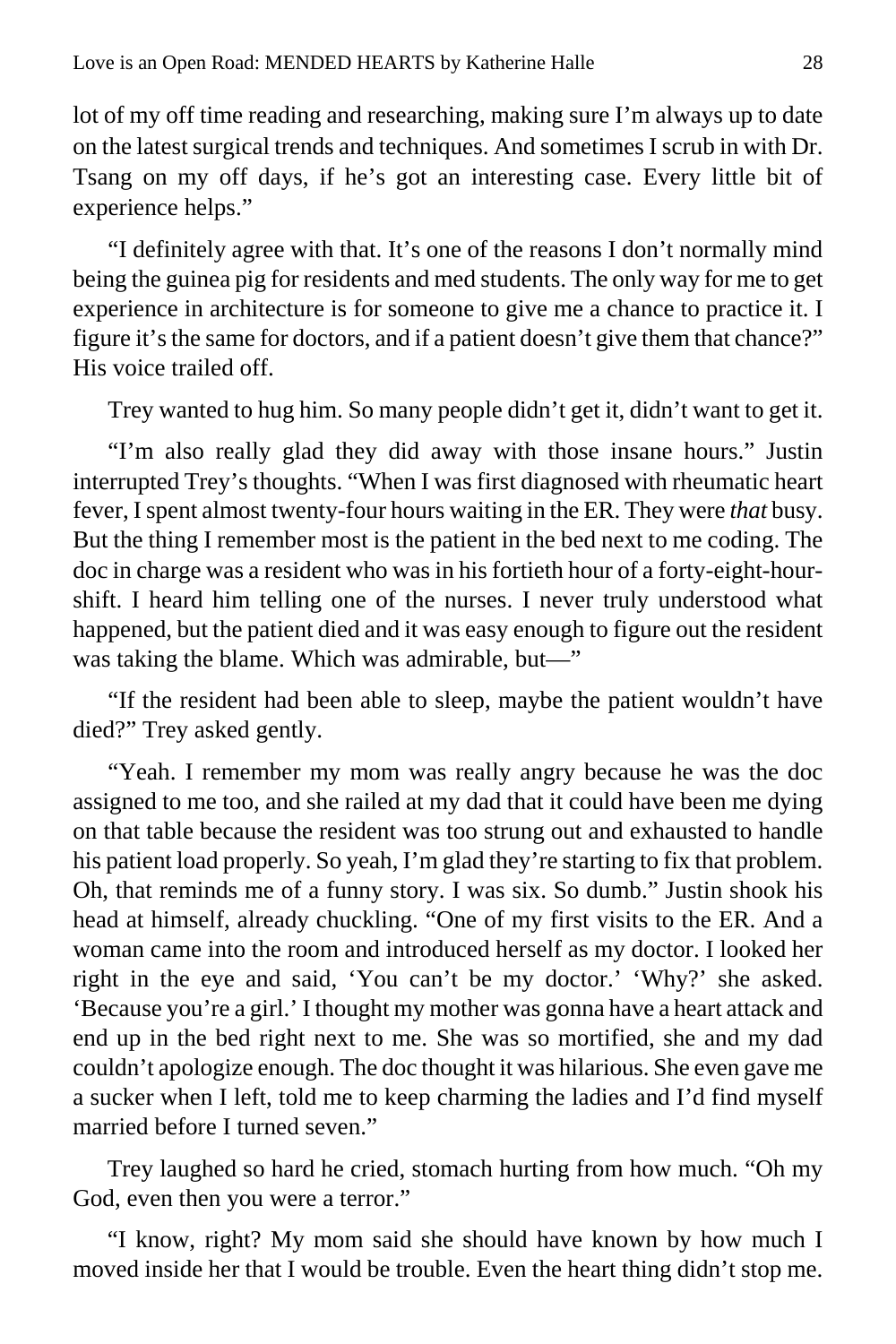Although, she did make me take naps all the way up to high school until I finally put my foot down and said I was old enough to make my own sleeping decisions."

Trey shook himself, having blinked for too long while Justin spoke.

"Speaking of." Justin let out a chuckle. "You should go home and get some rest. Are you okay to drive?"

"Yeah, sorry man. Just a really long night and you're right. I could faceplant right here."

"No problem."

They stood and cleared their trash and walked to the door together. Trey held the door open for Justin, who scooted through with a smile. Trey grinned as well when he noticed the tips of Justin's ears turning pink.

"So hey, maybe we can do this again sometime when I'm not Trey the Zombie Surgeon? Maybe even, say, dinner? Or you know, catch a movie together on one of my off days?"

"I would really like that, Trey." Justin winked at him and his words sent a thrill through Trey that made him long to continue their conversation. Except his body vetoed that idea when he yawned big enough for Justin to see his tonsils.

Justin laughed. "Sorry. It's just, wow, you really are tired. Go home, Trey. Call me when you're not the zombie surgeon."

With a quick wave, Justin turned and left and Trey trudged tiredly to his car. The temptation to just sleep in his car almost overwhelmed him, but in the end, Trey made it home and crashed without even taking a shower.

\*\*\*\*

True to his word, a week later, when Trey had two days off in a row he gave Justin a call.

"Hey, it's Trey."

"Oh, hi. You finally awake?"

Trey chuckled softly. "Yes. Feeling a bit more human." He paced in front of the window in his living room, where it looked out over the city. His heart pounded and he felt almost as nervous as he had when he had taken the medical boards. He liked Justin. Justin made him laugh. "Were you serious about meeting up again? For say, dinner?"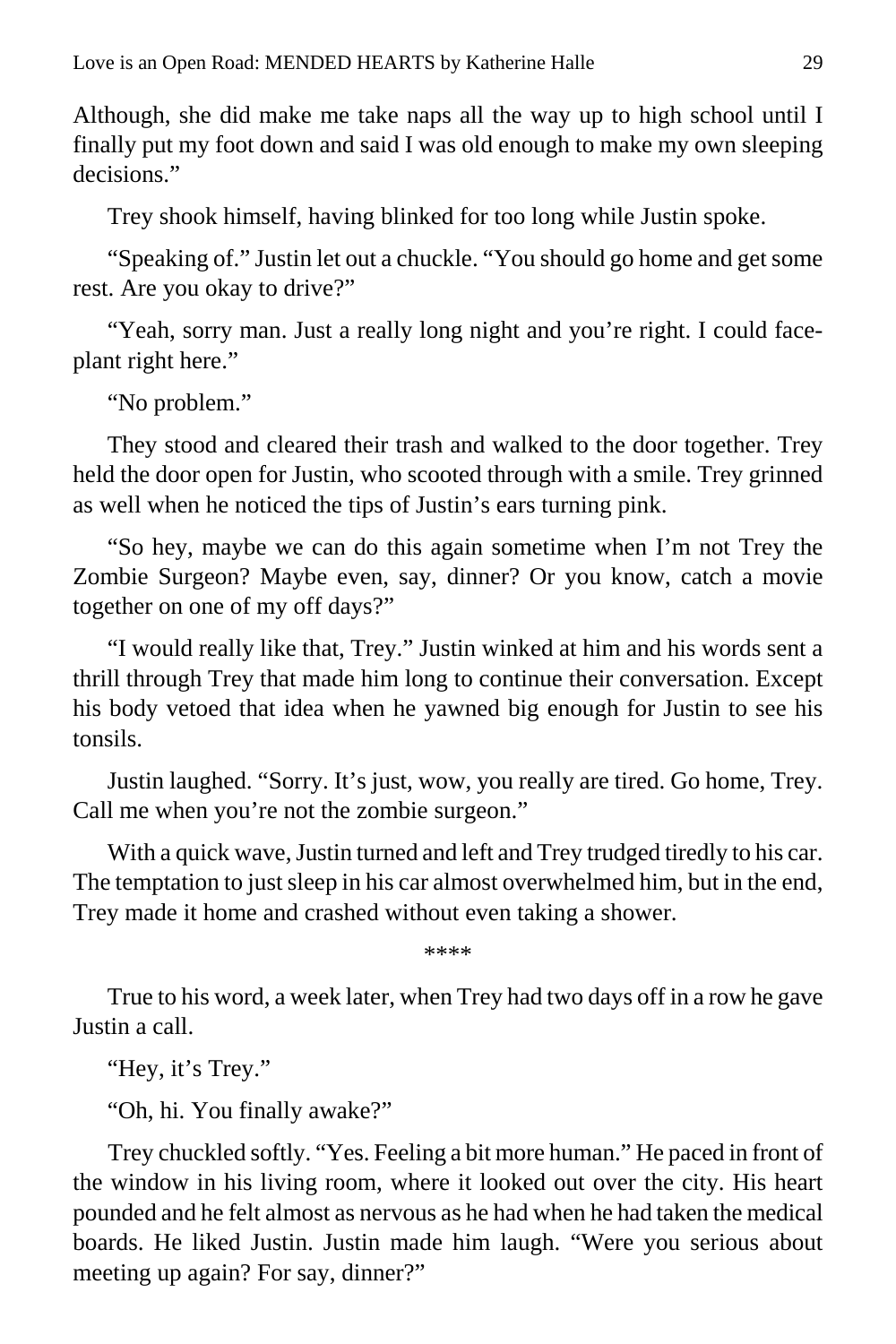"Absolutely. When are you free?"

Trey's face split into a wide grin and in the solitude of his apartment he fist punched the air in victory all while simultaneously attempting to keep his voice calm and level. "I've actually got today and tomorrow off. I was thinking we could meet at that Chinese restaurant over on Fourth tonight?"

"Peking Dragon Dynasty?"

"That's the one."

"Yes. They have the best hot and sour soup and their Mongolian beef is to die for. What time?"

"Oh, um…" Trey stammered, frantically glancing over at his cable box for the time. Noon. "Six sound okay?"

"Yup, that should be fine."

"Great. I'll see you then. Oh and I'll get some rest today so you don't have a date with the zombie surgeon."

Justin laughed. "Glad to hear it. See you at six. Bye."

Trey ended the call and threw his phone on the couch.

"Yes! Yes! Yes! Yes!"

He jumped up and down a few times before collapsing on the couch next to his phone and rubbing a hand over his face in embarrassment for acting like a twelve-year-old with a crush instead of a grown-ass almost-full cardiothoracic surgeon.

His cat, Bob, sauntered out of the bedroom to check on the noise situation and fixed Trey with a pointed stare.

"What? I can't be happy? How long has it been since I've had a real official date? I have a date, and I'm gonna be happy about it. Oooh, I should call Shane or maybe even Shaylene. Huh, I never thought about how close their names are. Weird."

Bob swished her tail and meandered into the kitchen without so much as a meow. But Trey's happiness didn't diminish in the least. He got up to make sure Bob had fresh water and to put some food down for her. Reaching down to scratch behind Bob's ears, Bob butted up against his hand and purred. "There's my girl. I have a date. I have a date."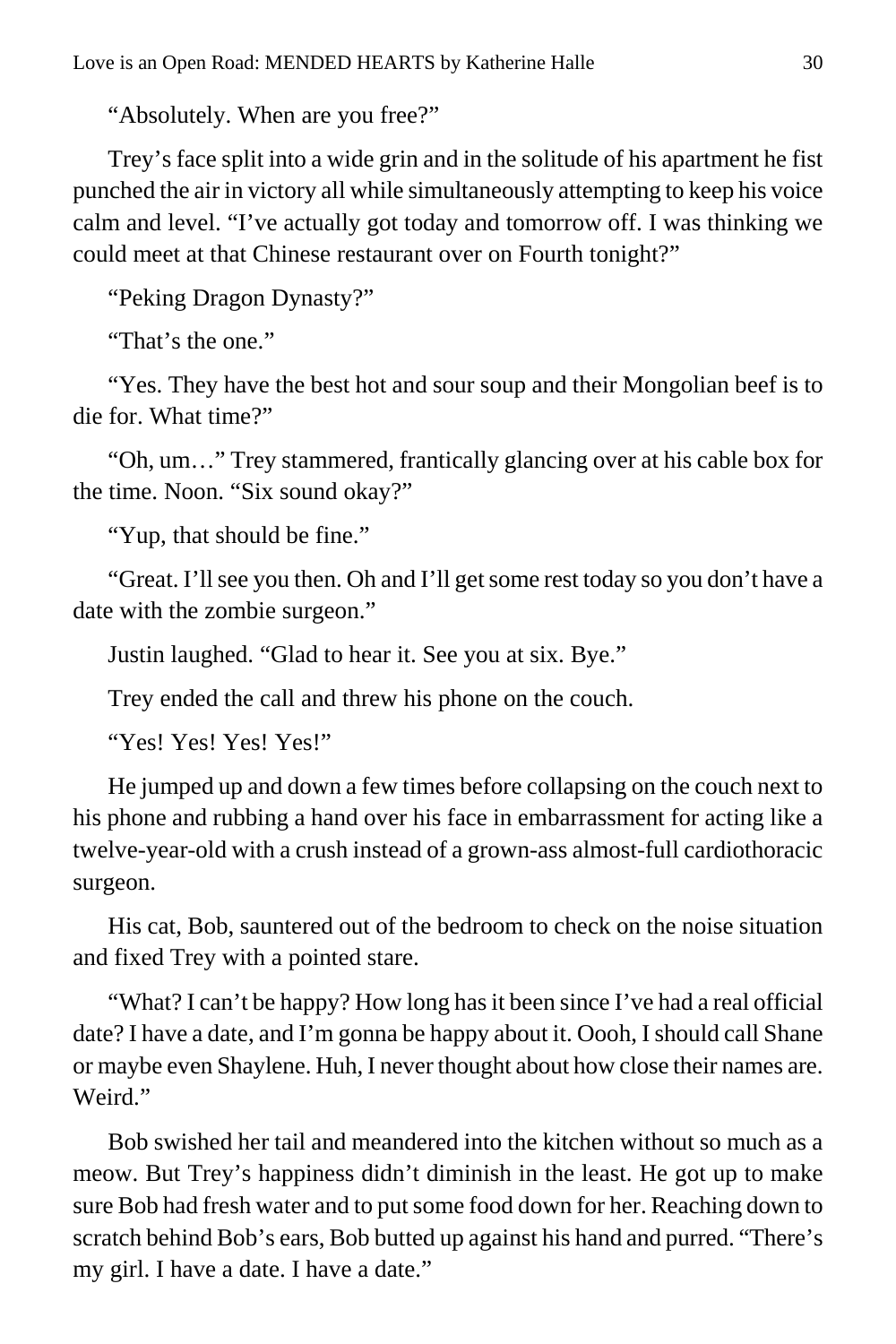The day went by so fast, in no time Trey found himself parking outside of Peking Dragon Dynasty and wiping damp palms on his jeans. He walked up to the restaurant and paused, unsure whether he should go in and wait or wait outside.

"Hey, Trey!" Justin walked up saving Trey from his decision.

"Justin." Trey smiled. Justin beamed at him and in a flash leaned up to kiss him on the cheek. Trey's heart skipped a beat and he wanted to memorize every single aspect of the kiss even if it went by much too fast.

"Thanks for inviting me. I love this place."

"Well, let's go in." Trey opened the door and ushered Justin inside in front of him with a hand at the small of his back. The kiss encouraged him to be freer with his affection and being honest with himself, he wanted to touch Justin as much as possible. It made him think Justin wanted the same thing. Or maybe he was making too much of what was probably just a friendly greeting.

Once they were seated and drinks ordered, Justin sat back and gave Trey a thorough once over. It lasted long enough that Trey began to shift uncomfortably in his seat.

"You look good. Sleep agrees with you."

"Oh really?" Trey smiled.

"Really." Justin smiled back. "Your eyes look more alive today, they have more sparkle, especially when you smile, which you should really do more often. It makes your whole face look softer, less like you just sucked on a lemon."

"What?" Trey asked. "I normally look like I sucked on a lemon?" He didn't know whether to feel offended or horrified.

"Um, kind of?" Justin shrugged, his face going red. "I mean, when you were with the residents, I mean med students. Wait, is that like your resting asshole face? You know, to intimidate them? Not let them know that inside you're just a gigantic teddy bear who's hard on them because he wants them to do well. Am I getting anywhere close to the mark here?"

"I have resting asshole face?"

"Oh, honey." Justin flapped a hand at him, rolling his eyes. "Next time, I'll take a picture so you can see. You probably don't need to practice anymore."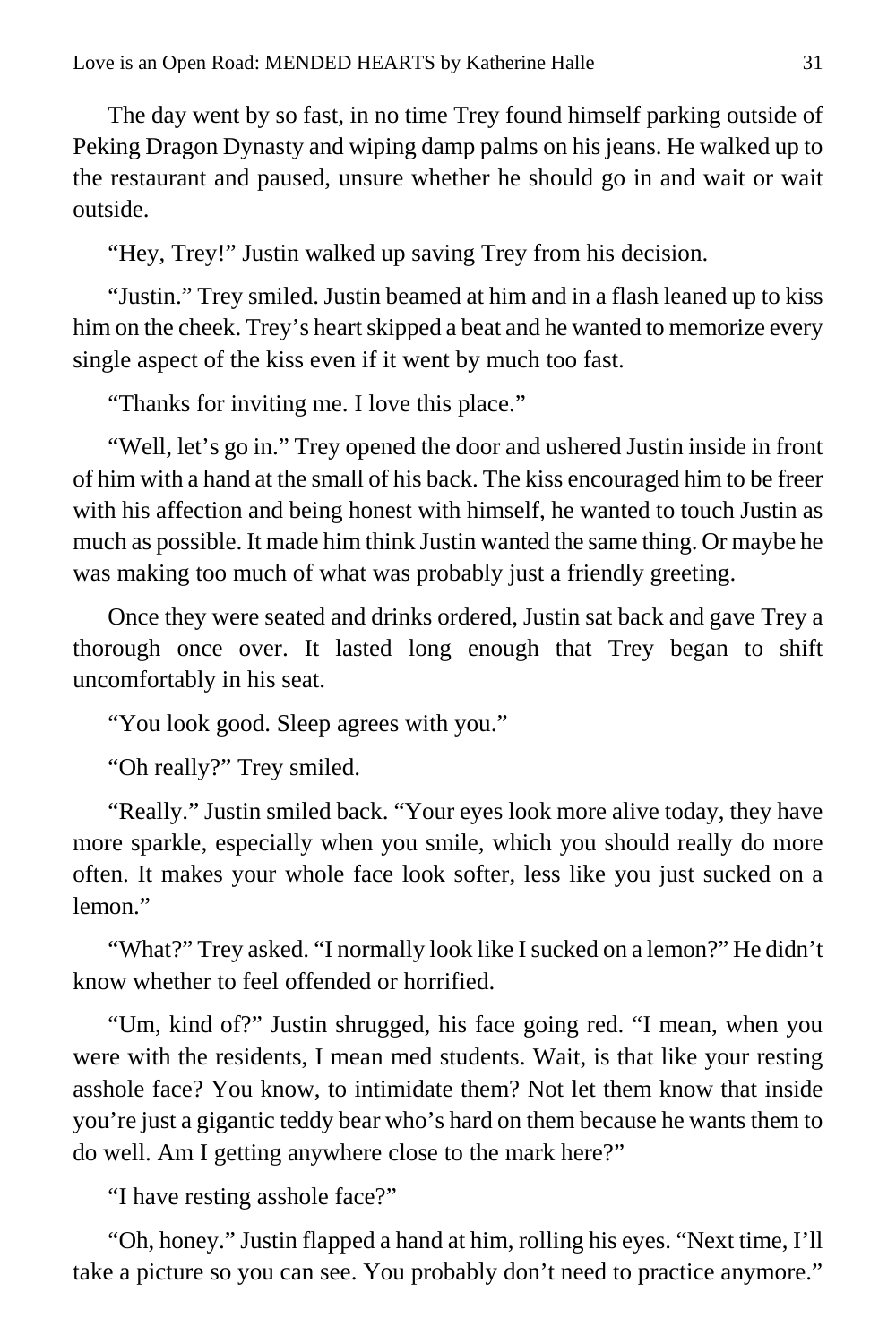Trey stared at him in shock—was his face doing that right now?—but then Justin laughed.

"Wait a minute, you're joshing me," Trey protested.

"Maybe just a little."

"Good evening." The waiter interrupted them, nodding his head and giving them a polite smile. "Are you ready to order?"

Justin flipped open the menu and Trey shook his head at the waiter. "We may need a minute, but I know my friend here would love to start off with the hot and sour soup and I think I'll join him in that. And maybe an order of crab Rangoon, please."

"Yes, sir." The waiter nodded again and headed off to put their order in.

"Is that okay?" Trey asked, suddenly hoping he hadn't just put his foot in it.

"Yes. And I'll be ready when he gets back. I mean, I always get the Mongolian Beef, but you never know, I like to look things over, one of these days I might change my mind, try something new, but you know that saying, 'don't fix it if it ain't broken.' What are you going to have?"

"I like mine spicy. So I was thinking the chicken in garlic sauce with a little bit of spice to it."

Justin's eyes flicked over the menu. "Oooh, that does sound good. Brown or white rice?"

"Brown. Definitely."

"I agree." Justin closed his menu and set it down. "About the only time I get white rice is the basmati rice at the Indian restaurant. I just love the texture of  $it$ "

"Me, too. Hey, you never told me, how did your interview go? Did you get  $it$ ?"

A broad smile lit up Justin's face. "I did. And the best part is, that I'll get to spend the majority of my time with the guy who designs the accessible houses. He's got a bunch of new projects starting soon, and he's willing to let me work around my classes when they start up again so I'm really pleased. I start Monday."

"How many hours a week?"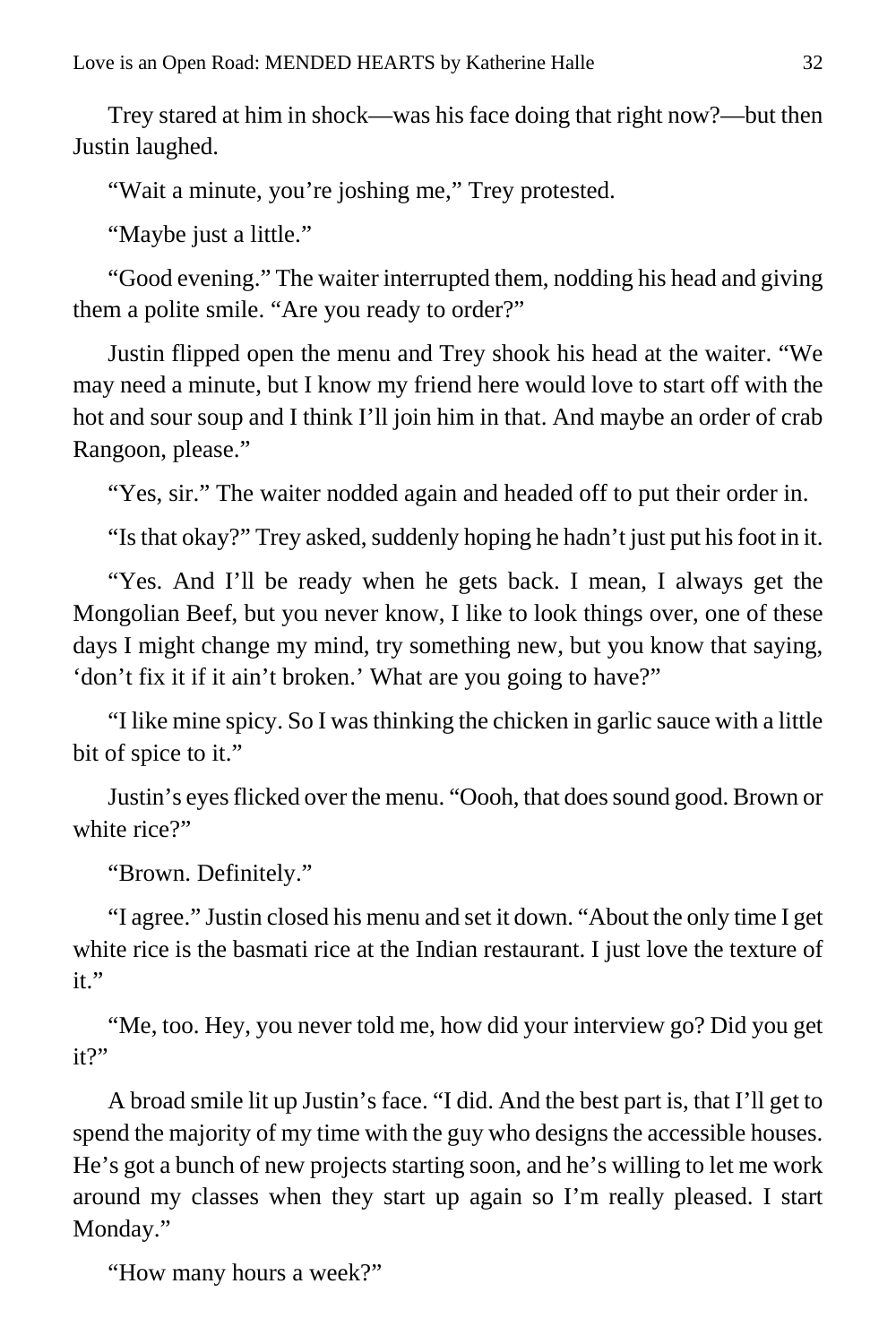Justin's eyes narrowed and Trey realized his mistake. He held up his hands. "Not asking from a doctor's position, merely from a man who's happy you got the job and interested in the experience you'll be getting. A man who works long and awkward hours himself and is worried when he might get to see you again."

"Phew, for a minute I thought I was gonna have to throw my water in your face and storm out—wait, did you just say you were worried about when we might see each other again?"

"Yes. Yes, I did." Trey took a sip of his water and hoped Justin couldn't see his hands tremble.

"Me too," Justin said softly. "And now I'm really glad I didn't throw my water in your face."

"Well, that makes two of us," Trey said dryly. "Seriously, tell me more about what you'll get to do."

Justin talked until their food came and Trey interjected here and there with a question, drawing the conversation out even more. He had one more question to ask when Justin let out a delighted moan over his first bite. "Damn, this is good. I haven't been here in a couple of months actually and this is just so good I'd almost forgotten how good. Mmmm."

Damn this "not having sex in forever" if all it took was a throaty moan to have him stiffening in his pants. Trey spread his legs giving himself more room. "Glad you're enjoying it," he said. He reached for his hot green tea and took several long swallows in an attempt to alleviate the sudden dryness of his mouth.

Justin continued eating, completely oblivious to Trey's discomfort. Trey thought himself lucky that he didn't spill half his meal on his lap, considering how distracted Justin's moans of pleasure made him. The man just could not eat in silence. It seemed like every other bite he took had some sort of appreciative sound to accompany it. By the end of the meal, Trey's dick could have pounded nails, and he felt like he needed a cigarette, even though he didn't actually smoke.

"That was just delicious," Justin said with a smile. He sat back and patted his belly. "Hey, you didn't eat all your food. Now I feel like a pig."

Trey snorted. "Don't. There was a lot of garlic chicken, pretty sure my dish was twice the size of yours. Just means I'll have leftovers to eat between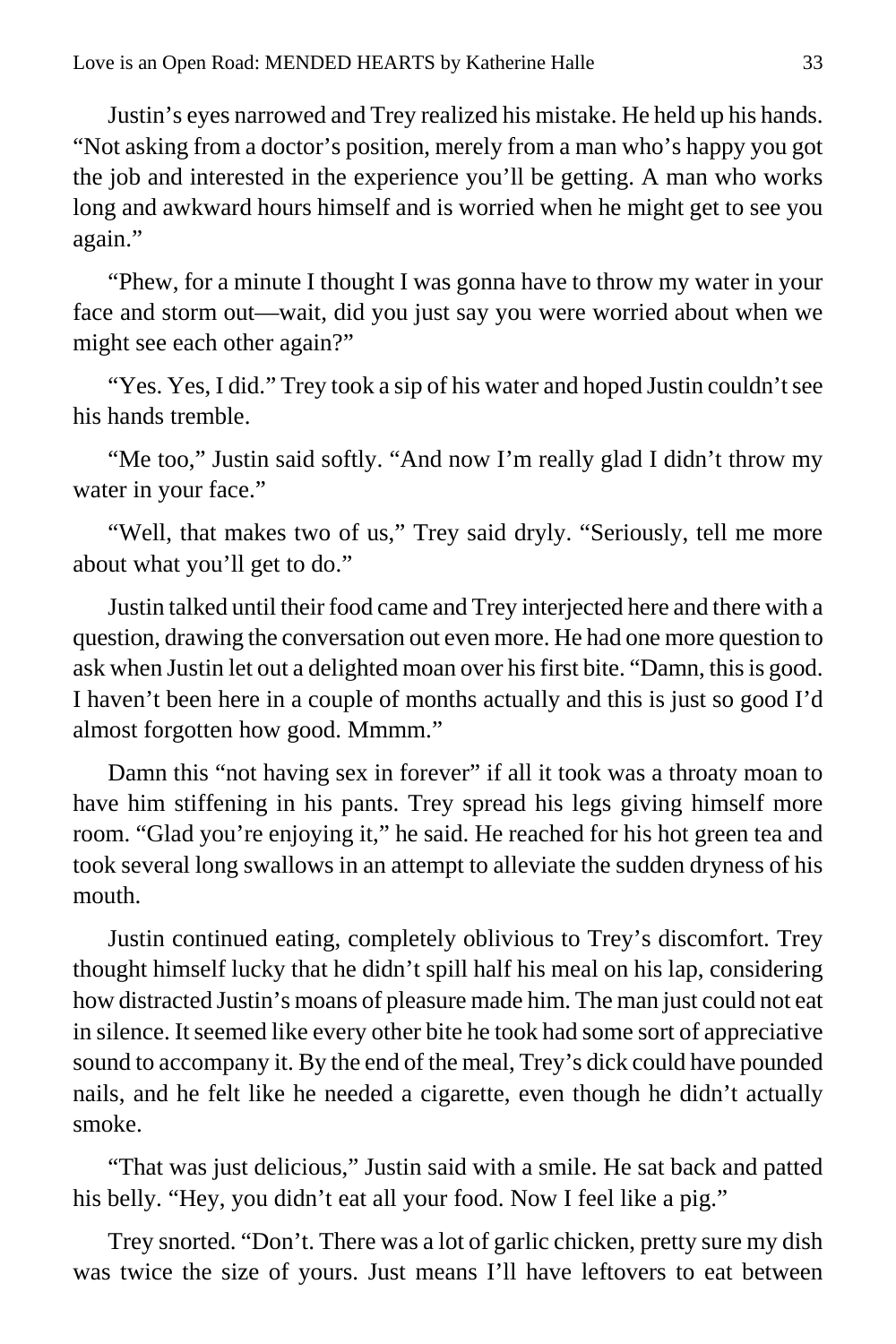surgeries the day after tomorrow. Not that the hospital cafeteria food is bad, it's actually pretty decent, but this will be a nice change of pace."

"Dessert?" Justin asked, his voice hopeful.

Trey about swallowed his tongue. He didn't think he could survive dessert if Justin continued making noises like he had throughout dinner, but at the same time he didn't want the evening to end either. "You mean besides fortune cookies?"

"Well, yeah. There's that cupcake place a couple of doors down."

"Hmm, cupcakes sound good."

"Cupcakes it is then."

They split the check and headed out to Cupcake Delights, their hands brushing against each other as they walked. Each time Justin's pinky tangled with his, Trey's heart skipped a beat. He felt like a teenage boy with his first crush and tried to will himself back under control.

When they opened the door the smell of vanilla and sugar hung in the air and Trey's mouth watered. "Oh man," he groaned. "It smells so good in here."

"I know, right?" Justin nudged his side. "Check out their flavors in the case, just about anything you could possibly want."

They moved forward and Trey took in all the different labels. There were too many he wanted to try, but he settled on a southern lemon crème delight while Justin took the safe route and picked carrot cake.

"Don't worry, we can share." Justin winked at him before turning to order a milk to go with his cupcake.

Trey had intended to order a coffee, but the thought of ice-cold milk sounded amazing so he ordered one as well. They sat at one of the little tables along the side and the instant Justin took his first bite, Trey knew he had discovered a new form of torture. Because this time, along with a groan of delight, Justin now had a perfect frosting mustache.

It would only take a second to lean across the table, lick along Justin's upper lip, get a taste of the cream cheese icing and a taste of Justin himself. Without even realizing it, Trey found himself leaning closer just as Justin pulled back and licked the frosting off himself, with a giggle. "Sorry, all that frosting can get a bit messy."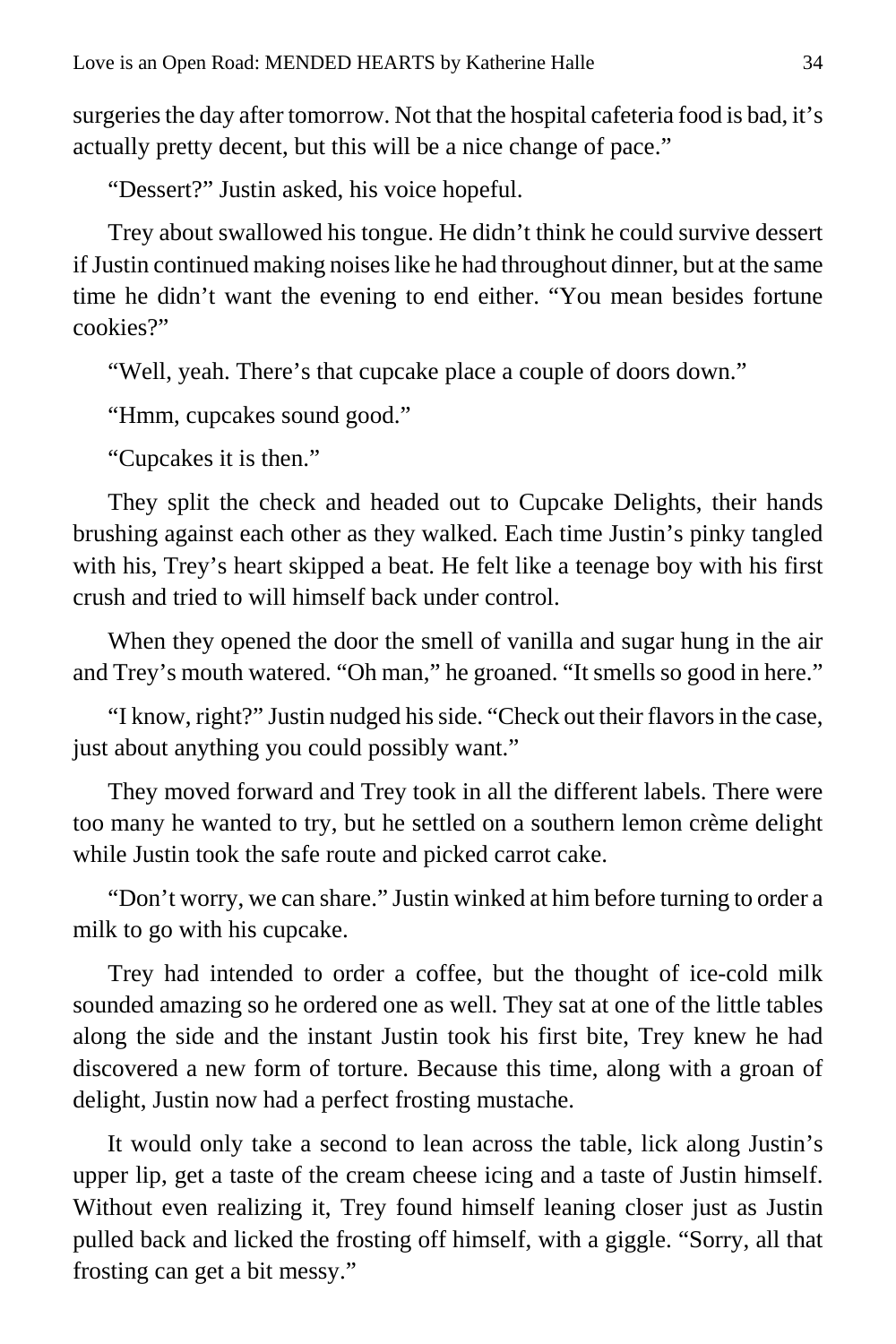He fumbled for a napkin, his ears turning that delightful shade of pink again. With a mental kick, Trey pushed back into his own seat, focused on his own cupcake and tried in vain to ignore Justin's obscene sounds and continuing frosting mustache appearances. He took a swig of his milk, the coolness of it a welcome sensation as it soothed its way down his throat. He wanted to roll the plastic bottle all over his face, let it cool his skin down as well.

In no time at all though, Justin finished and sat back with a smug grin on his face. "Best cupcakes ever, right?"

"Definitely." Trey couldn't agree more. The only problem now was the evening coming to an end. He glanced at his phone.

"Do you have to leave?"

"No, not really. Although I think they may want to close up," he said.

Justin looked around. "Oh, I had no idea we'd been here so long."

"Yeah." Trey grimaced. "I kinda lost track of time."

"Then we should get out of here. Come on, Trey." Justin latched onto his elbow and guided him toward the door.

Trey didn't bother to stop the grin from spreading across his face as they walked toward his car. "This is me." he said.

"Whew!" Justin let out a whistle as he walked around the silver BMW i3. "Nice car, Trey."

Trey shrugged. "My one indulgence."

Justin studied the car, leaned close and looked in the windows. "Well, it's a good indulgence and good for the environment."

"Well, I didn't want to buy one of those land yachts."

"Good for you," Justin said. He moved closer to Trey, lifting his hand and loosely tangling their fingers together. "I had a nice time. Maybe we can do it again?" His voice turned up at the end and Trey could hear the distinct hopefulness in it.

"Definitely."

Justin grinned at him and Trey bent down, kissing him chastely on the lips. "Good night, Justin."

"That's it?" Justin asked, his eyebrow quirked up cockily. He reached out and cupped the back of Trey's neck. "How about one more for the road? Whataya say, Trey?" he asked, his voice husky with desire.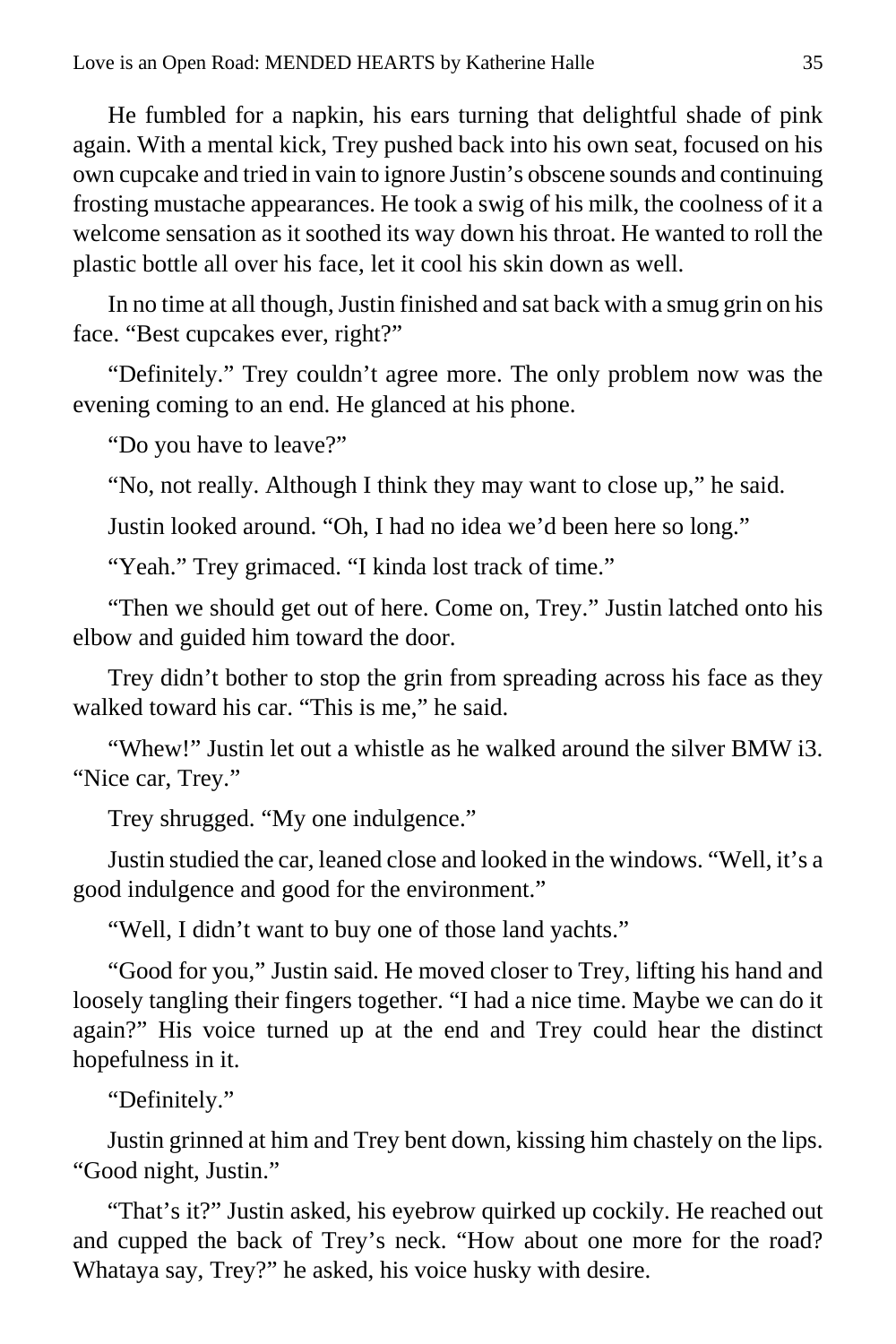Desire Trey had no interest in refusing. He let Justin pull him into another kiss and when Justin's tongue licked at the seam of his lips seeking entrance, Trey happily opened right up for him. Justin tasted of milk, sugar, cream, and vanilla and Trey couldn't get enough. He brought his hands up and buried them in Justin's hair, pleased he no longer sported a buzz cut so he had something to cling on to until Justin broke the kiss with a gasp.

"Now that's more like it. Good night, Trey." With a smile and a wave, Justin stepped away from the car and sauntered off across the street to his own car. Trey watched, waving when Justin started his car up and drove off.

\*\*\*\*

Trey didn't get to sleep in like he had expected, and he had to cancel his rock climbing with a friend. Another resident called in sick, and he ended up going in to cover a surgery and handle their med students for the day. It made him cranky, and the med students cowered from him, making him feel even worse.

#### *I had a great time, thx!*

The text from Justin came through during his morning rounds. Trey grinned at his phone, his mood immediately lifting, and shoved it back in his pocket after a quick smiley face back, pointedly ignoring the interested looks the med students gave him. The texts continued throughout the day, just little tidbits of Justin's day, his random thoughts, each one amusing Trey and making his day fly by until finally, at home, he thumbed through the texts again and sent his own barrage of texts in return. More than just the quick emoticons or one word replies he had sent earlier.

They spent the next week texting back and forth because Trey's schedule kept him busy from the time he got up until the time he crashed either in the call room at the hospital or in his bed at home.

Justin must have gotten fed up with the lack of in person time because just as Trey sat down in the cafeteria with a tray full of food, he joined him at his table.

"Long time no see," Justin said brightly. His smile faltered a bit when Trey didn't say anything back. "I mean, I hope this is okay. I was at the coffee shop checking my schedule, and heard someone, well I saw your med student Jordan, and she said you all had just finished rounds and she thought you were grabbing something to eat before your first afternoon surgery—"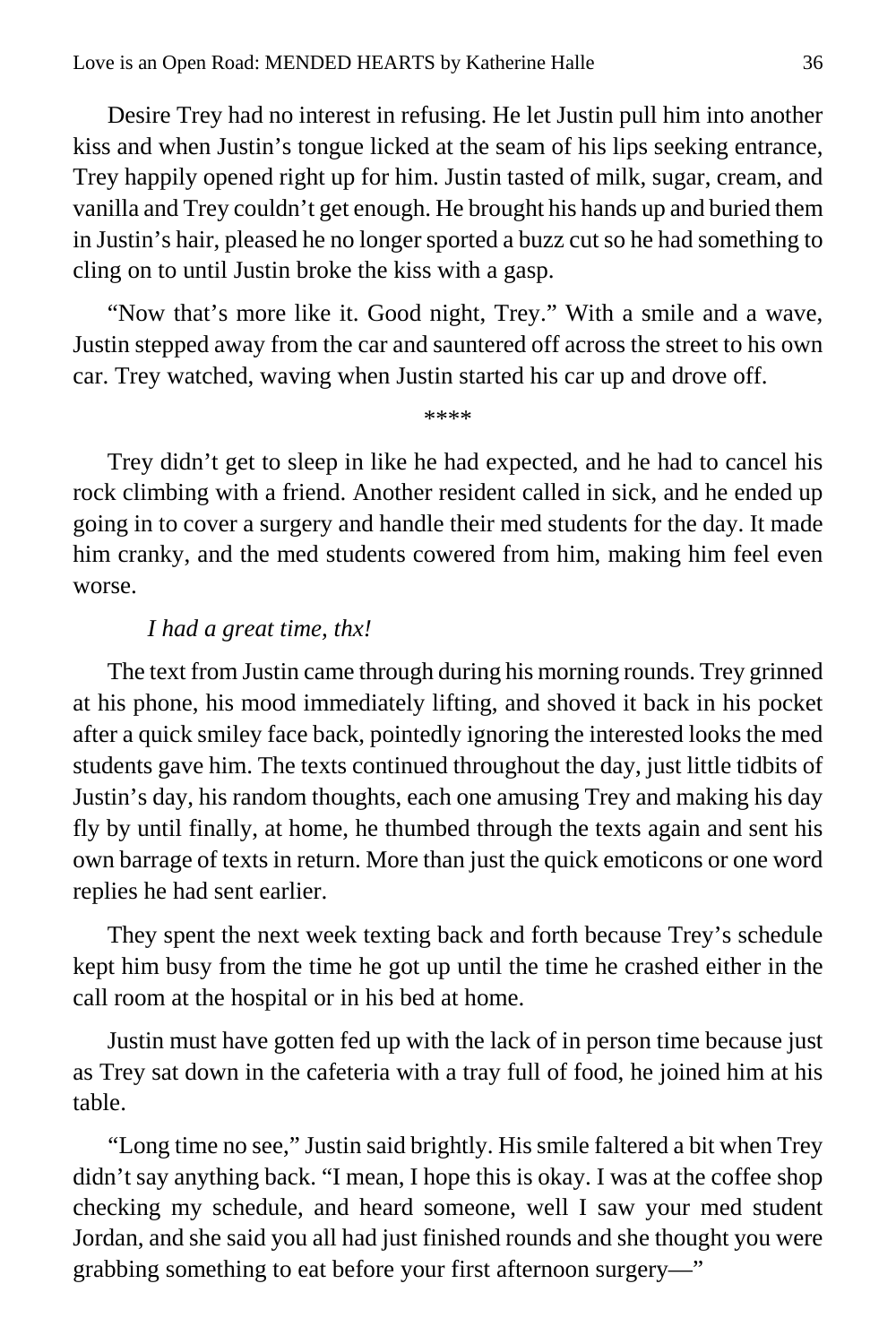"It's fine," Trey replied. He smiled at Justin and reached over and squeezed his hand. "You just surprised me is all. A good surprise. Man, you're a sight for sore eyes. I never really understood that phrase until now, but with you standing in front of me I get it. Sorry I've been so busy. One of the other residents has been sick this week, so I've had to pick up a lot of the slack. Meaning extra hours, less sleep—"

"Less food?" Justin nudged Trey's lunch tray with food piled high on it.

"Yeah." Trey laughed sheepishly. "I'm actually on call until tomorrow morning, so I figured I should stock up while I can. I'll eat the hot stuff now, save the packaged stuff for later when they aren't serving food."

"Oh man, that sucks." Justin took a sip of his milk. "I can imagine how hard it is to be a doctor. Being on call most of the time, working awful hours. And I've spent plenty of time in hospitals growing up, so I know, docs are available all hours of the night. They may not like it, might be pretty grumpy, but they're available."

"Nurses work harder," Trey interjected.

"Definitely. They are the backbone of the hospital for sure. How long's that resident been out?"

"A couple of days. Supposed to be back in the morning. I talked to him earlier and he sounds a lot better than he did. I may complain about the extra work, but frankly, I'd rather he stay home and not get all of us sick than come in and spread his germs around."

Justin took a bite of his apple and Trey shoveled beef stew into his mouth. Conversation died for a few minutes while they ate and then Trey's phone went off with a text from one of the floors. He frowned at it, and then hurriedly wiped his mouth. "Sorry, I gotta go. One of my patients..."

"Don't worry about it." Justin waved his hand. "I'll clean this up, too. Grab your extra food and go take care of your patient."

Trey gathered up his things, pushed his chair in and took two steps away from the table, suddenly feeling like the need for more. He turned back, bent down, and brushed a quick kiss over Justin's lips. "I'll call you as soon as I'm not swamped, okay?" He stroked a thumb over Justin's cheek and before Justin could reply, he took off, his heart pounding in exhilaration.

The rest of his day went by in a haze, mostly because Trey floated through it. On Cloud Nine. Having Justin surprise him for lunch made his day, to say the least. He sent Justin a text as soon as he finished his last surgery of the day.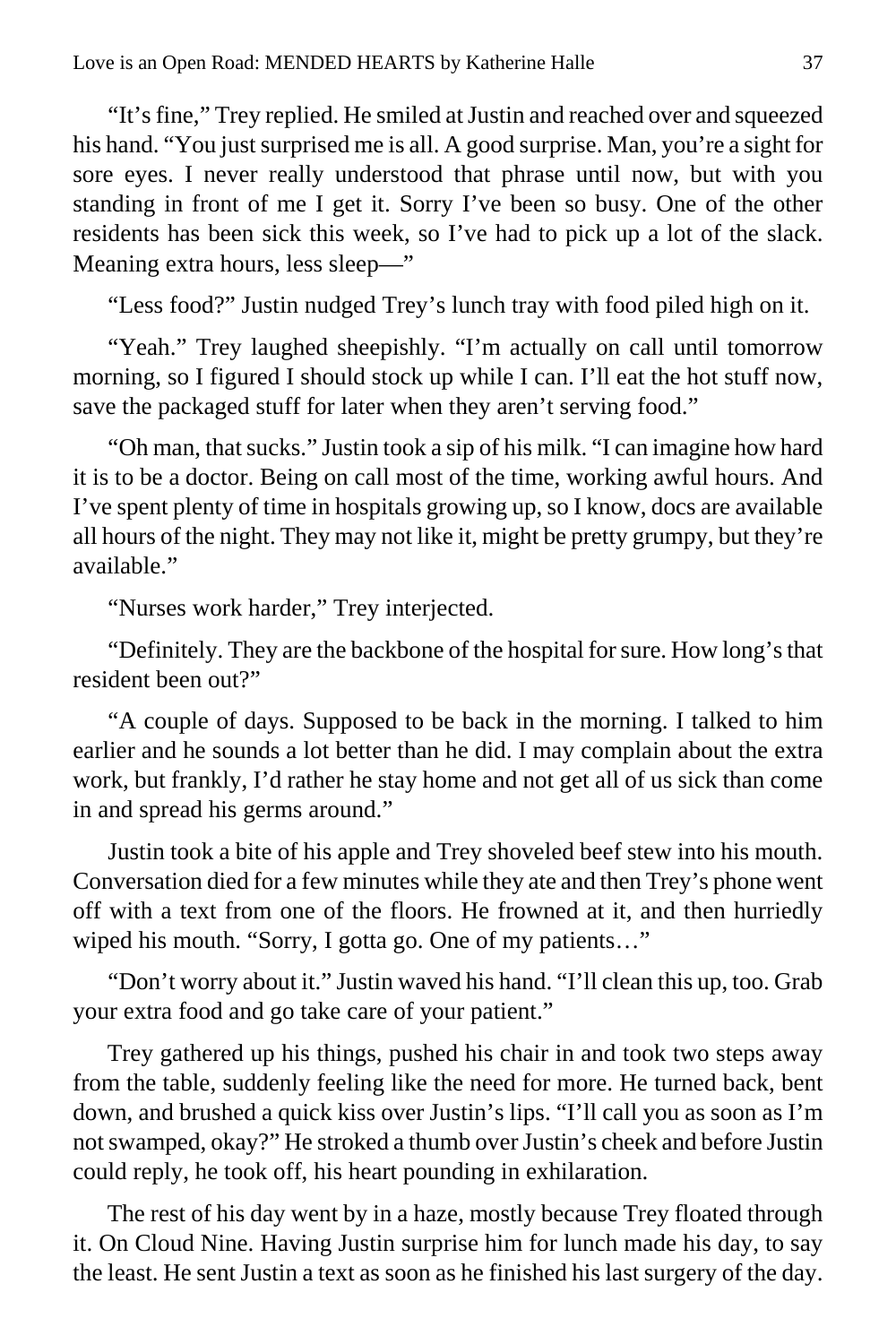## *Thx 4 lunch. Enjoyed it. ;)*

He pressed send before he could second guess himself, then promptly turned his phone off so he could catch some sleep in the on-call room before the ER got slammed as it was wont to do most nights.

\*\*\*\*

That first lunch had seemingly lifted a barrier and afterward Justin frequently met him in the hospital cafeteria for a snack or a brief five minute chat. Lucky, really, because once his colleague came back, another one had a family emergency and soon almost four weeks had gone by since their dinner.

## *U free for a movie?*

The text popped in just as Trey finished his last dictation. Fatigue had his energy lagging, but the text from Justin brightened his spirits.

## *YES.*

Within a few texts back and forth Trey agreed to meet Justin at the theater closest to the hospital to see the latest action flick. Trey didn't really care about the movie, he just wanted to see Justin. And when he did, he wasted no time, just strode right up to him, cupped the back of his neck and drew him right into a kiss. It startled a laugh out of Justin and Trey took advantage of his open mouth, delved his tongue right in for a taste before pulling back and resting his forehead against Justin's. "Man, I've missed you. You realize it's been weeks since we had that dinner? I hate my damn schedule sometimes. And covering other people's shifts is the worst. How are you?"

"I'm good. A little tired, but good." Justin laughed. "I missed you, too."

"What've you been up to?" Trey asked. He draped his arm around Justin's shoulders and steered them toward the box office where he paid for two movie tickets and led Justin inside as he talked.

"…being an intern is going really well. I love it. This firm has done some really amazing work and I'm stoked that they're giving me a chance to work on some of it."

"That's cool."

"Very cool. Now, let me buy the snacks." Justin insisted, even going so far as to playfully nudge Trey in the side with his elbow when he tried to reach for his wallet. "Nope. You bought the tickets, I buy the treats."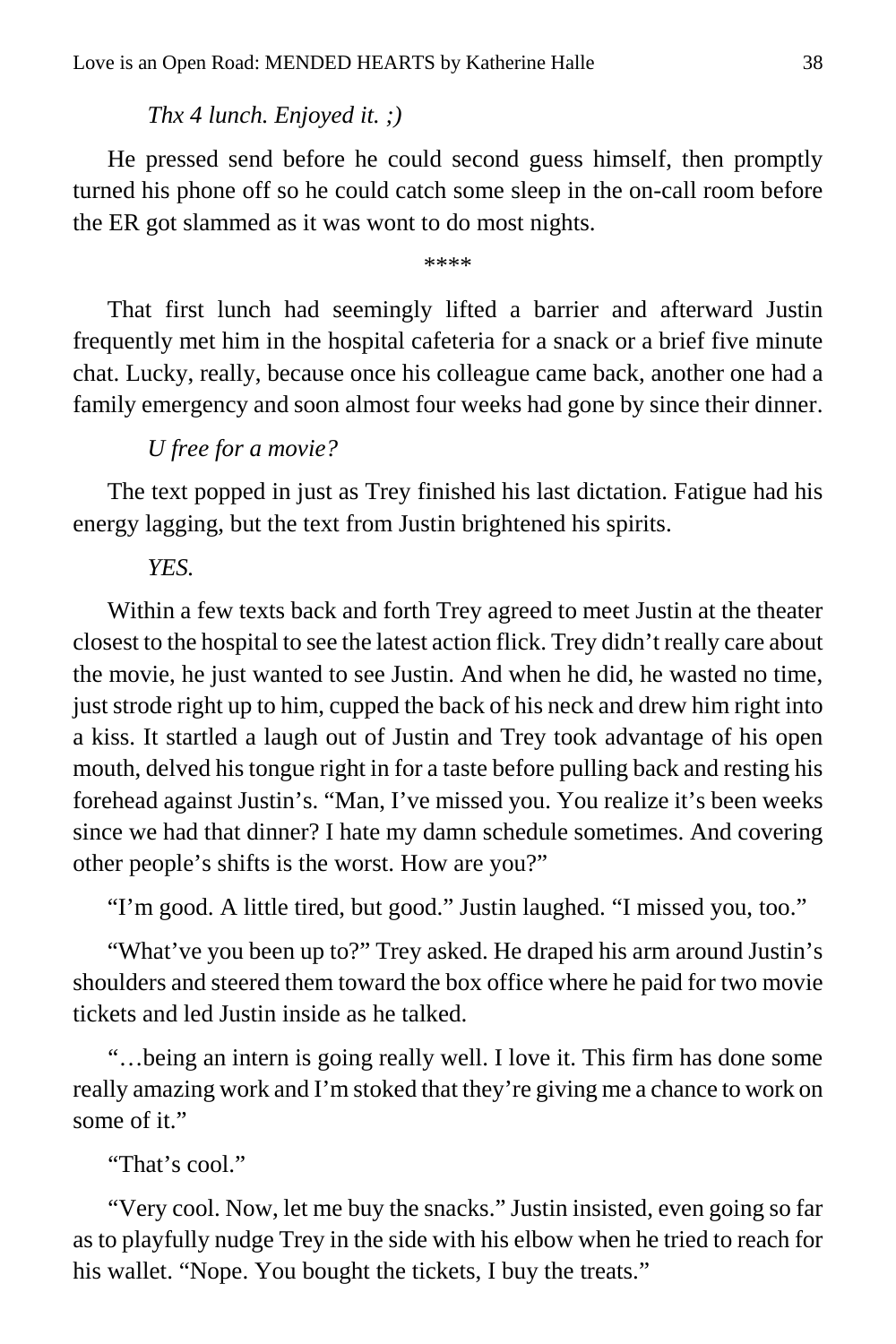"Okay. You're the boss."

Justin rolled his eyes, but bought popcorn, candy, and a drink for them. They chose seats in the middle and settled in, Justin putting the drink in the cup holder between them. "That way we can both reach it." He handed Trey the bucket of popcorn and shifted until he could rest his head on Trey's shoulder.

The movie started up and eventually Trey moved in order to put his arm around Justin. If he had been about ten years younger, they would have sat in the back and already been well on their way to their second orgasm by now. But being a grown-up had its advantages as well. He could actually enjoy the movie *and* being close to Justin. It gave him ideas, thoughts, images of Justin underneath him, over him, beside him, just near him.

Given Justin's vocal pleasure during meals, Trey could imagine the sounds he would make in bed and he had to shift in his seat.

"You okay?" Justin whispered.

"Fine," Trey answered back. "Just getting more comfortable."

He moved the popcorn bucket closer to Justin and went through surgical instruments in his head until he had his libido under control and could concentrate on the movie again. The brushing of their hands in the popcorn bucket certainly didn't help matters, but somehow Trey made it through the movie without sinking to his knees or pinning Justin to the seat with kisses.

When the movie finished, he walked Justin to his car. Justin leaned against the door, looking up at Trey. "Thanks for coming. I know you've been busy and I've been busy with my job and the texts and the calls have been fun, but…" he paused. He reached out and began to fiddle with one of the buttons on Trey's shirt. "I just, I couldn't stop thinking about dinner and how much I wanted to do it again."

Then in a move that surprised Trey, Justin tucked his fingers between the buttons of Trey's shirt and pulled him into a kiss, wrapping his other hand around Trey's waist, pressing into the small of his back. Justin dominated the kiss, licking at the seam of Trey's lips until Trey opened right up for him. His tongue delved into Trey's mouth and their tongues tangled, danced together, tasting of popcorn and chocolate.

It didn't take long for Trey to feel his blood rushing south, his cock hardening in his jeans and he grasped Justin's hips, dragging him closer. Justin slid a thigh in between his legs and Trey broke the kiss with a gasp at the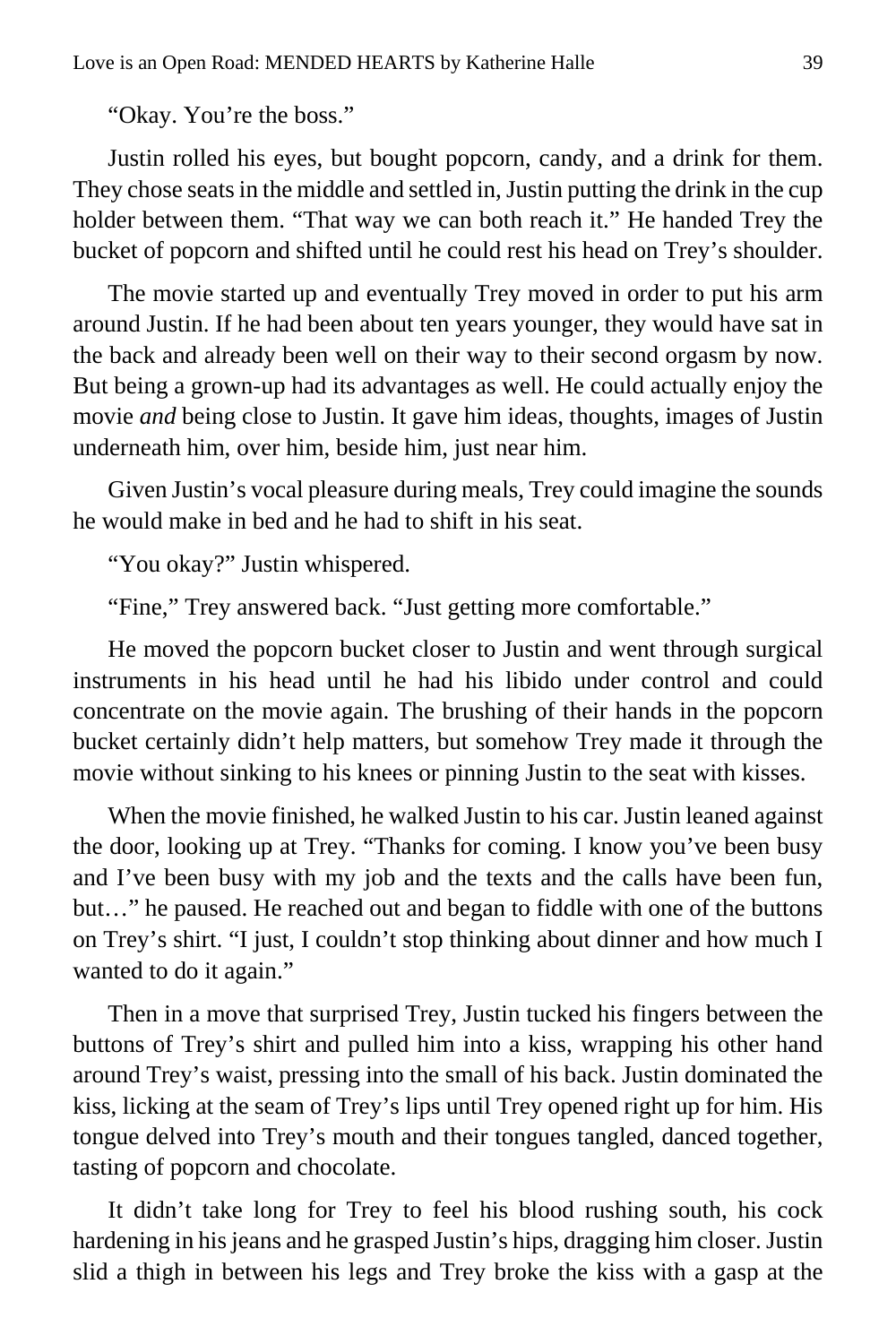delicious pressure against his cock. The sound only seemed to drive Justin on and he nibbled his way down Trey's neck, latching onto the skin right over his pulse and sucking.

Just when Trey began to worry about Justin leaving a mark, Justin bit him gently, licked the spot and moved back up to kiss him. The kiss turned languid, just a slow moving of tongues and lips until it came to a natural end, both of them panting and hands clenched in each other's clothing.

"Wow!" Trey's breath puffed out over Justin's lips.

"Yeah." Justin sounded equally overwhelmed.

"Well, I guess that alleviates my worries that this was one-sided."

Justin pinched Trey's side.

"Ouch! What was that for?"

"For thinking this was one-sided, idiot." Justin tilted his head up and kissed him again. "It's not." He reached up and cupped the side of Trey's face. "I really like you. I just wish we could spend more time together."

Trey's heart tripped over itself at Justin's declaration and he had to school his features so a silly grin wouldn't spill all over them. He turned his head and kissed Justin's palm. "Me, too. But hopefully, things will get better."

"Hopefully." Justin smiled. "I should get going. Got a doctor's appointment in the morning."

"Everything okay?" Trey asked, a stab of worry slicing through him.

"Yeah, yeah, just a routine checkup is all. Nothing to worry about." Justin's voice sounded a little too bright, but Trey didn't want to push it, not this early on in whatever was between them.

"Okay."

"Good." Justin patted his cheek with a cold hand and turned to unlock his car. He gave Trey one final kiss. "Night, Trey, I enjoyed the movie."

"Night," Trey whispered.

He watched Justin drive off before heading for his own car and home, making a mental note to buy Justin a pair of gloves.

\*\*\*\*

Trey subsisted on lunches and texts for the next two weeks, until he took matters into his own hands. Literally. He and Justin were on their way back to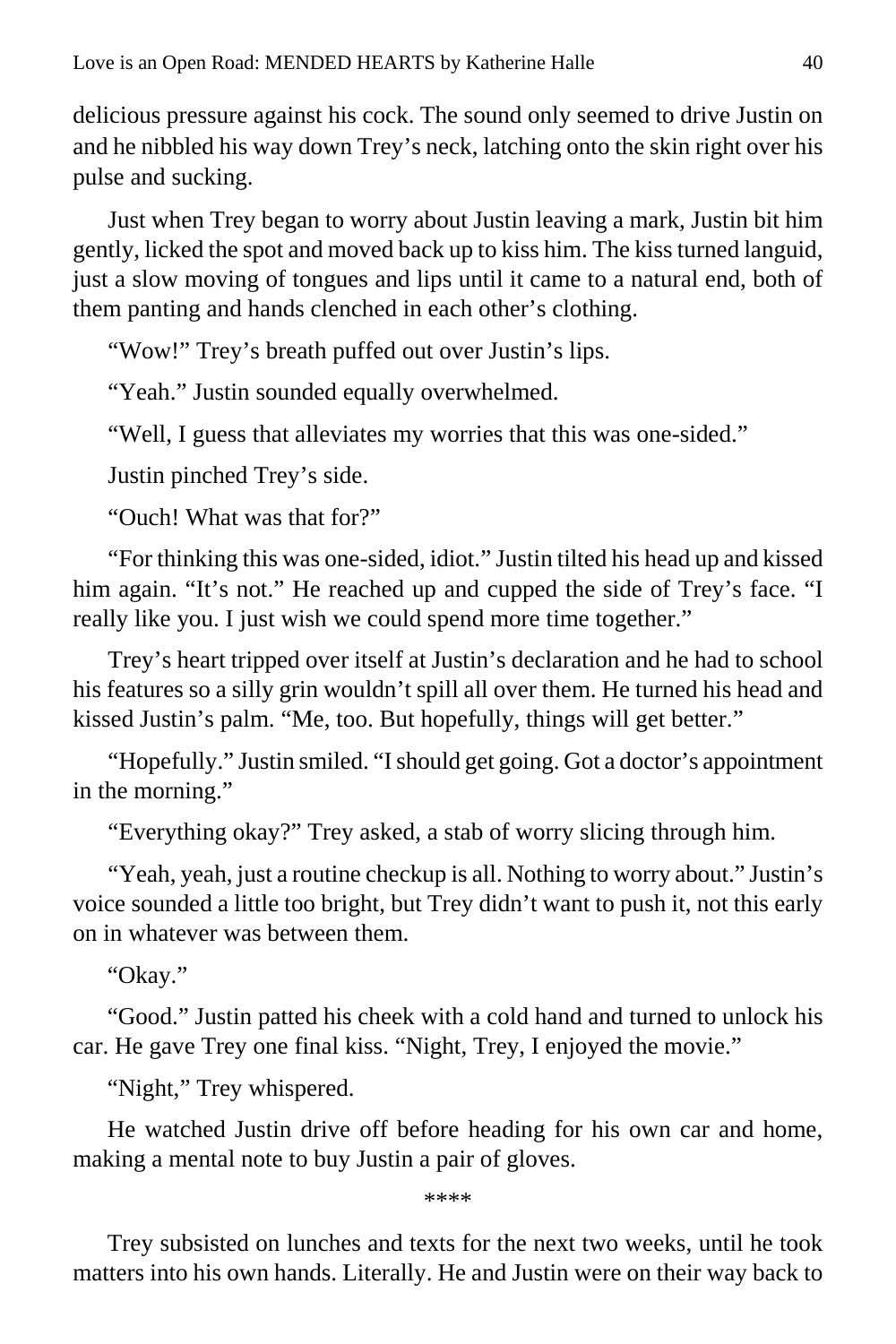the ER after lunch in the cafeteria when Trey spotted the supply closet door ajar. In a flash, he wrapped a hand around Justin's wrist and pulled him into the tiny room.

"Oh my God, what are you doing?" Justin laughed.

"Doing what just about every other doctor in this hospital has done at least once. Making out with my boyfriend in a supply closet. Now, no more talking. I've been so damn busy and I've missed you too much."

"Well, time's a wastin' then," Justin growled.

Their mouths met in a frantic kiss. Trey clutched at the back of Justin's shirt, dragging it to the side in order to bite and suck at Justin's neck. He hissed out a breath when Justin nipped at his earlobe and tweaked a nipple with his fingertips.

"Jesus, your hands," Trey groaned, digging his own nails into Justin's upper arms, holding him close.

He felt Justin's erection digging into his hip and his mouth watered with the need to drop and taste.

"Fuck, I wanna taste you," Trey complained, licking over the shell of Justin's ear. "This damn closet is too small."

"Maybe," Justin breathed out between kisses. "Maybe just our hands then."

His hands dropped to the waistband of Trey's scrubs, swiftly untying them.

"Damn, I didn't want our first time to be in a fucking closet," Trey grumbled, working at Justin's jeans with his own hands. "I just can't wait anymore. With Chris out, my schedule is total shit. I've no idea when I'll get enough time off to take my time and enjoy you like you should be enjoyed."

"Less talking, more doing," Justin ordered, slipping his hand into Trey's scrubs.

Trey swore he saw stars the instant Justin's hand wrapped around his hard shaft.

"Yesssss," he moaned.

He bit Justin's shoulder, shirt and all, in an effort to keep quiet. Trey thrust up into Justin's hand, seeking the friction that would send him over the edge.

"Just like that, honey," Justin encouraged him, stroking his hand up and down Trey's cock. He let go long enough to pull his own cock out and line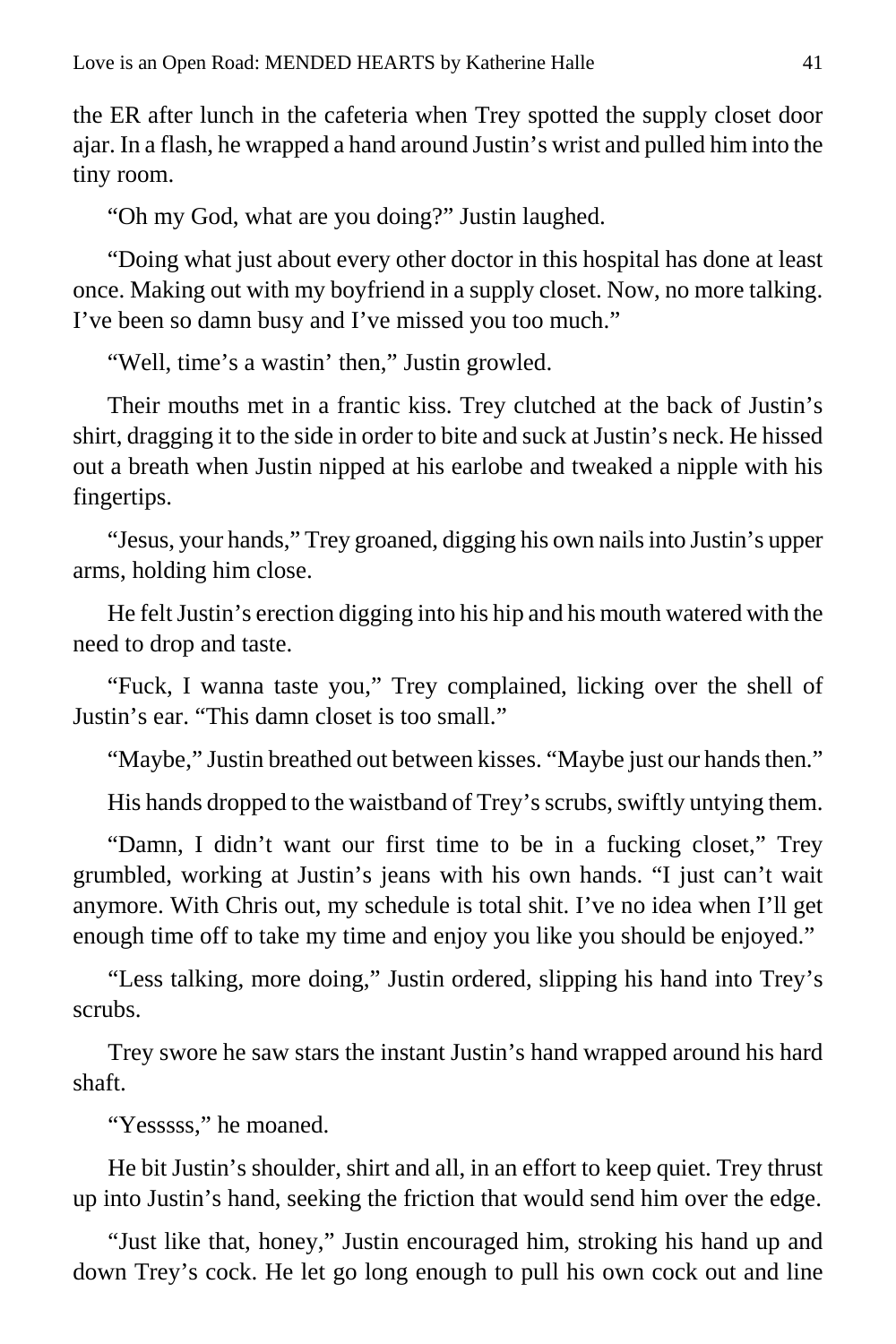them up together, wrap his hand around both. "Come on, come for me," he whispered into Trey's ear.

Hearing those words, the husky arousal-filled command in Justin's voice, combined with the sure strokes of his hand were more than enough to send Trey hurtling over the edge, crying out his orgasm into Justin's shoulder. His come spilled out over Justin's hand and seconds later he felt Justin's cock jerk against his and Justin shudder through his own orgasm.

The two of them leaned against each other, breathing fast, supporting each other's weight as they recovered. Justin pressed a kiss to Trey's temple. "For a first time, that was pretty spectacular, supply closet be damned."

Trey huffed out a laugh. "Next time I'm getting you in a bed."

"Whatever you say, Trey."

Minutes later, cleaned up and redressed, they escaped the closet and went their separate ways. Trey felt like one of those television doctors on a weekly drama and frankly, he couldn't wait to try it again. And he got a chance, just a few days later.

"Not that I'm complaining about getting to see you," Trey panted, mouthing at Justin's neck in the on-call room. "But do you have time for this? With classes and work?"

"Just a quick appointment," Justin gasped. He pulled Trey's shirt aside and bit his collarbone.

"Been having a lot of those lately." Trey didn't want to ruin the moment, but he had noticed.

Justin pulled out of the kiss with a shrug. "It really is nothing. Besides, you've been busy with your biker gang." He waggled his eyebrows.

"Oh my God, it's not a gang. We go dirt-biking on the weekends. I asked if you wanted to come. I'm the only single one and all the wives come and watch."

"What do you mean you're single? Or are you saying I'm like your wife? I should sit with the other good little girls and watch her man ride his big bad bike?"

"No," Trey said petulantly. "I've changed my Facebook status to in a relationship." About the only thing he'd had the time to do.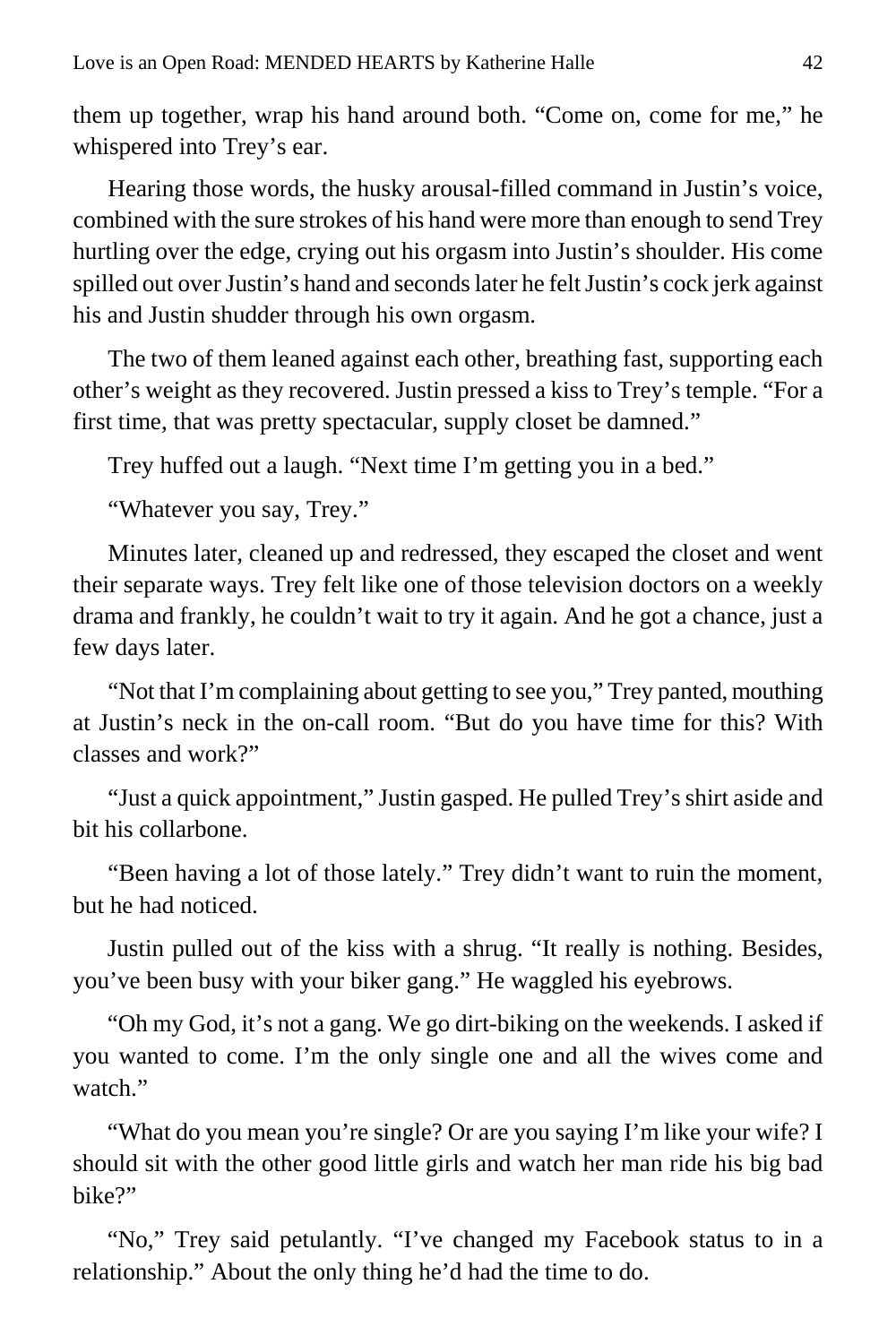"Oh my God, you were calling me your wife. You totally were!" Justin laughed. "Okay. If it means that much to you, next time I'll come. I thought you wanted me to ride."

"Oh hell no, you're not getting on a bike."

Instantly, Justin tensed in Trey's arms. "I'm not some fucking doll, you know. I don't need to live in a fucking bubble. And hello, don't think I didn't notice you buzzed your hair again or that I didn't see the brand new scab on your scalp that looked like it used to have stiches in it. You can get hurt just as easily as I can."

"You have a heart condition!"

"And therein lies part of the problem. That's all you see me as. My heart condition first, a man second."

"No, I don't!" Trey protested, tightening his hold on Justin as he pulled away, already hating the direction this conversation had taken. "I wouldn't let anyone inexperienced on one of these bikes. That's all I meant."

"Really?" Justin asked, raising an eyebrow skeptically.

"Really. I wouldn't let anyone just jump right into a sport. You have to learn it, work yourself up to actually doing it, especially if it's dangerous. So yes, really. I'm getting the feeling that you were handled 'delicately' growing up?"

Justin let out a long drawn out sigh. "Yeah. It's made me overly aware of it now, I guess? I can get really defensive if I think someone is handling me with kid gloves. I've been living with this problem long enough that I know my limits and I'm not about to overstep them, because the consequences aren't worth it. So, when someone acts like they know better than me it infuriates me—"

"As it should. One thing they tend to drum into us in med school is that 'nobody knows your patient's body better than the patient themselves.'"

"Huh. I've never heard anyone say that before."

"Well, you've been seeing the wrong doctors then," Trey said only halfjoking. "I promise I won't ever treat you with kid gloves. That said though, you need to promise me you'll never do something you're not comfortable doing just because I want to or because I'm doing it. I enjoy a lot of extreme sports. It's kind of like stress relief for me. I'm not an adrenaline junkie, I don't do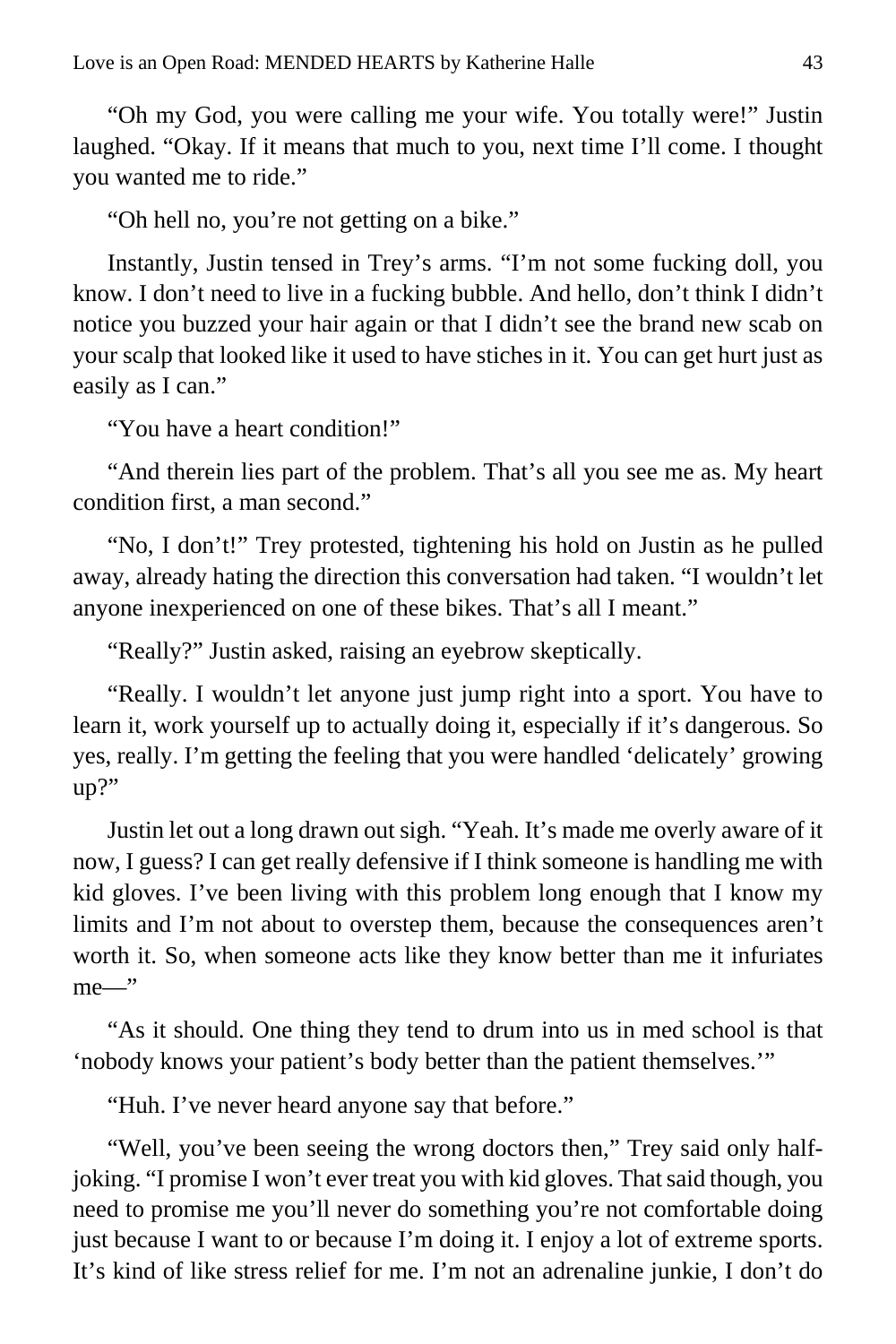bungee jumping, or skydiving, or that thing where you jump off a building and have wings—"

"You mean base jumping?"

"Yeah, I'm not into that. But I do like to scuba dive, I like dirt bikes, I like snowboarding and skiing, and occasionally, I like to drag race. All stuff a person needs training in before doing it. And if you're interested, I can show you how and where to get the training, but if you're not, that's okay too."

A knock on the door startled both of them and effectively ended the conversation.

"Um, FYI, Dr. Tsang is looking for you," Shane whispered loudly through the door.

"Thanks," Trey said. He hung his head, feeling his face heat up. Disappointed, Trey kissed Justin on the cheek. "Guess we better go."

"Wait." Justin pressed a hand to his chest. "You go out first. I'll give you a three-minute head start and then I'll leave. Text me later?"

"Yeah." Trey gave him another kiss and left the on-call room.

The conversation plagued him the rest of the day. He thought back over almost every interaction trying to see if he had ever given Justin cause to think he didn't find him capable. He couldn't find one.

The more he dwelled on their argument, the more he found himself getting angry. Justin just assumed he would be just like everyone else and hadn't really given him the benefit of the doubt. So when Justin finally texted him that evening, Trey didn't even know how to respond.

*Sorry abt earlier. R we ok?*

Trey stared at the text before tossing his phone aside and returning his attention to the game on television. They were fine. He should text Justin back. But deep down, he was still hurt.

"You're being an idiot," he muttered to himself after a moment, picking his phone back up. He thumbed open his phone and shot off a quick reply before tossing his phone off to the side again.

## *We r fine*

A few minutes later his phone pinged again.

*We shld talk*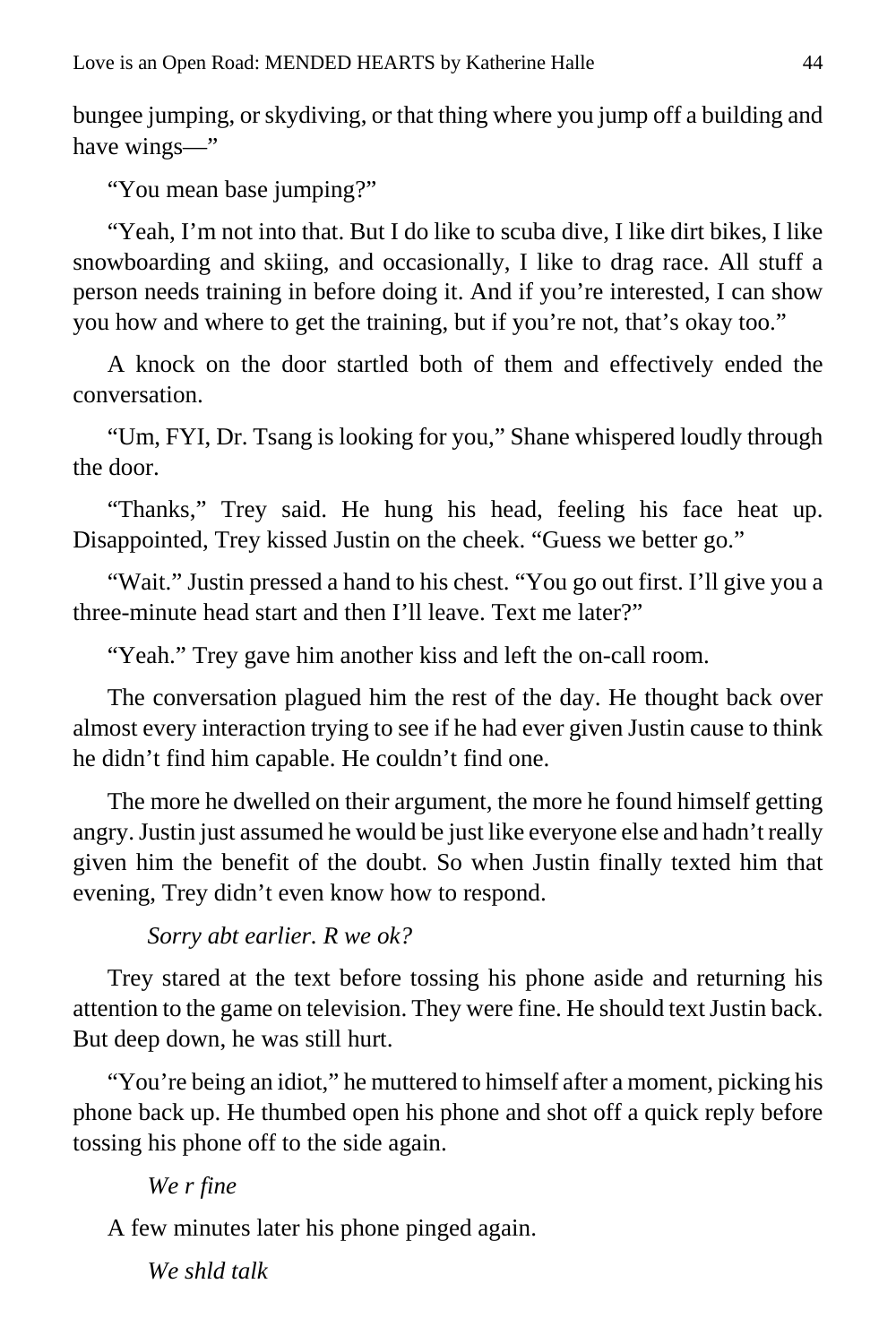Trey's thumb hovered over the letters on the screen. His stomach sank like a stone. Those three words almost never ended well.

*Tom @ lunch?*

The apprehension in Trey's belly eased somewhat. If Justin wanted to talk at lunch, in the hospital cafeteria no less, then whatever he wanted to talk about probably would not be as dire as Trey thought.

*Tom is good. : )*

Another smiley face came through seconds later and Trey knew the conversation was over. Now all he had to do was try not to worry every second until lunchtime the next day.

He slept fitfully, cut himself several times shaving and managed to get shampoo in his eyes. By the time Trey arrived at work, his foul mood had only gotten worse and he barked at his med students all morning. When he finally let them go for lunch he even heard Jordan muttering something along the lines of "who pissed in his cornflakes?"

When he walked into the cafeteria and people scattered in his wake he could almost picture the black cloud surrounding him. It must have been obvious because Justin frowned the second he sat down.

"Hey," Trey said glumly.

"Bad day?"

Trey's shoulders slumped. "Look—"

"No, let me start." Justin never gave him a chance to reply just barreled right on. "I was out of line yesterday. I mean, I wasn't, but look, it's not that I ever thought you would try to run my life or control me or anything like that. It's just, I'm so used to people who are. That I kind of don't know how to act when people don't. I should have given you the benefit of the doubt, should have trusted that you aren't like everyone else, I'm sorry. You have every right to be angry at me—"

"I'm not angry."

"You're not?" Justin looked over at him with surprise.

"At first, yes, after you left I got kinda pissed. But then, the anger went away and I just felt hurt. For all the reasons you just said. I've never given you any reason to think I wouldn't treat you as an equal or treat you like you're made of glass, so when you lumped me in with everyone else, it hurt."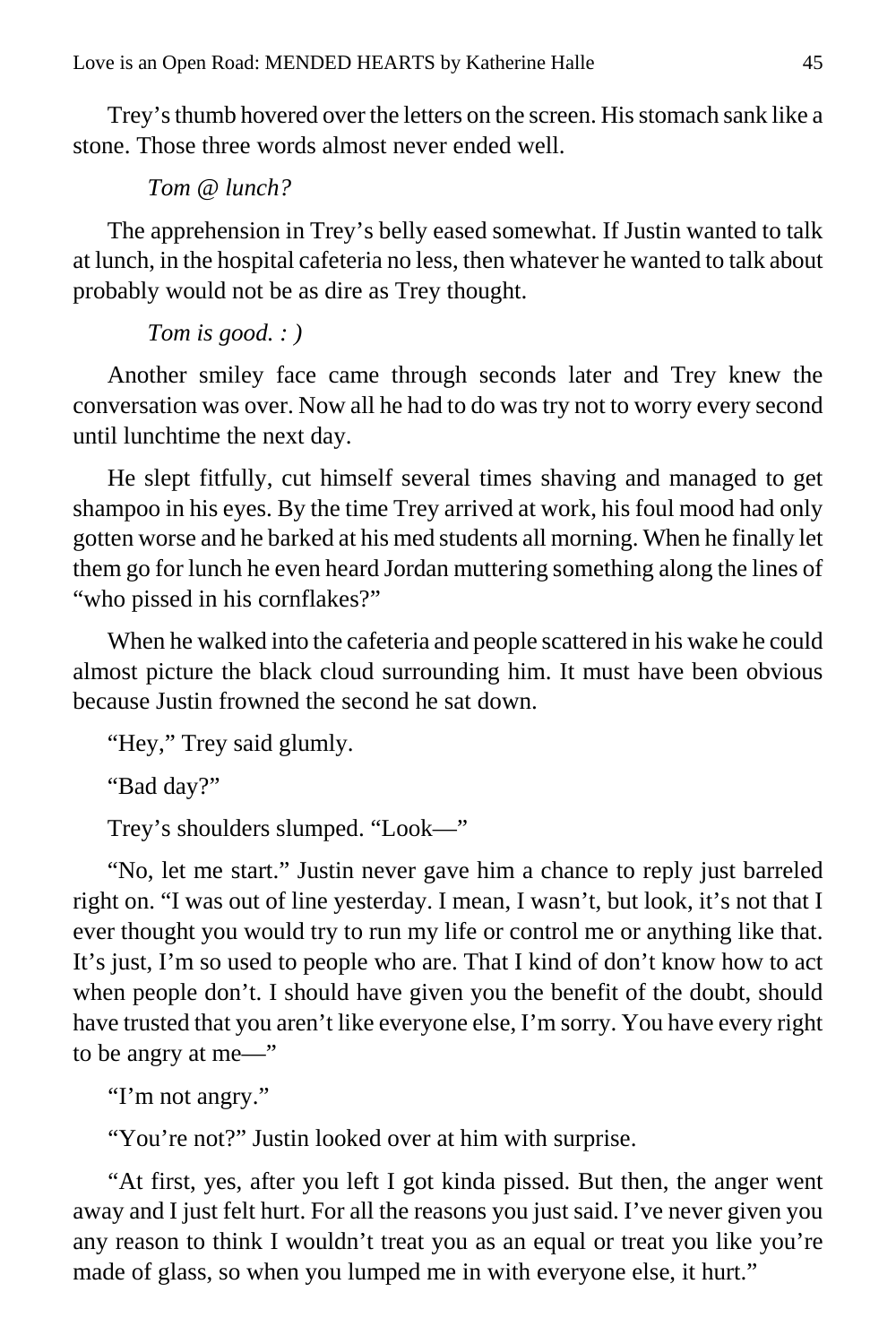"I'm sorry."

"I'm sorry for being a grumpy bear and tripping over my words enough to make you think I would do that."

Justin laughed. "You aren't a grumpy bear and like I said, you didn't do anything. If anything I'm an oversensitive shit. Am I forgiven?" he asked.

Trey hated the vulnerable tone in Justin's voice and nodded his head immediately. He reached across the table and grabbed Justin's hand. "Nothing to forgive."

A huge smile lit up Justin's face and his ears went pink. He ducked his head and speared some of his salad with his fork and shoved it into his mouth, chewing and continuing to smile at Trey like he hung the moon.

Trey walked Justin to the lobby where they made plans to meet up for dinner and possibly a club over the weekend.

"I have one of those dirt bike things Saturday morning. Do you want to come watch?" Trey bit his lip, trying not to get his hopes up.

Justin's face fell. "Oh, damn. I really want to. I do." He shifted where he stood, ran a hand over the back of his head. "But one of the partners has this thing due. I kinda promised him I would come in on Saturday morning and help him finish it up. I shouldn't be more than a couple hours. How long does your bike thing last?"

Disappointment washed over Trey, but he schooled his features and gave Justin a smile. "No worries. Believe me, I totally understand work commitments. I'll probably be done by lunch. That'll give me time to get home, get some house stuff done, get cleaned up and meet you for dinner. How's that sound?"

"Sounds great." Justin smiled at him, but it didn't quite reach his eyes.

Trey wanted to press him for a reason, but his phone went off. He pulled it out and glanced at it. "Damn. I have to go."

"Go. Text me on Saturday about the time and stuff."

Justin leaned in and kissed Trey on the cheek and waved good-bye. Trey stood in the lobby, various people hurrying by and watched until he couldn't see Justin anymore.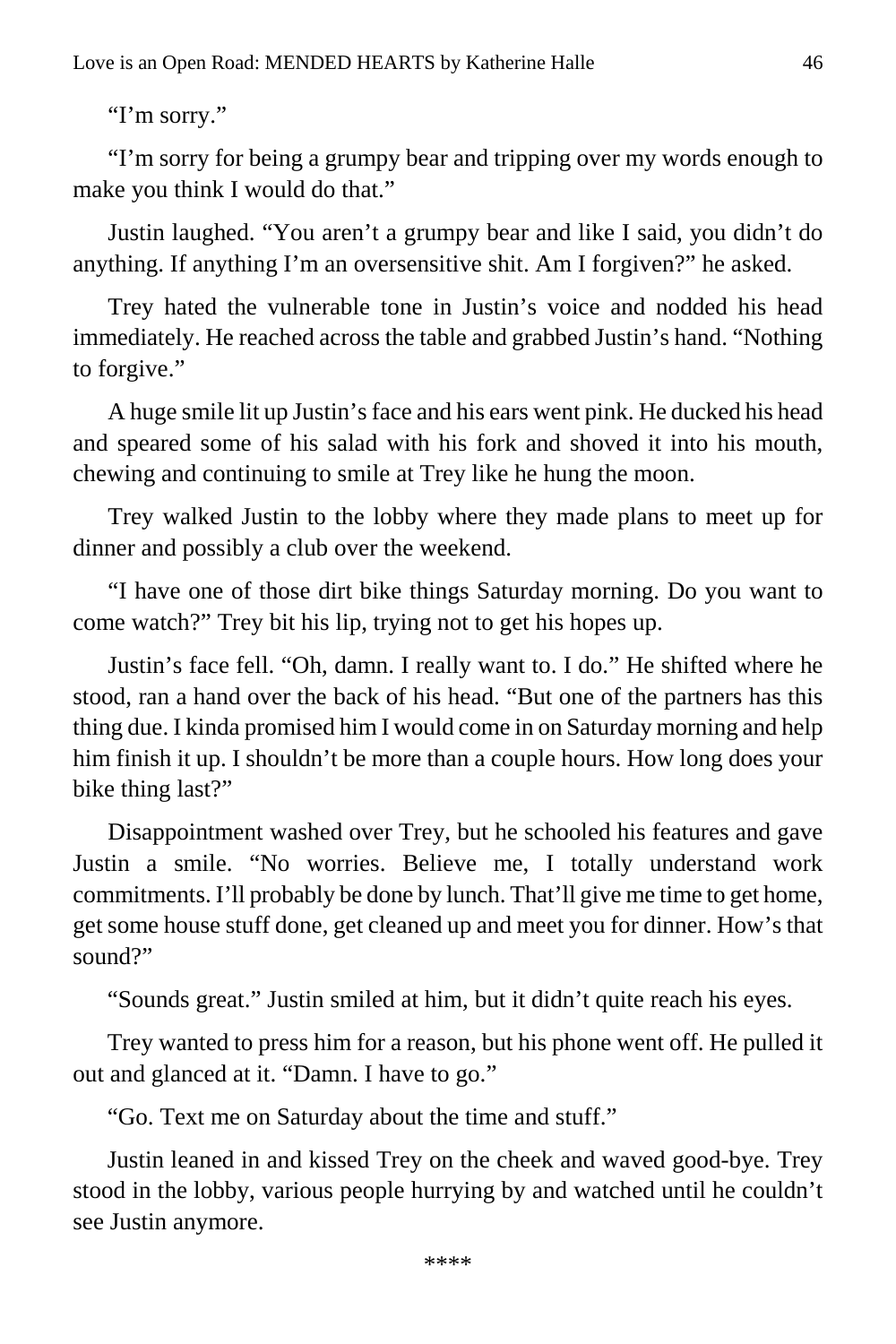"He's lying to me," Trey said when Shane joined him in the dictation room later that day.

"Who?"

"Justin!"

"What?" Shane shook his head. "Start from the beginning. Pretend I don't know anything, you know, because I don't."

"Justin Shaw. Heart patient. Been kinda dating him for a couple months now. I mean as much as we can given my insane schedule. Ring any bells?"

"Oh, right. Yeah. Cute patient that called you out for bullying your med students." Shane rolled his eyes and made a gimme motion. "I didn't mean *that* far back at the beginning. What do you mean, he's lying to you?"

"Well, I noticed he's been having appointments at the hospital. And then earlier he told me he had to meet with one of the architect partners he works with to help him finish up a project, but I could tell it was a cover story."

"How? I mean, like, does he have a tell?" Shane sat back in his chair, flipping a pen between his fingers.

"No. Yes. *Ugh*. He wouldn't quite look me in the eye and when he smiled? It was one of those fake smiles, you know that you give someone so they'll just shut up? And he does this thing, where he runs his hand through his hair when he's nervous. He did both."

"Oh damn, that sucks."

"Yeah."

"What do you think he's lying about?"

"Honestly?" Trey thought for a moment. "Maybe his condition has gotten worse? He's been really sensitive about not being treated like he's fragile lately."

Shane looked up as someone walked past them and out the door before asking his next question. "Have you talked to him and by talk, I mean, directly, using specific language?"

"Not really."

Rolling his eyes, Shane muttered to himself. "It's a wonder you ever got a date, let alone managed to hold onto anyone for as long as you have." He focused his attention on Trey. "Look, just ask him, point blank. Nonaccusatory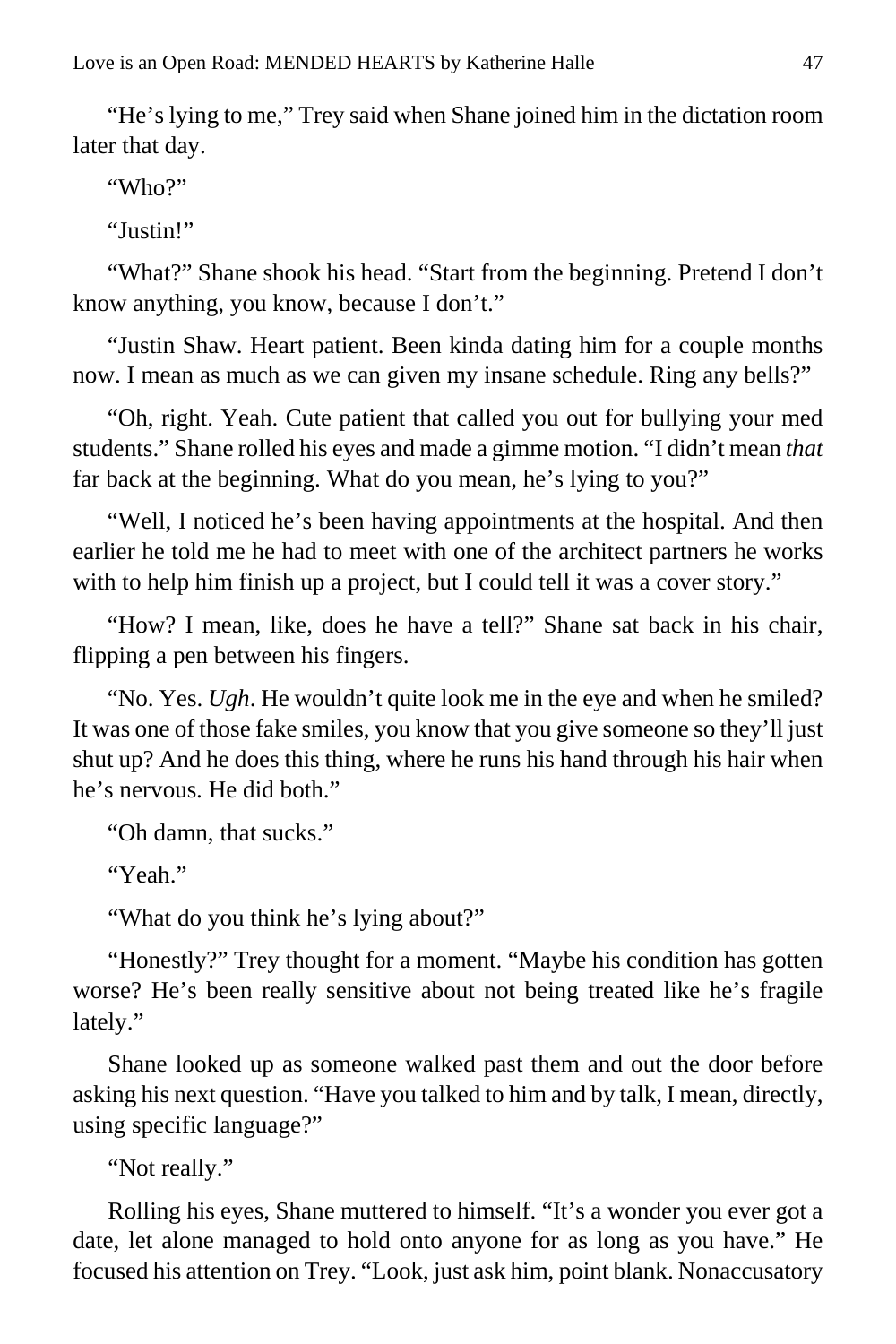language, just say 'hey, been noticing some extra doctor appointments among other things, is there something I should be concerned about?' It's as simple as that. I'm sure he'll respond favorably to that."

"I tried that. It won't work. He's had so many people controlling his life and his health that he just goes to DEFCON One when that happens and shuts down. It doesn't help that every time I open my mouth about his health I stick my foot in it."

"Probably because you're going about it all wrong. When are you asking him? Like, what are you doing?"

"Well, yesterday we were in an on-call room… um… kissing. You know, when you interrupted us?" Trey felt his face flame up and Shane rolled his eyes before reaching over and flicking him in the forehead.

Shane shook his head and leaned closer. "Okay. This is what you're going to do, and I swear if you fuck this up… Take him to dinner. Wine him, dine him, and when you're all relaxed, tell him how much you care for him and then ask him. Do not let your impatience get the better of you and ask him the next time you have your tongue down his throat or your hand in his pants. You need to be dressed and serious for this. Got it?"

"Yes. I'm not completely stupid," Trey protested.

"Are you two done?" Shaylene asked pointedly.

"Oh shit!" Shane almost fell off his chair and Trey dropped his head to the desk.

"You're both crazy. Trey, Shane is right, just be honest. Shane, Trey isn't an idiot, don't treat him like one. Now both of you, this is a dictation room, not a confessional, if you don't want the entire hospital gossiping about all this like a bunch of hens, I suggest you dictate. Good thing it was only me that walked in here. Forgot my earbuds."

With a quirk of her eyebrow, she grabbed her earbuds from the corner seat and left the room.

"Shit, I didn't hear her come in," Shane said quietly.

"Me either. Fuck." Trey's heart pounded in his chest and he certainly hoped she had been the only one to hear everything.

Shane stood up and took a quick look around. "Okay, we are alone. For real this time."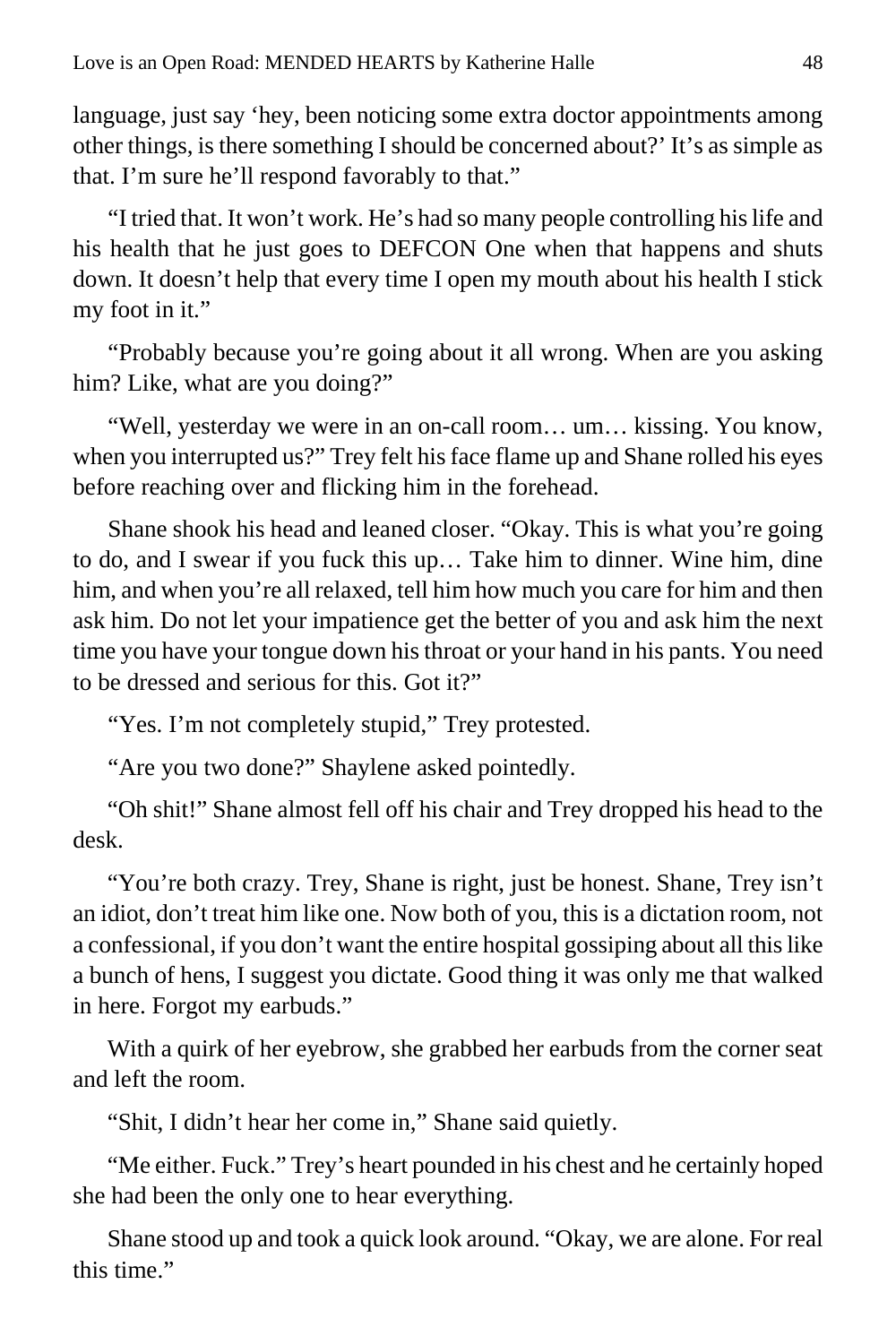"And I'm dictating." Trey slid open his phone, pulled up the first med record on the computer in front of him and started.

Trey made it through his pile of dictation in record time, clapped Shane on the shoulder and went out to make afternoon rounds. By the end of the day Trey felt pretty good about things. He shot a text off to Justin.

```
Good day. U?
```
Fifteen minutes later Justin replied.

```
Good day. Still on 4 Sat?
Yes
C U Then <3
```
Trey frowned. "At least I got a heart," he mumbled. "Guess he's not in the mood to talk."

He tossed his phone to the side and flipped on the TV. He spent the night clearing out things on his DVR before heading to bed for a fitful, practically sleepless night.

The rest of the week went the same way. He tried engaging Justin in text conversations only to have them shut down nicely, but rather quickly. Justin skipped out on the other two lunches they had planned and by Friday, Trey knew something had to be wrong.

Shane and Shaylene cajoled him into going out with them and some of the other residents and having a few rounds. He sat morosely at their little round table, nursing his whiskey, while the others joked and laughed and carried on around him.

Shaylene threw an arm around his shoulders. "He'll come around," she said loudly into his ear.

"I don't know. We've barely talked all week. He's avoiding me."

"You just need to talk to him!" She shouted back.

"I hope you're right," Trey replied, as much to her as to himself.

The group plied him with drinks the rest of the evening and Shaylene and Chris both managed to drag him out to the dance floor multiple times and sandwich him between them until finally he begged off and took a cab home.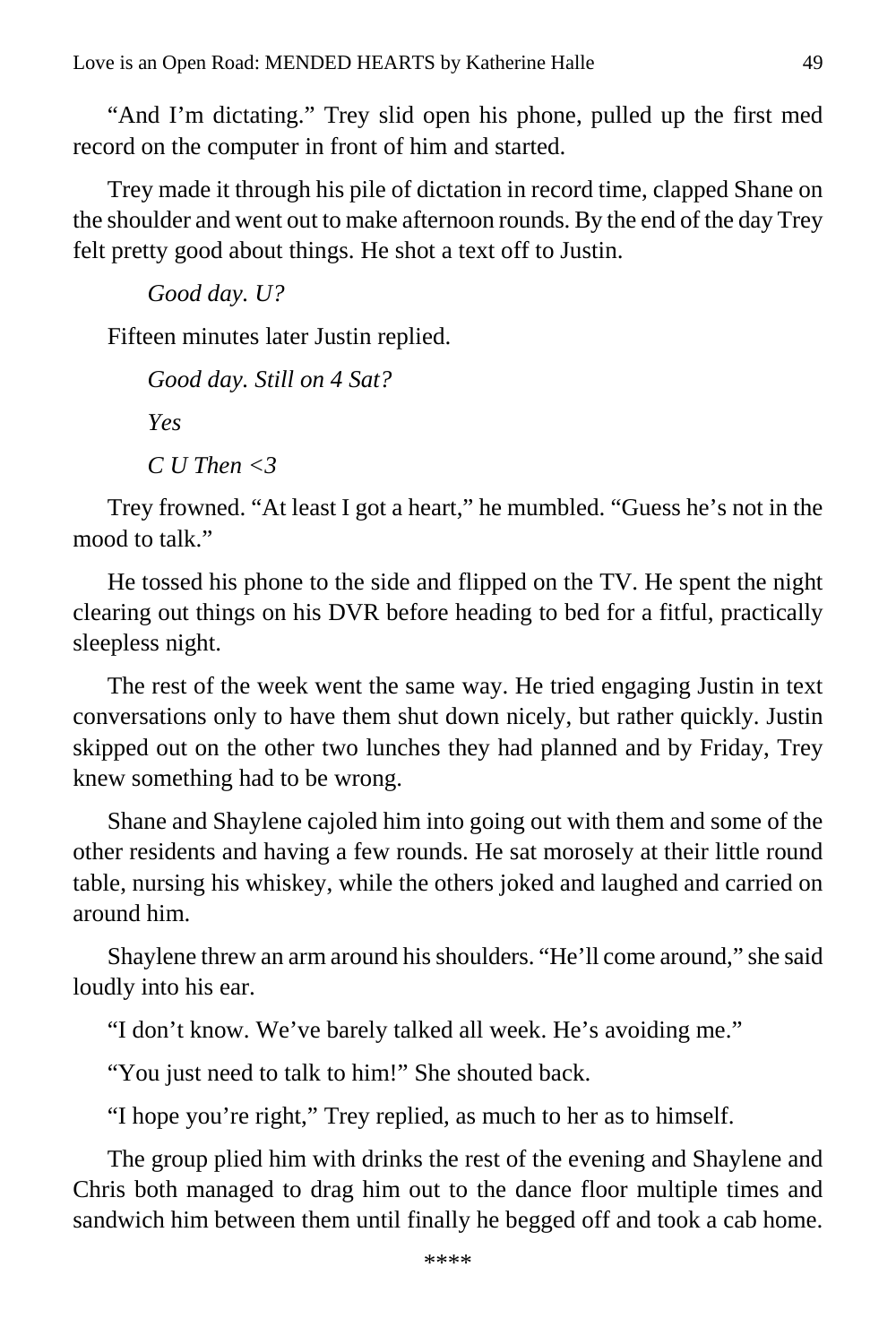"Ow," Trey moaned, when his alarm went off the next morning. He pressed a hand to his forehead and winced. Too much booze, too much dancing, and—

"Fuck!" he shouted, wincing again. "Dirt bikes." He groaned, glaring at the clock that blinked happily at him, letting him know if he didn't move his ass he would be late.

Bracing his head, he managed to crawl out of the bed and grab some aspirin and some water before stepping into a hot steamy shower. Thirty minutes and some really greasy fried eggs and toast later, he felt almost human. He shot off a text to his teammates, making sure they had his gear and headed for the track.

Fortunately, his headache had been reduced to a dull roar by the time he arrived and checked in with his team.

"Hungover?" Tom slapped him on the back.

"Yes," Trey answered through clenched teeth.

"Celebrating or…" Tom let it dangle.

"Or…"

"Sorry. Well, this should be good for you then. Work out some issues."

Tom left him then and Trey checked over all his equipment before joining the rest of the group. He would be third in the lineup which would give him just enough time to slam down another dose of aspirin and hope to hell his headache would finally go away.

He watched the first ride before gearing up for his. The rumble of the bike between his thighs provided a familiar comfort, the barely leashed power sent adrenaline pumping through his body. By the end of his first ride his headache had disappeared and his mood had elevated.

"Great run!"

Tom clapped him on the shoulder and Trey grinned as he took off his helmet.

"Thanks, man. Looking forward to the next one already."

He would only have about thirty minutes before his next ride, so he grabbed a quick protein bar and a bottle of water, before checking over his bike and gearing up to go again.

And so it went until his last ride finished and he coasted into the pit area with the rest of the riders. Beer flowed freely, but given the hangover he had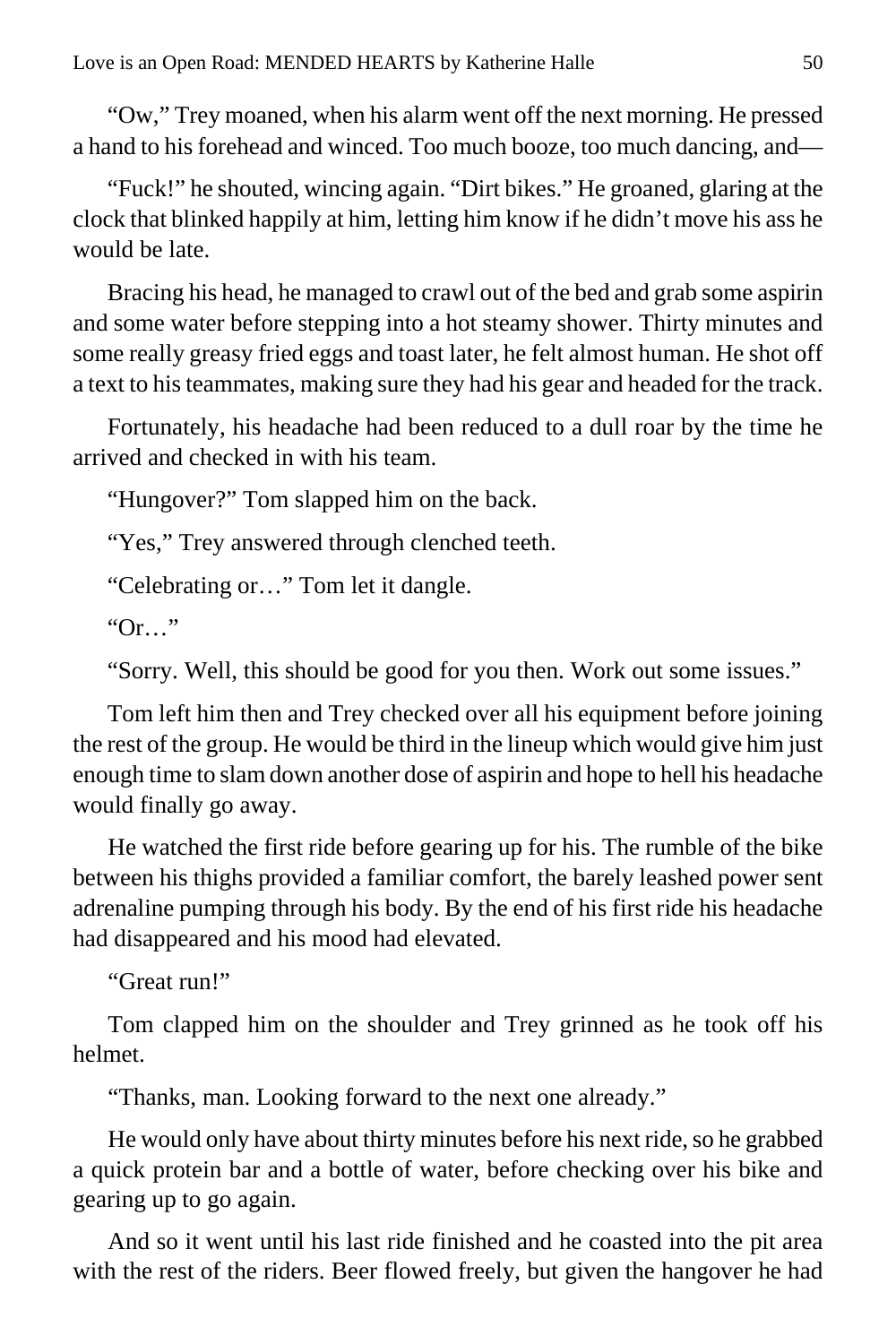woken up with, he abstained, just enjoying the revelry and the company until he needed to leave to get ready to meet up with Justin.

At home, he fed Bob, scratched her behind the ears and dumped his washables in his laundry room, having left his leathers in the car to be taken to the cleaners. A hot shower and he felt like a new man. The exhilaration of the morning fought his nerves as he dressed. He refused to give in to the butterflies and just focused on the fact that he and Justin had a date. A real date again.

He headed off to the restaurant where they had agreed to meet. Chang's was in one of the hipper parts of town, an upscale area with trendy restaurants and clubs. Trey hoped maybe they would find their way to a club after. He would really like to take Justin dancing.

Trey arrived first and checked in for their reservation. Before he had a chance to go back and wait outside, a hand slid around his waist.

"Hey, Trey." Justin leaned in and kissed him on the cheek. "Hmm, you smell all nice and clean."

Trey's heart fluttered. Maybe he had been worried for nothing.

"Missed you this week," Justin murmured, nuzzling into Trey's neck.

A slight turn had Trey kissing the side of Justin's head. "Missed you too, babe. We should let them know you're here. Our table's probably ready."

He slid a hand down Justin's back until it rested just above the curve of his ass and gently guided him toward the host's stand.

"Good evening. All here?" The host greeted them with a smile.

"Yup."

"Follow me then."

Once seated, they both perused their menus, not even making small talk. Trey shifted uncomfortably in his chair until Justin reached across the table and took hold of his hand stroking his thumb over the back of it.

"I really did miss you this week," he said softly.

And Trey released the breath he hadn't realized he had been holding in the first place. The tightness in his chest loosened and for the first time in over a week comfort eased back into him.

"Me, too." He turned his hand over and laced their fingers together, grinning at Justin. "So, tell me about your week. How'd that thing go this morning?"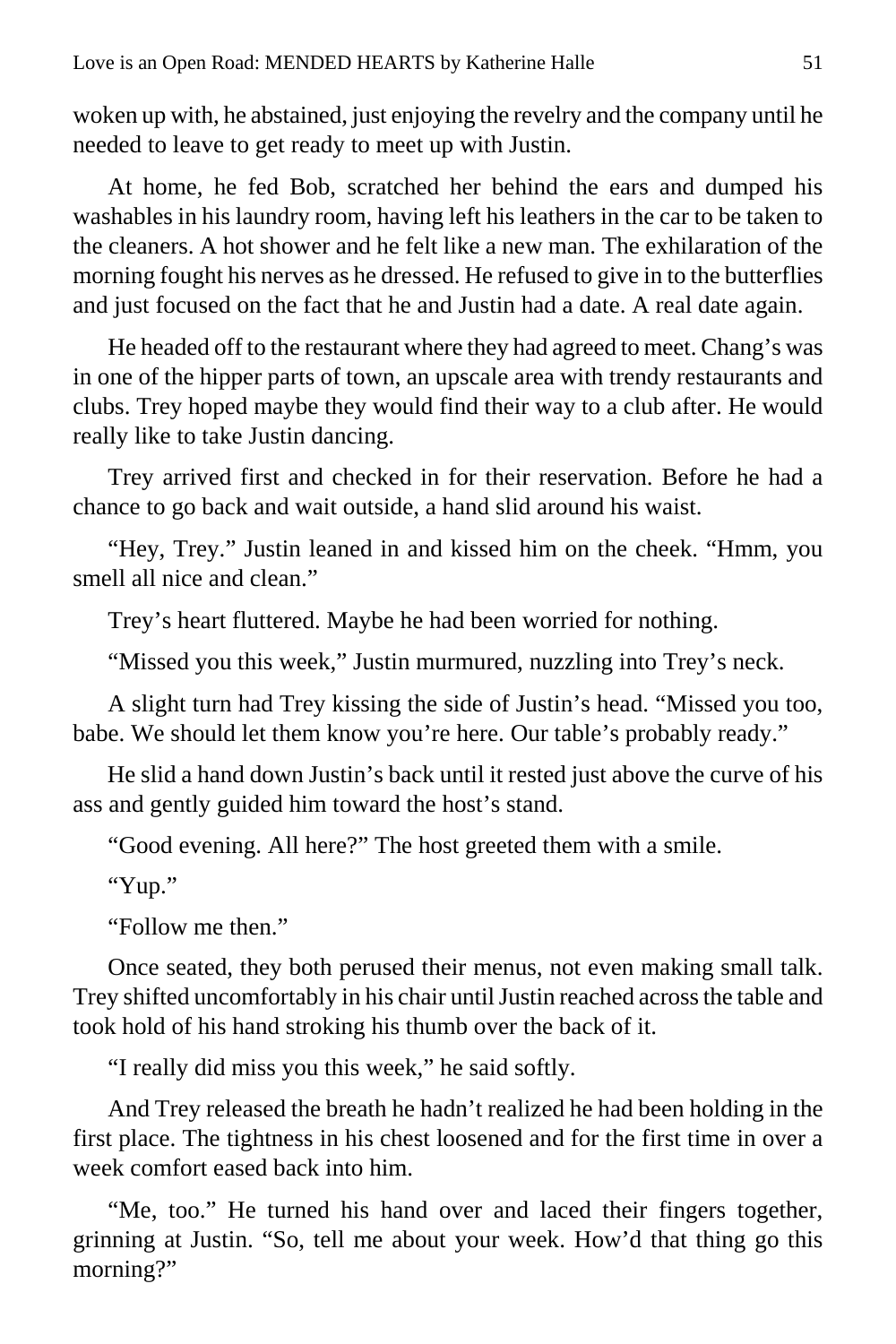If Trey had not been watching so closely he would never have seen the flit of fear go through Justin or the way his eyes shuttered slightly, closing off a part of himself from Trey.

But then Justin put on a brave smile and the moment passed and Trey wanted to believe he had only imagined it. And with Justin grinning at him and rattling on excitedly about architecture, he decided to do just that. Tonight they would enjoy each other's company and tomorrow they could deal with the heavy stuff.

"…so then Rick, that's the partner, let me do some sketches of my own based on what we talked about with the client and he said they were so good that he couldn't believe I haven't even graduated yet! He said I have a real feel for translating what the client describes into the drawings. Can you believe it?"

"Hey, that's great news! We should celebrate!" Trey signaled the waiter. "We'd like a round of drinks, I'll have a Jack and Coke and Justin will have…"

"Rum and Coke, please."

"Make it a top shelf, though. We're celebrating."

"Ooh, what are you two celebrating? An anniversary?" The waiter winked at them.

Justin flushed and dropped his gaze. Trey could feel the discomfort coming off him and despite the lurch his heart gave; he smiled at the waiter and did his best to roll with the question.

"No, um, just a work thing, but it's worth celebrating."

"Well, all right then. I'll be right back with those drinks. And then if you're ready I'll take your order."

"What about your week?" Justin asked as soon as the waiter left.

"According to Jordan, I sufficiently terrorized my med students this week. In fact, I actually ended up apologizing to her and buying all of them coffee."

"Oh, wow. What happened?"

"Let's just say I wasn't in the greatest of moods this week."

"Sorry. It probably didn't help that I kind of ignored you after the supply closet thing."

"Well, you have been blowing hot and cold lately…"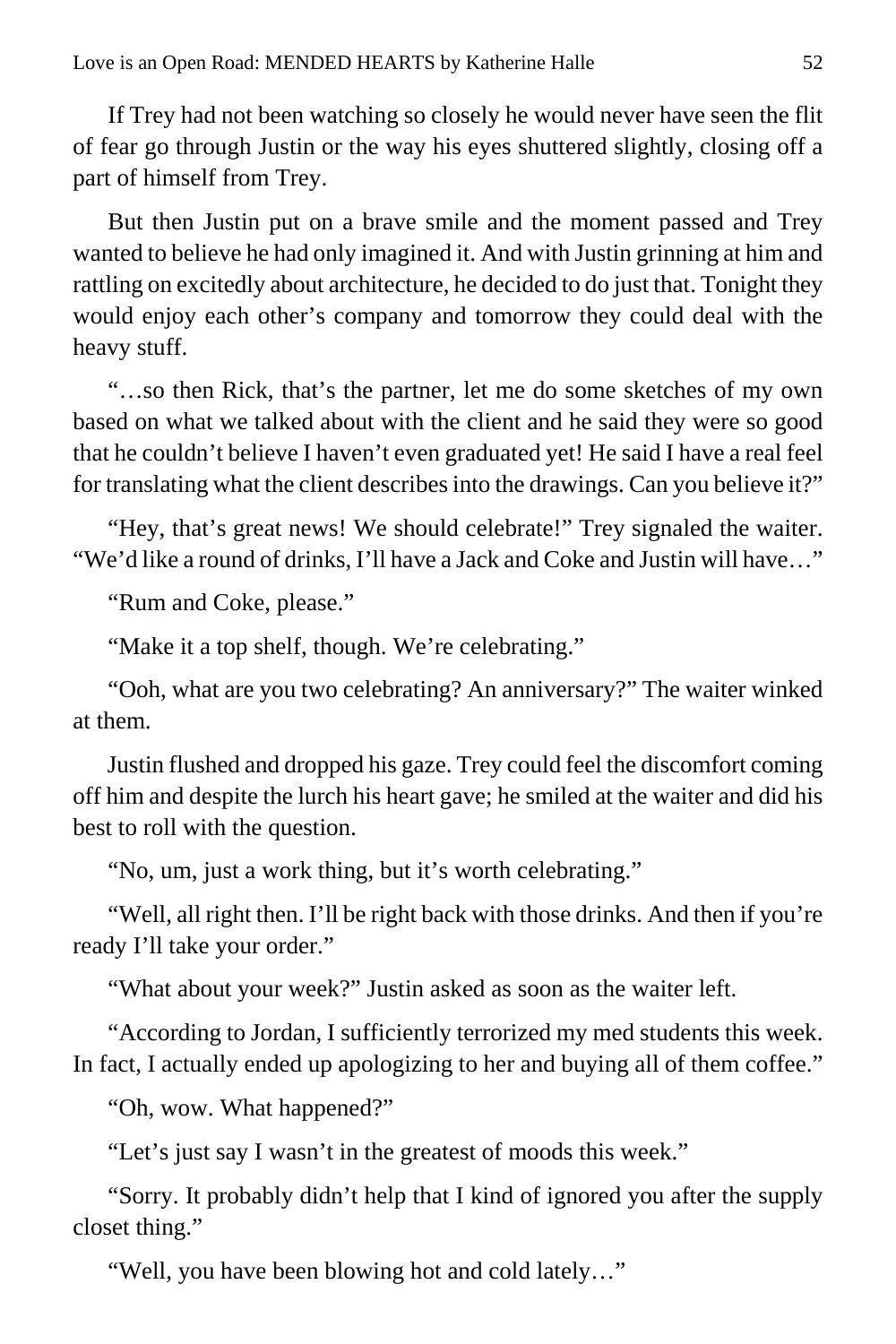"But I'm not now." Justin's grip on his hand tightened, with an almost desperate feel to it. "I do apologize. It's just been an off week, but it's better now and I'm so excited about my job—"

"You should be. I'm so proud of you!" Trey squeezed his hand back.

"Thanks. Do you think we could do a redo?"

"Redo?"

"You know, that thing in golf where they redo the shot?"

"Oh!" Trey laughed. "You mean a Mulligan. What do you want a Mulligan for?"

"For this week—it sucked for both of us."

"Then we'll have it. And next week will be better."

"Good. Now, what should we eat?"

Trey laughed and let go of Justin's hand so they could both concentrate on the menus.

The flirting and sexual subtext continued throughout the meal and by the time they finished Trey could barely remember what he had even been worried about.

"Let's go to that club down the street. Um, I think it's called J Street? It's supposed to be pretty hot." Justin said.

"Okay, lead on McDuff."

Justin snorted and buried his head in Trey's shoulder. "Oh my God, you are such a dork."

Trey kissed the top of his head. "You love it."

"I do," Justin said. He leaned up and kissed Trey. "I really do."

Trey pointedly ignored the wistful tone he could hear in Justin's voice, determined to have a good night and ignore the multitude of little things poking at him demanding to be added up. Justin threaded their fingers together and tugged Trey down the street, a playful smile on his lips. Trey let the infectious smile take over and followed right along.

The club music could be heard a few hundred feet from the door and Trey cringed at what that would be doing to their hearing, but the idea of Justin's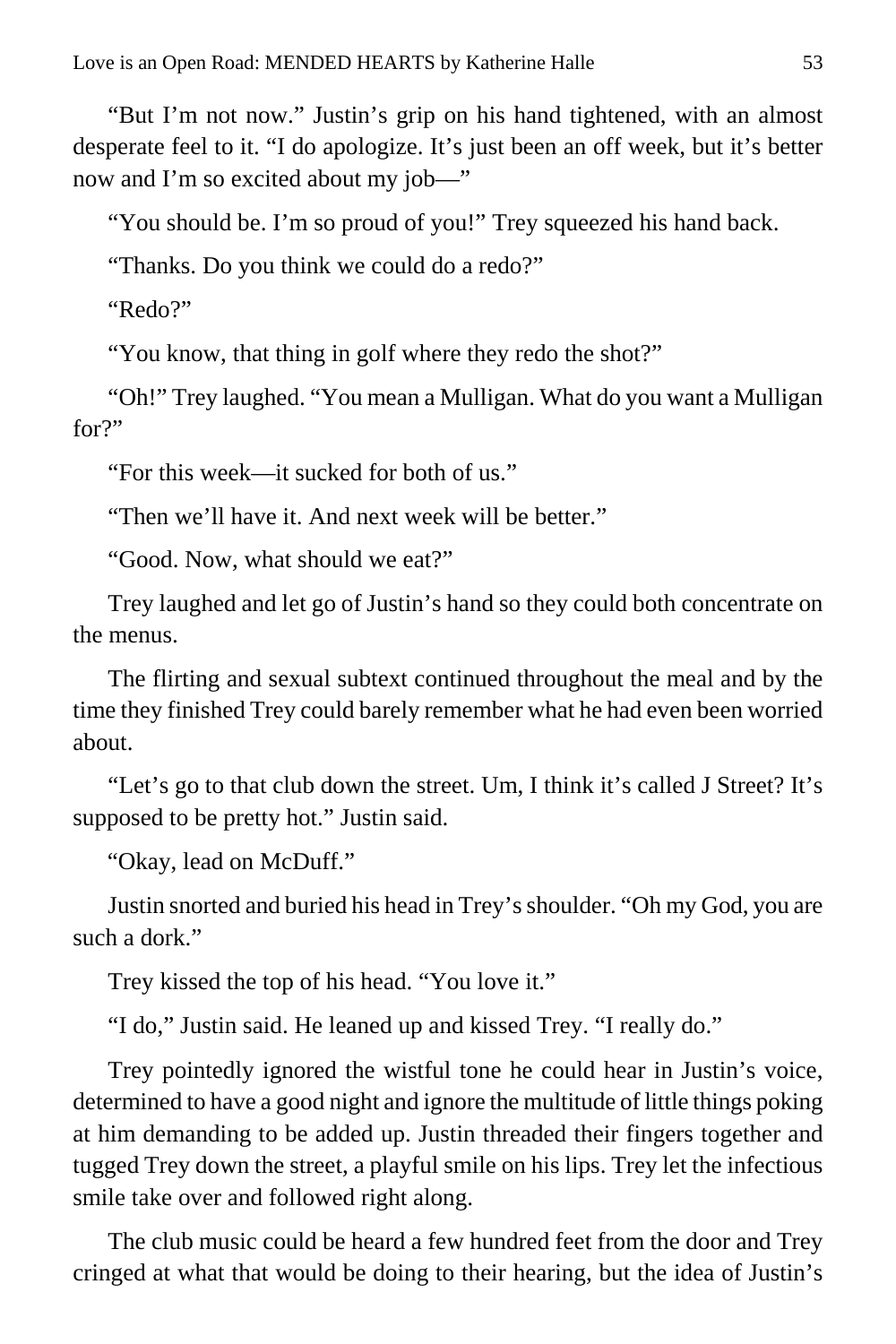body grinding up against his made all worry disappear. In fact, it sent so much of his blood south he would have followed Justin anywhere.

Lucky for them, Justin knew one of the guys at the door and they had no trouble getting inside. He led them through the tight crowd straight to the dance floor where he crowded up against Trey's body, arms around his neck. Trey immediately dropped his hands down to hold onto Justin's hips, pulled him in close, felt his heat and hardness pressing against his thigh.

The music pulsed through him, guiding his movements. The tight press of sweaty bodies around him assailed his senses with the smell of male arousal and excitement. Justin moved against him, lips pressed to his neck, tongue tasting what surely had to be the slight sheen of salty sweat.

With a gasp, Trey yanked the collar of Justin's shirt aside so he could taste Justin for himself. He sucked at the join of his shoulder and neck, biting gently into the muscle, but sucking hard at the skin. He wanted to leave his mark. *Needed* to leave his mark. Because tonight felt different and Trey felt like he had to enjoy it to its fullest.

Hands drifted across his ass, Justin's teeth bit into his earlobe, his hard cock dragged across Trey's thigh. Trey gripped the nape of Justin's neck, guiding him into a kiss. He thrust his tongue into Justin's mouth, dominating the kiss, not even giving Justin a chance. And Justin clung to him, fingers digging into his ass, desperate in their effort to not let go.

"I know we just got here, but we should go. Back to your place," Justin shouted into his ear.

His own erection was making his jeans painfully tight, so Trey agreed, but not before crushing their mouths together again. He felt, more than heard, the delicious whimper Justin let escape into his mouth. And despite the pounding music and the erotic press of bodies around them, the world narrowed down to just the two of them. The languorous slide of their tongues, the desperate clutch of their hands, the frantic need to make each other scream in pleasure all drove Trey's desire higher and higher. And the hurried thrusts Justin made against his thigh made it clear Justin desired the same.

"Come on," Trey growled. "Let's get out of here." He broke the connection and it felt like he had severed a limb. Nevertheless, he grabbed Justin's hand and marched through the crowd, determined to get Justin back to his apartment and into his bed in the quickest way possible.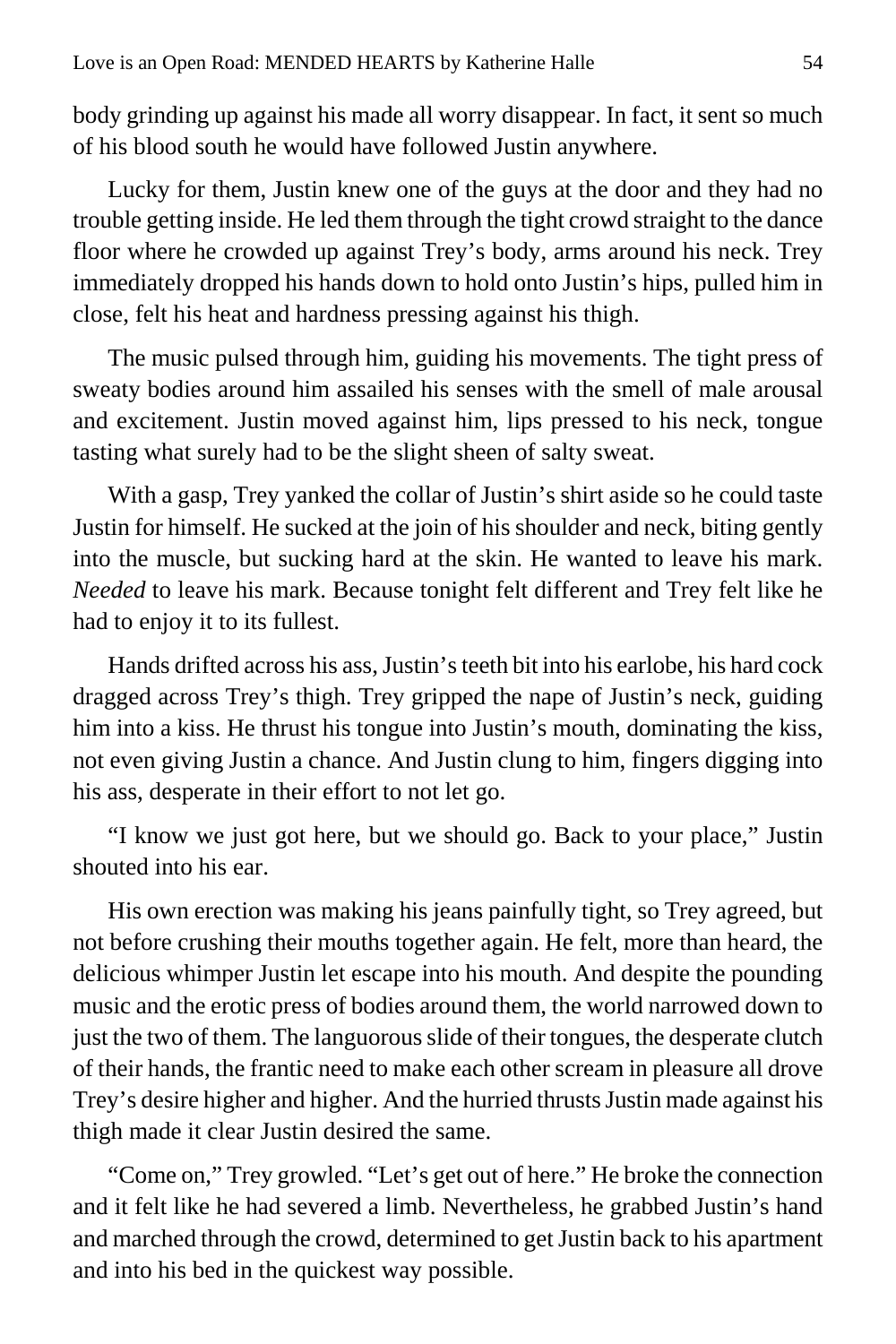Trey took a deep breath when the cool outside air washed over him, cooling the sweat on his skin and pulling him out of the haze of arousal. He slid his hand around Justin's waist and drew him close, nuzzling into his temple. "You okay to walk back to my car?"

"Yeah, it's just back at the restaurant, right?"

"Right. Do we need to move your car?"

"I took a cab."

Pulling back, Trey focused on Justin who suddenly looked sheepish and hopeful all at the same time. He shrugged. "Um, I kinda hoped this is how the evening would go?"

Trey let out a growl at the vulnerable note in Justin's voice and tugged him close again. "Good." He held onto Justin for longer than necessary, something unspoken driving him to reassure him, to hold him, to protect him. He gave himself a mental shake and pulled back.

Without another word, they linked hands and headed back toward Trey's car. Trey's thoughts swirled around in his head in a confusing mishmash. His desire to protect Justin that was drawn out by the vulnerability he could hear in his voice warred with his knowledge that Justin obviously wanted to be independent. The boldness of Justin taking a cab in the hopes that he would be going home with Trey floored him.

"You confuse me," he said aloud.

"I do?"

Immediately, Trey winced at his lack of filter. "You are a plethora of contradictions. Vulnerable and independent. Bold and shy. Funny and cutting. Seductive and innocent. Fearful and brave." He stopped when they reached his car. He cupped Justin's face in his hands. "You make me want to puzzle you out until I've figured out every single aspect of you."

He joined their mouths in a gentle chaste kiss before getting Justin settled in the front seat and running around to the driver's side.

The drive to his apartment took about fifteen minutes. Fifteen long minutes of nothing but handholding that took every amount of restraint Trey had to keep him from reaching over the console and stripping Justin down and lavishing him with attention.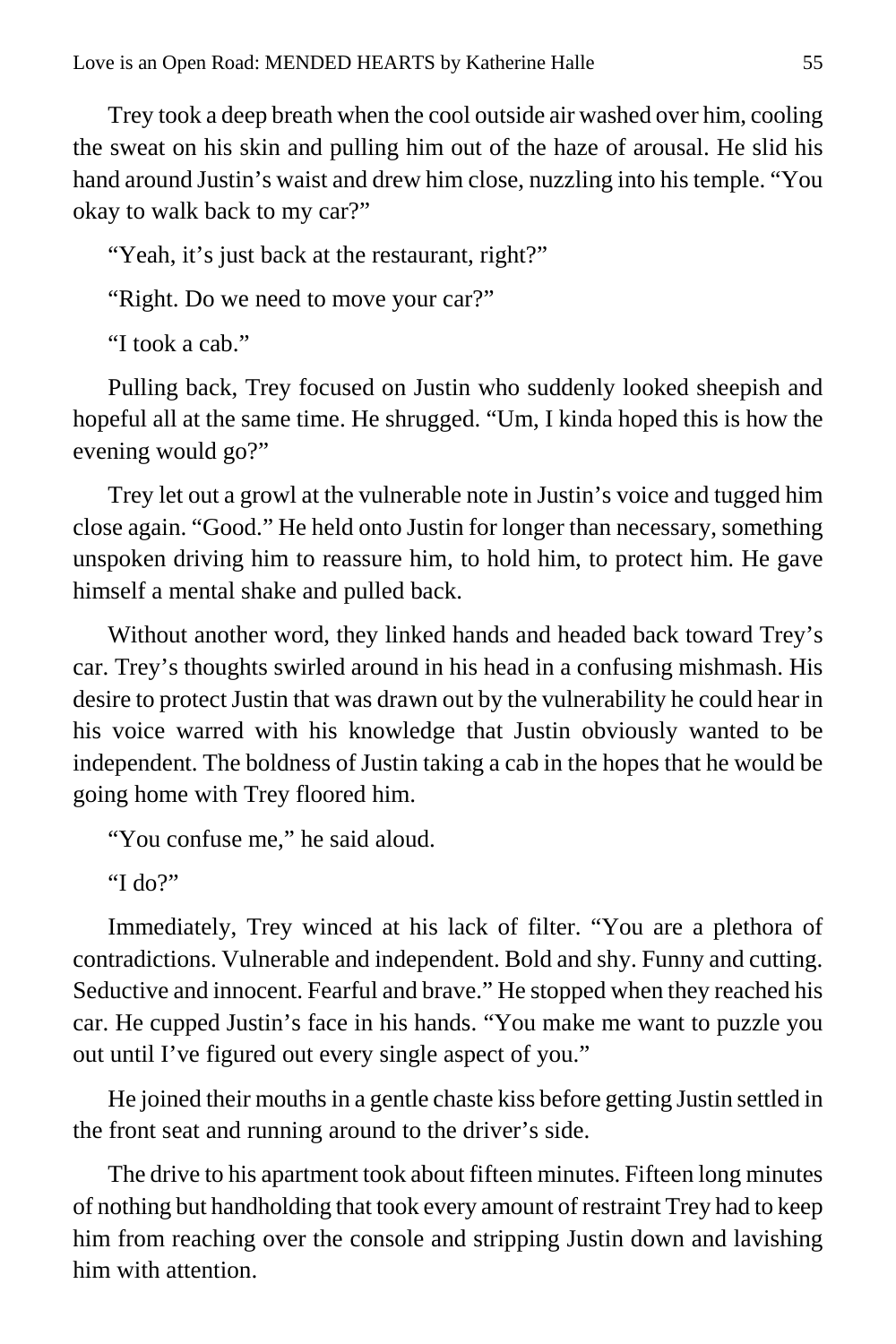By the time he parked and they got up to his apartment and inside, his hands itched with the need to touch, caress, explore. Justin seemed to share his feelings because as soon as the door closed and locked behind them, Trey found himself pressed against it with a very determined Justin pressed against him.

"Off," he muttered, tugging at Trey's shirt, yanking it out of his pants and shoving it up to his armpits.

Before Trey had a chance to react, Justin's mouth found one of his nipples and sucked. Hard.

"Oh, Jesus," Trey gasped out. He dropped his keys on a nearby table and cupped his hands around Justin's head, holding him in place. That's when Justin used his teeth, nibbling at Trey's skin, biting the little nub until Trey wanted to beg him to stop.

As if he somehow knew, Justin switched sides and gave the other one the same delicious torture until both were swollen and red and Trey didn't know if he wanted it to stop or continue.

"Justin." His voice sounded ragged, even to his own ears. "Bedroom."

With what little strength he had left, he pushed Justin away from his chest and dragged him back toward the bedroom, leaving a trail of clothes in their wake. Once there, he managed to get Justin on the bed underneath him even though he had trouble deciding where to start. In the end, Justin's pale skin proved too tempting and Trey licked a long line up from Justin's navel to his pecs.

Licks turned to kisses turned to nibbles. Limbs entwined and fingers laced together, hands tightening their grips to be used as leverage. They moved as one, thrusting, pulling back and thrusting again, until Trey didn't know where he ended and Justin began.

When Justin finally thrust inside him, Trey sought out his lips, wanting to give Justin every part of himself. Justin's movements became frantic, he greedily sucked Trey's tongue into his mouth, and his grip on Trey's hand tightened desperately, as if Justin feared letting go. Trey clung back, hung on for all his worth, and rolled his hips to meet every single thrust. They chased their peak and one after another they reached it, names spilling out over lips as they gasped for breath and sought out the touch of the other.

Trey collapsed to the side and buried his face in Justin's neck, breathing in the heady sent of male satisfaction, happiness, and pure Justin. Justin wrapped a hand around his neck, holding him close, whispered words for his ears only.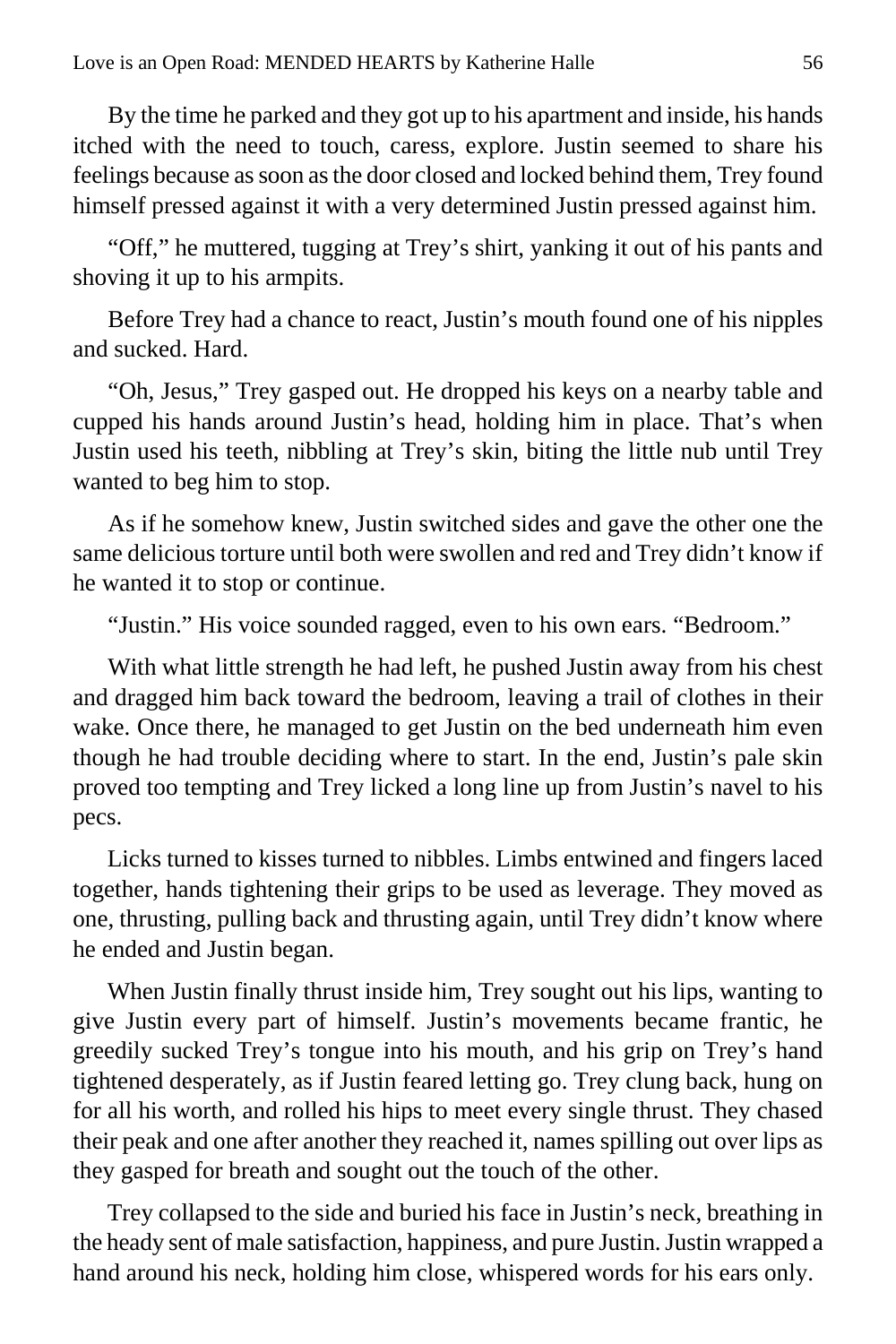After a cursory clean off with one of their discarded shirts, Trey settled back down with his head on Justin's chest, pressing light kisses to skin already littered with pink marks from earlier. His ear pressed to skin, he could hear the murmur in Justin's heart and a surge of protectiveness warmed him from the inside out. He kissed right over Justin's heart. "I'll keep you safe. I promise."

Justin's hands stilled in his hair, but then seconds later resumed their lazy stroking and Trey drifted off to sleep, content and safe with where they stood.

\*\*\*\*

Morning came and Trey stretched out his hand expecting to find his warm and sated boyfriend and found nothing but the cold empty expanse of sheets instead. Instantly, he sat up, alarmed.

"Justin?" he called out.

But he heard nothing in return. Trying to convince himself not to panic, Trey flung the covers off and stumbled out of bed, bending down and grabbing the first pair of underwear he saw. Tripping toward the door in an attempt to walk and put the underwear on at the same time, he called out again, "Justin?"

Still nothing. Trey's heart pounded, thinking the worst. He checked the bathroom first, relieved and terrified to find it empty. "Justin!" he called out again.

"Out here," came the muffled reply.

Relief flooded through Trey, making his knees weak and he practically collapsed against the wall. A hysterical laugh slipped out and he bent over, bracing his hands on his knees taking deep breaths.

"Oh my God, don't do that," he yelled, grabbing his shirt and jeans off the floor, dressing on his way down the hall, stopping short when he got to the kitchen.

Justin sat at the kitchen table with pamphlets and email confirmations spread out in front of him. "What is this?" he asked, quietly.

Trey's stomach dropped to the floor. "Um," he coughed and cleared his throat. "Information for a trip I've been thinking about taking."

"This isn't just information. These are tickets," Justin said, waving the airplane e-mail confirmation, his hand trembling. "This—" he said pointedly, shaking another e-mail, "—is a hotel. Were you even going to tell me you were going? And who are you going with?" His voice shook with rage and hurt and betrayal.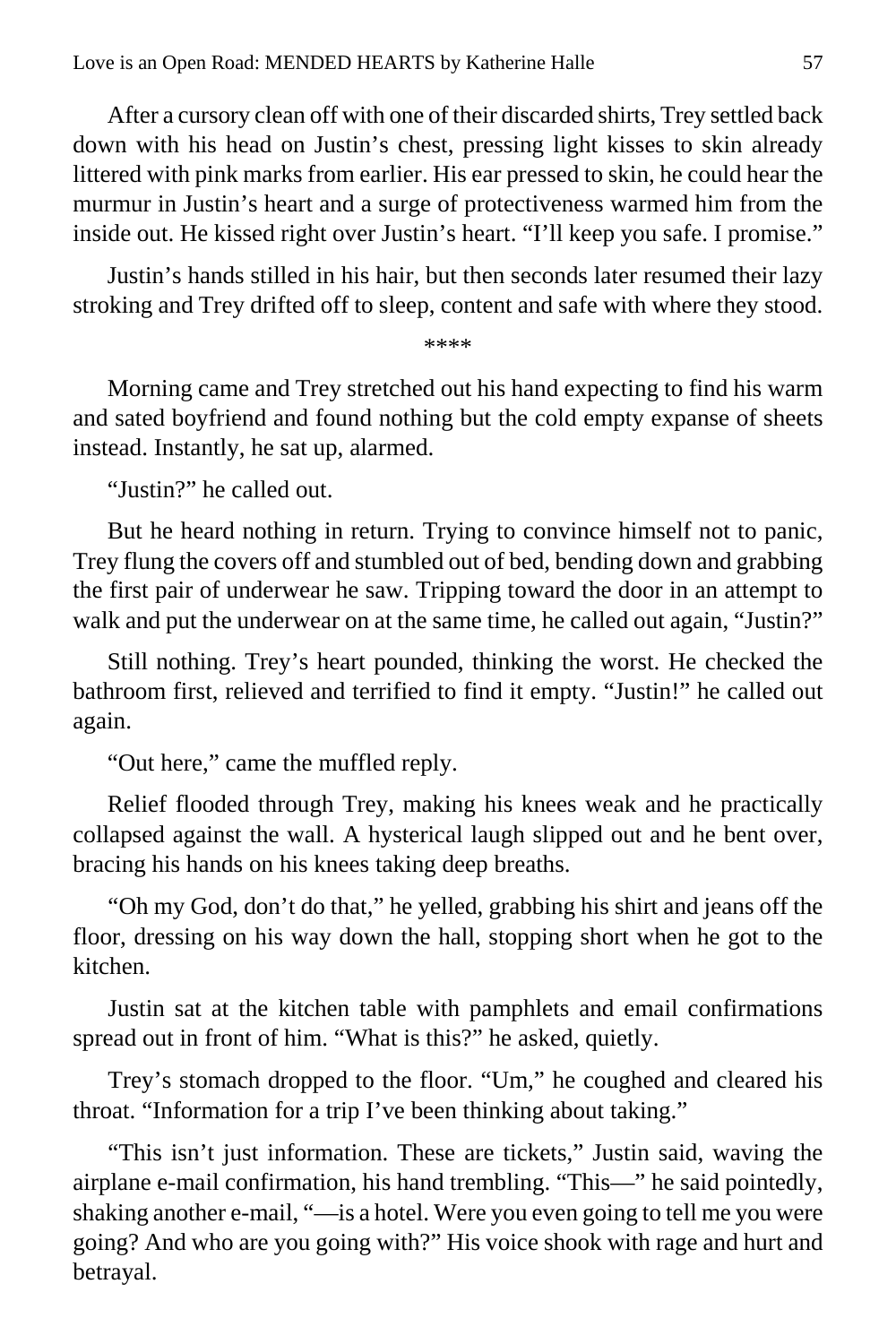"No, no. No!" Trey protested, quickly walking forward and dropping to a squat in front of Justin, his hands on Justin's thighs. "You. The trip was supposed to be a surprise for your graduation and what I know we're both hoping will be a job offer. I thought it would be fun."

"But you have a scuba lesson booked."

Trey frowned. "Yeah, so?" Clearly he had missed something. Something vital because Justin shook his head, disappointment and something else clouding his eyes.

"I can't," Justin said simply.

"Can't what? Scuba dive? That's why I booked us a lesson, you, me, and two instructors. It's no biggie. It's low key and it'll be fun."

Justin shook his head again, this time clearly frustrated and trying to hide his fears. "What if something happens? What if I get down there and can't breathe? What if I get down there and my heart—" His voice broke and he looked away. He shook his head. "Nope, I just can't."

Now Trey really felt lost. "Okay, first, that's not going to happen. You haven't had a flare up in years, there's no reason why you can't do this. Second, I'm going to be right there with you. Who better to have as your dive partner than a cardiothoracic surgeon? And third, both instructors are personal friends of mine. Not only are they certified divers, they're both EMT firefighters. You couldn't be in better hands. So, I don't understand what the problem is. You'll be fine unless there's something you're not telling me."

"I'm not fine!" Justin shouted, startling both of them. "My heart, it's not—" He stopped abruptly.

"Justin?" Trey asked, leaning closer, hands stroking Justin's thighs. "What's going on?"

Justin drew back, shaking his head. "We can't do this anymore," Justin said quietly, his voice shaky and vulnerable. "It's not good for either of us." His hands twisted together on the table, knuckles white.

"What the fuck are you talking about?" Trey could not stop the frustration from bleeding through his words.

"This. Us. You. The sports, the scuba diving, the hiking, the whatever it is you do when you go out with the guys. I can't keep up. I can never hope to keep up with you. I'll only hold you back and eventually you'll resent me and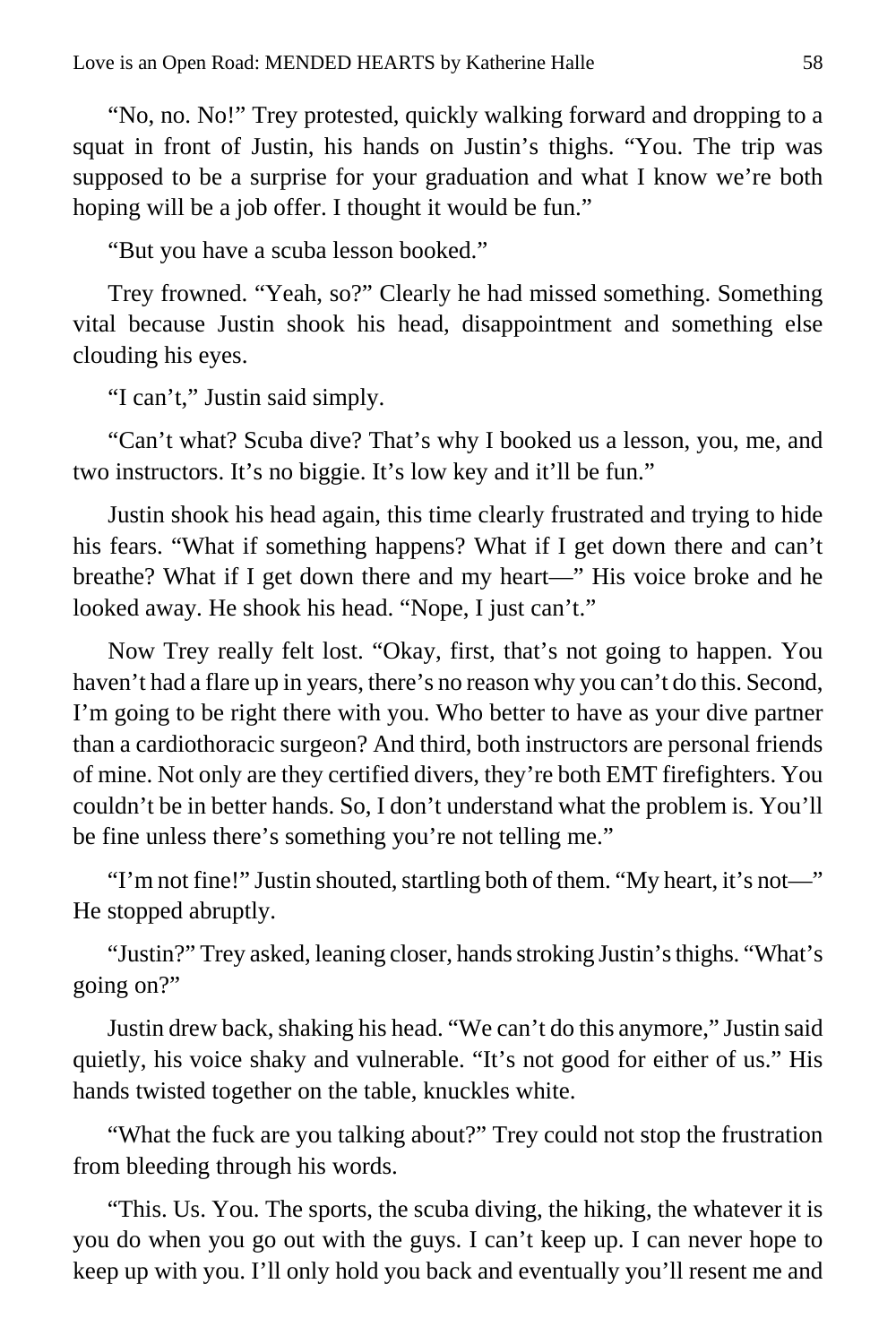hate me because I'm this weak heart patient that can barely get out of bed some mornings. And that will be the end."

Trey stood up, crossing his arms over his chest. "I don't expect you to keep up. Jesus, Justin, I'm a doctor, you think I don't know and understand your limitations? I don't expect you to keep up. I don't *need* you to keep up. I have friends for the crazy sports I like to do. I want a partner, someone to share a life with."

"So, what? I'll just be the 'little woman' waiting at home for the 'big bad manly man' to come home?"

"No." Trey shook his head. He started to pace. He had no idea what was happening here or why things had started to spin so wildly out of control. And then, suddenly, everything fell into place, all the appointments, the increasing fatigue, the defensiveness and oversensitivity. He whirled around. "Are you getting worse? What aren't you telling me? What the hell is going on?"

"Nothing," Justin said and his face shut down. Everything about him locked down, and Trey almost took a step back with the shock of it.

"You're lying," he accused, clenching his jaw against the torrent of words that threatened to spill out.

Justin jutted his chin defiantly, just looking at Trey without speaking.

And that stabbed Trey right in his own heart because it told him exactly where he stood. "Wow," he breathed out, hands on his hips, head down, eyes on the floor. "I really thought we had something. I've been happier and had more fun these past few months then I ever have been and just—Wow. So that's it then?"

"Yes. That's it," Justin said stubbornly, but Trey could see his hands continuing to shake.

"After last night?"

"Last night was good-bye."

Trey felt sick to his stomach. He had worried this was coming, had felt it, had resolutely ignored it, refused to acknowledge the writing on the wall. And now it felt like a sucker punch to the gut. His chest ached, he felt like the wind had been knocked out of him. "What do you mean?" he rasped out, clearing his throat after.

"I mean, we need to stop seeing each other. I want to do all those things you do, but I can't, my body just won't let me." Justin's voice broke again. Justin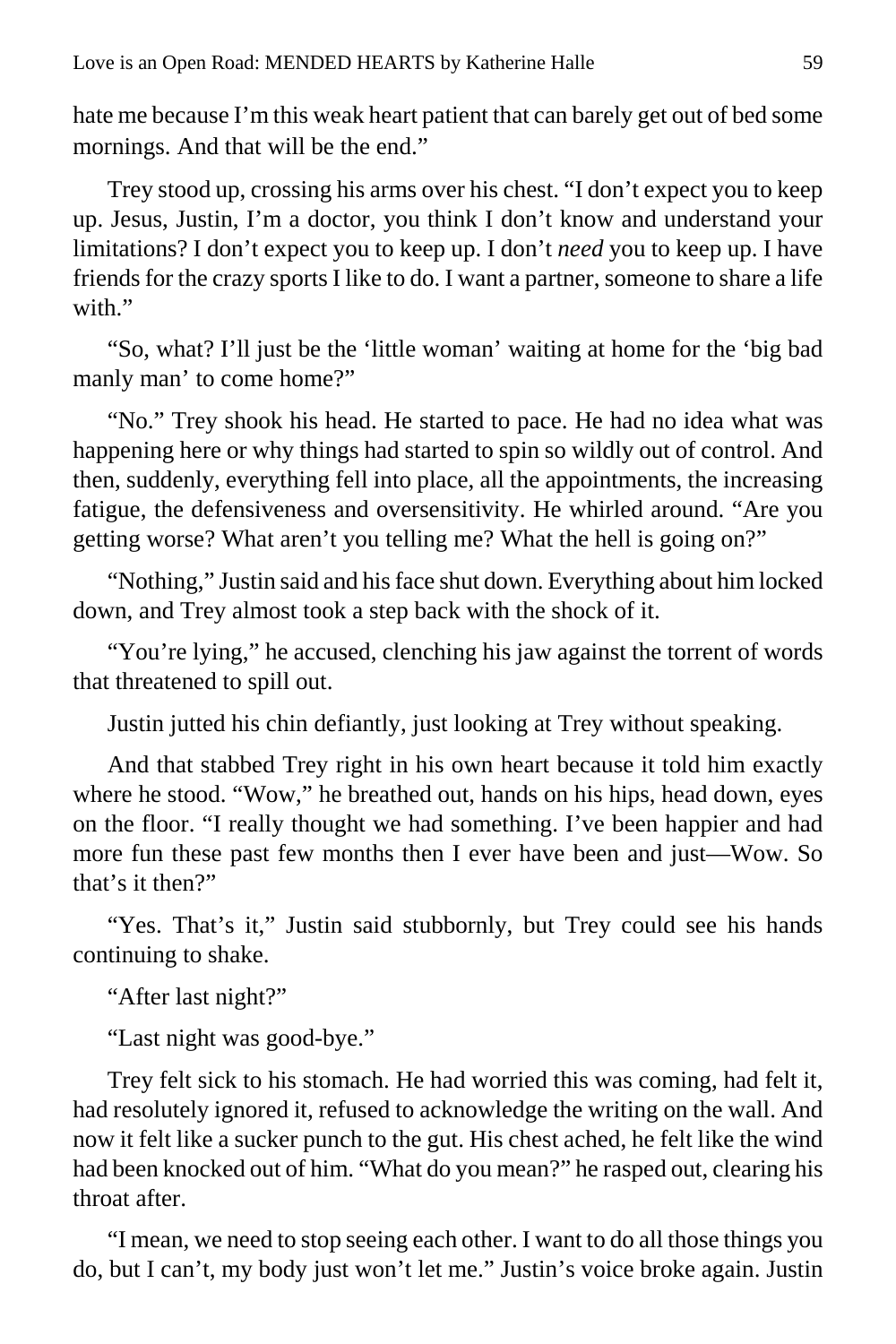clenched his jaw and looked away, his body rigid, unapproachable. He swallowed hard, his Adam's apple moving up and down. "So, I think we just need to stop before we end up hating each other."

When he looked back up, the fear and despair Trey saw in Justin's eyes felt like knives flaying off his skin. His legs felt like they were about to give out and he blindly searched for a chair behind him. Weakly, he sank down into it as Justin went on.

"I want you to do all the things you want to do. Snowboarding, bungee jumping, climbing Mt. Kilimanjaro, scuba diving, whatever crazy sport you're into right now. I don't want to be the one holding you back. I don't want to be the one sitting at the lodge drinking cocoa waiting for you to come back from a day of skiing. That's not fair to either of us. You deserve to have someone out there on the slopes with you. And I just can't." His lower lip trembled and unshed tears shined in his eyes, but the stubborn set of his jaw and the tense line of his shoulder spoke volumes and kept Trey in his seat.

"Justin," Trey said, prepared to plead his case, to stop this craziness from happening. But Justin held up his hand and forestalled any interruption before Trey could even get started.

"I'm weak. I'm holding you back. I can't do all those things and frankly, I can't sit by and just watch—it hurts too much. I just—I can't. So I'm doing the only thing I can do right now. Which is walk away. Maybe someday we can be friends again, but for now…" His voice trailed off sadly. He wrapped his arms around his waist, hugging himself and despite his anger and his hurt, Trey wanted to be the one to comfort him, pull him close and promise him everything would be okay. Except he couldn't because Justin didn't want him to.

"All the appointments lately, all those times you said you couldn't go out with me, all those times you said you were working? Were you even working? Or were you seeing your doctor?" Trey got up to pace again. "Oh my God, I've been such a fool. I've been planning this trip for weeks. Looking forward to it. I was going to give you the tickets when I took you out to dinner after your last final."

He stopped pacing and turned to face Justin, unable to keep his anger off his face. "You deliberately lied to me. Told me you were okay. Why would you… I don't understand… And now…"

"Now, it's none of your concern," Justin said stubbornly, his lip still trembling.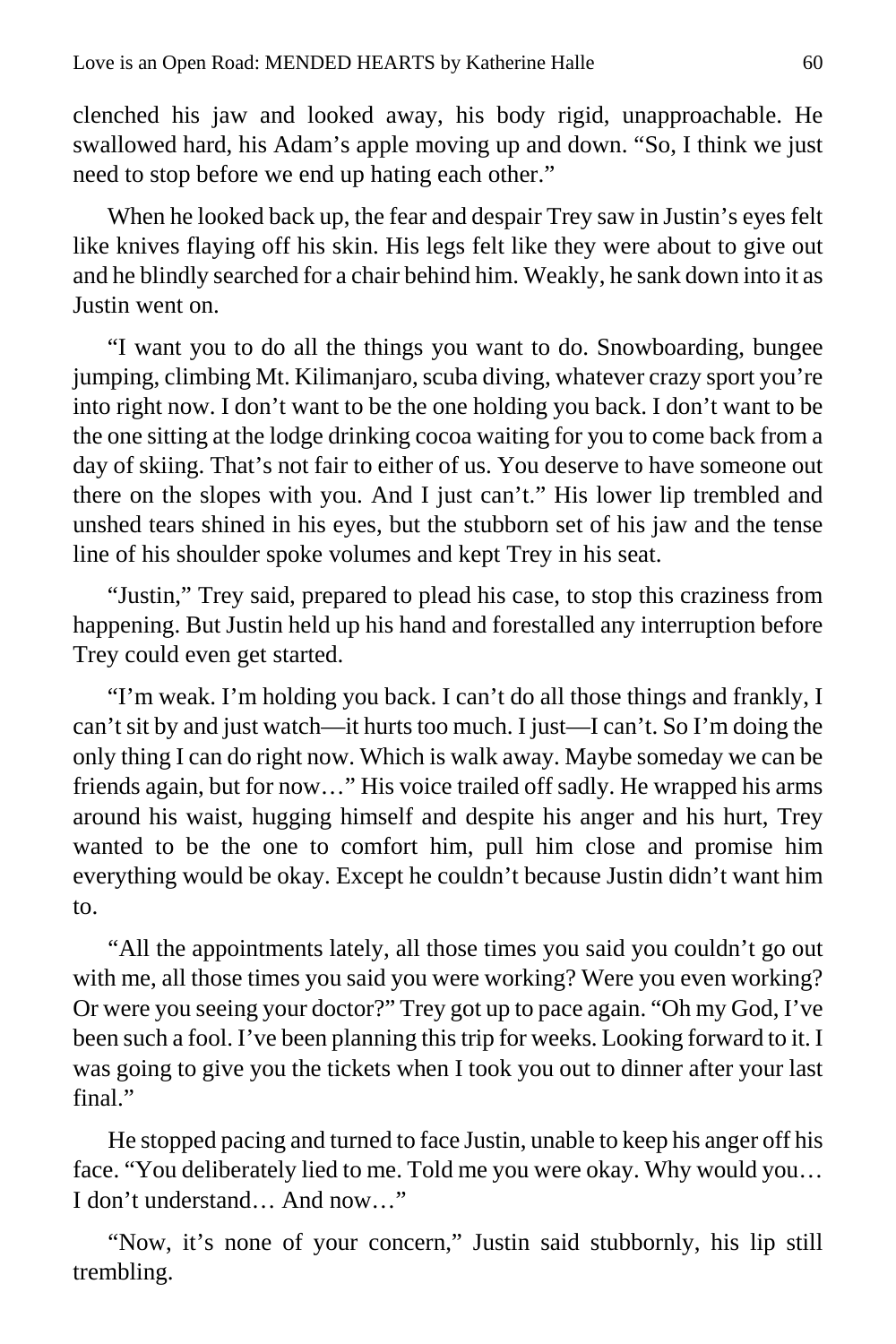The finality in his voice made Trey shiver and it pissed him off because Justin wouldn't even give them a chance. Give *him* a chance.

"So you're just giving up then?" Trey asked bitterly. He shook his head. Hurt and anger and sadness curled inside him, nesting, carving his insides out and making themselves at home. It made him lash out, say the cruelest thing he could think of to cause Justin as much pain as he felt. "Now look who's thinking of himself as a heart patient first and not a man. You'll never be able to do those things with that kind of an attitude. I thought you were a fighter not a quitter. Guess I was wrong," he snarled.

Shaking with anger and hurt, he brushed by the table so fast he knocked a chair over. He stalked toward the door, stopping with his fingers curled around the handle. "I guess I should be glad, you're saving me from yourself. You're right. Good for you for watching out for your heart. Too bad you didn't give me a chance to guard mine. I'd like you to leave now, please."

He waited until Justin stood, never looking up as Justin walked toward him and stopped right in front of him. Justin raised a hand and Trey flinched away from him. With a resigned sigh, Justin clenched his hand and dropped it to his side. "For what it's worth, I'm sorry."

Justin walked out the door and Trey shut it behind him and the sound echoed through the apartment like the final nail in a coffin. Trey clenched his shaking hand closed, swallowed hard over the lump of regret and hurt in his throat and squeezed his eyes shut, willing himself not to cry. He took several deep breaths in and out before finally opening his eyes and heading back down the hall toward his bedroom without looking back.

\*\*\*\*

The weeks that followed proved to be some of the hardest weeks of Trey's life. He couldn't even wallow in his pain like he wanted. He had med students to teach, interns to herd, and patients to see. Life didn't stop just because his world had ended.

So he threw himself into his work, took on extra shifts, even agreed to help Dr. Tsang collect data for his latest research. He buried himself so deep both Shaylene and Shane ended up having to drag him out to dinner one night just to get him to eat.

"You can't just stick your head in the sand," Shane said, around a mouthful of chips. "It sucks, you wallow, and you move on. Becoming a hermit isn't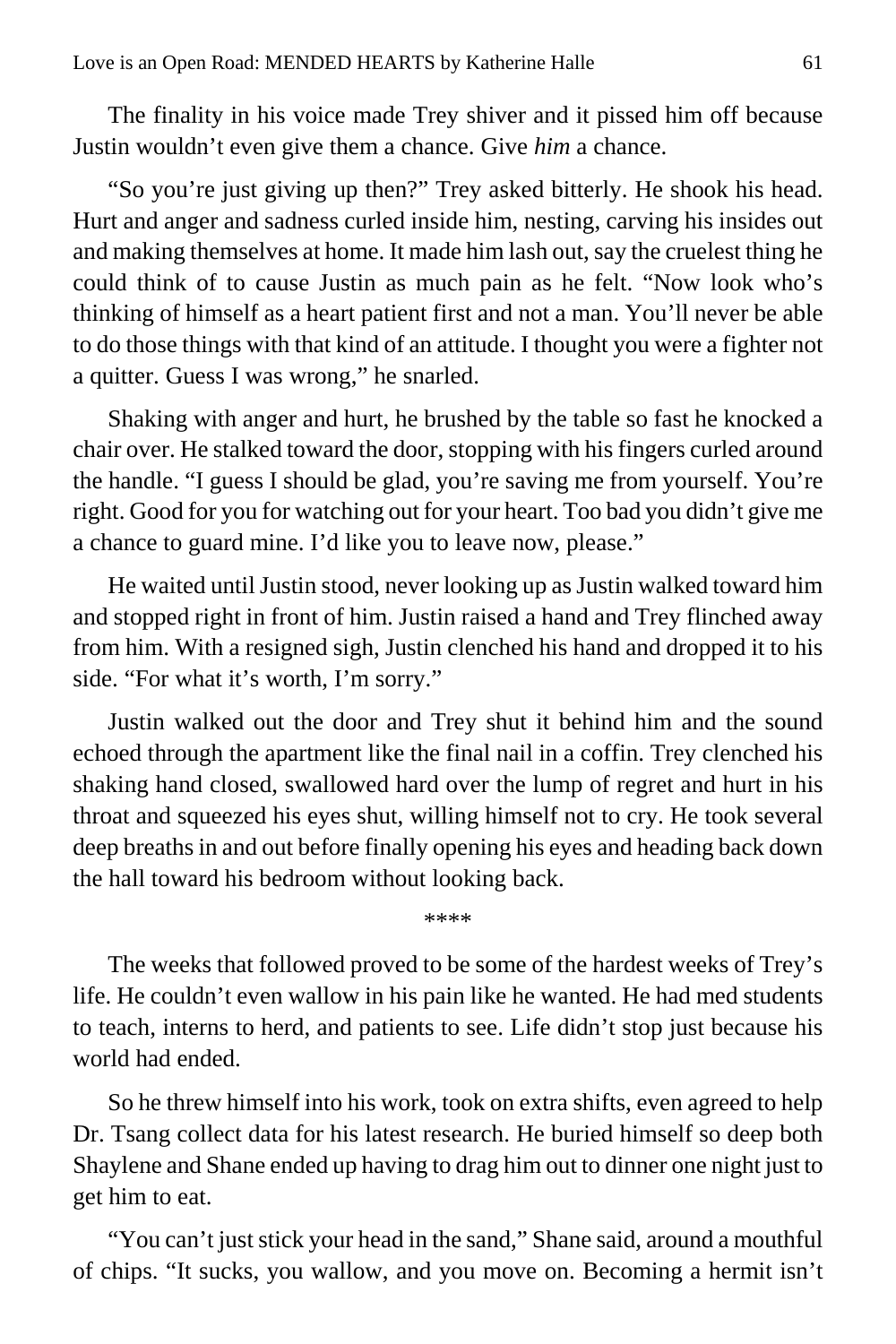healthy. That's why you have us to distract you. And pretending he doesn't exist won't make it better."

"I'm not—"

"You are," Shaylene agreed sharply. "Do you realize it's been almost two months since you stopped seeing him? You refuse to talk about him. You leave the room in a huff if either of us bring him up. You're hiding. Have you been anywhere besides the hospital, your apartment and the gym?"

"The grocery store," Trey retorted.

"Look, man, even your students are worried. Jordan, Claire, and Ana have all spoken to both of us on separate occasions, and you know for Claire to seek us out, it's bad."

Shane and Shaylene exchanged a look between them.

"Look, I'm fine. I'm helping Dr. Tsang out with his research—"

"You're not fine. You're running yourself ragged. Trey, you have to stop and deal at some point."

"I'm fine, Shane. I'm fine," Trey insisted.

"Bullshit. You're about as fine as congealed gravy." Shaylene rolled her eyes in exasperation.

"I'm fine," Trey insisted again.

"If by fine you mean fucked up, then yeah, I guess you're fine." Shane sat back against the booth, clearly annoyed with Trey.

"Fuck you. You've been riding my ass about him since the day I met him. What the fuck is your problem?" Trey asked angrily.

"Maybe I care about my friend and I see that he has the potential to have something really great and he's throwing it away."

"I'm not the one throwing it away." Trey took a sip of his beer. "He dumped me, remember?" Just thinking about it made his heart ache. He could hardly swallow the beer over the painful lump in his throat.

"Yeah, and you let him. Didn't even bother fighting for him. How do you think that made him feel?" Shaylene asked.

"Where the hell do you two get off? Why are you always on his side? It's like you're better friends with him than me. If you love him so much why don't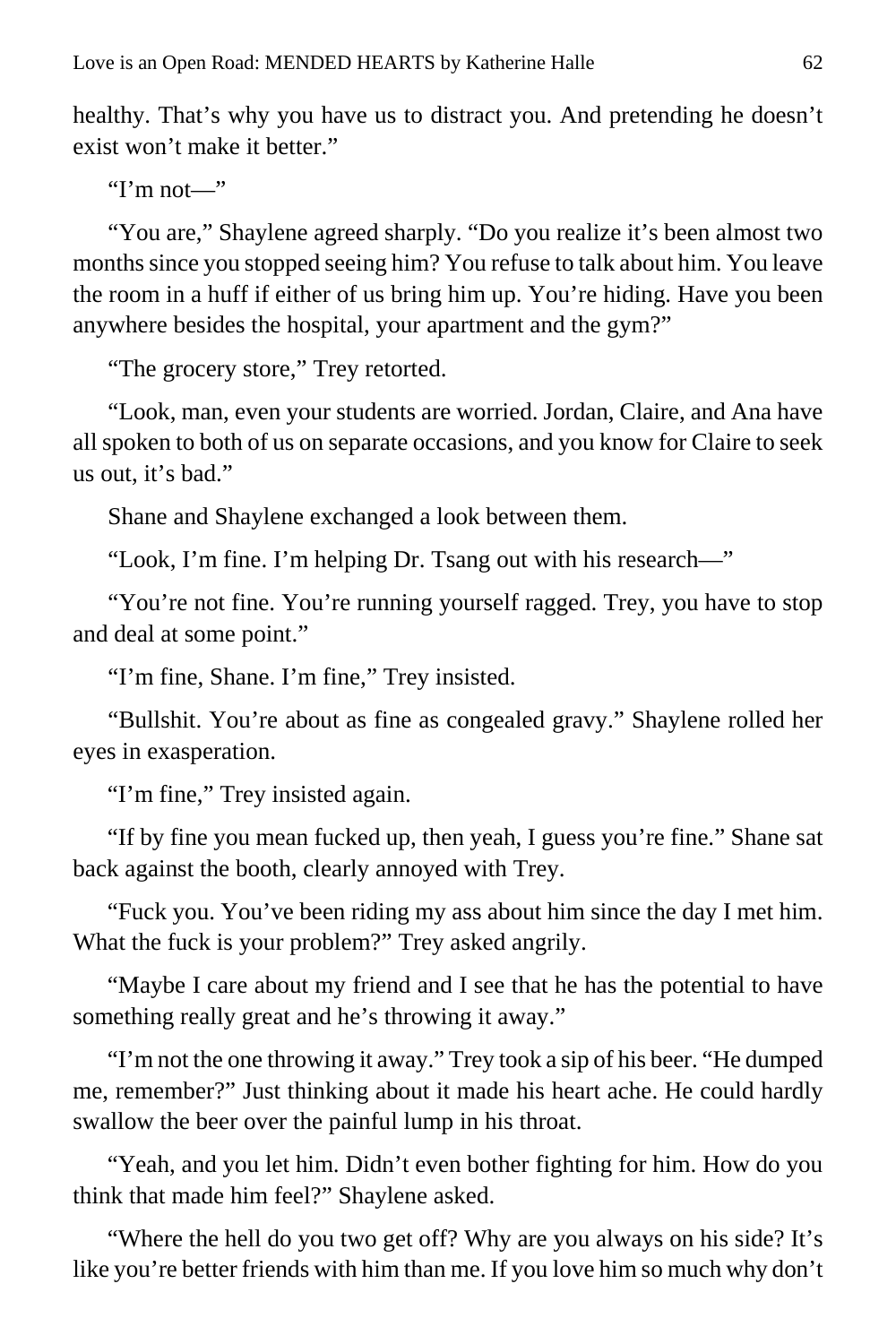you go hang out with him. Put up with all his excuses, his hiding behind his condition. His… his… martyrdom."

"Pot. Kettle," Shane said, shaking his head. "And I'm not on his side. I'm your friend."

"Could have fooled me," Trey said, a bitter edge to his voice.

"Boys!" Shaylene slammed her hand down onto the table startling them both. "This is not what we came out here for. We came to get Trey out of the hole he's buried himself in."

"I'm not buried," Trey muttered.

"Yes, you are!" Both of them practically shouted at him.

He took another swig of his beer, hating his so-called friends right now for dragging him out only to gang up on him. It made him feel cornered. Defensive. "No." He shook his head, not wanting to deal with this, not wanting to face it. The anger, the pain, the disappointment. All of it, welled up inside him, threatening to burst out at any second.

"Trey—" Shaylene started.

"No!" Trey shouted, feeling the dam break. "How the fuck can you blame me? I had my fucking heart broken! I opened myself up to him, something I would normally never do. But I did it, let myself get vulnerable, let myself hope, and what the fuck did it get me? A heart even more broken than his. So excuse me if I want to bury my head in the sand, hide in my corner and lick my fucking wounds. I'll be fine. Eventually. I just need time." *Maybe*.

Shaylene glanced over at Shane before she spoke. "Time I can understand. We can give you that. But you're not doing it alone. You have friends—"

"Yeah, buddy, we've got your back." Shane slapped his hand down over Trey's shoulder and squeezed. "Don't shut us out. We can't be there for you if you do."

Trey swallowed hard and took another sip of his beer. He nodded at them, not trusting his voice. Shane's hand patted his shoulder again, and Shaylene reached over and squeezed his thigh.

"Well, that's sorted. Let's get some food in this man." Shaylene motioned for the waiter and ordered enough food to feed at least five people.

"We're never gonna eat all that," Shane complained.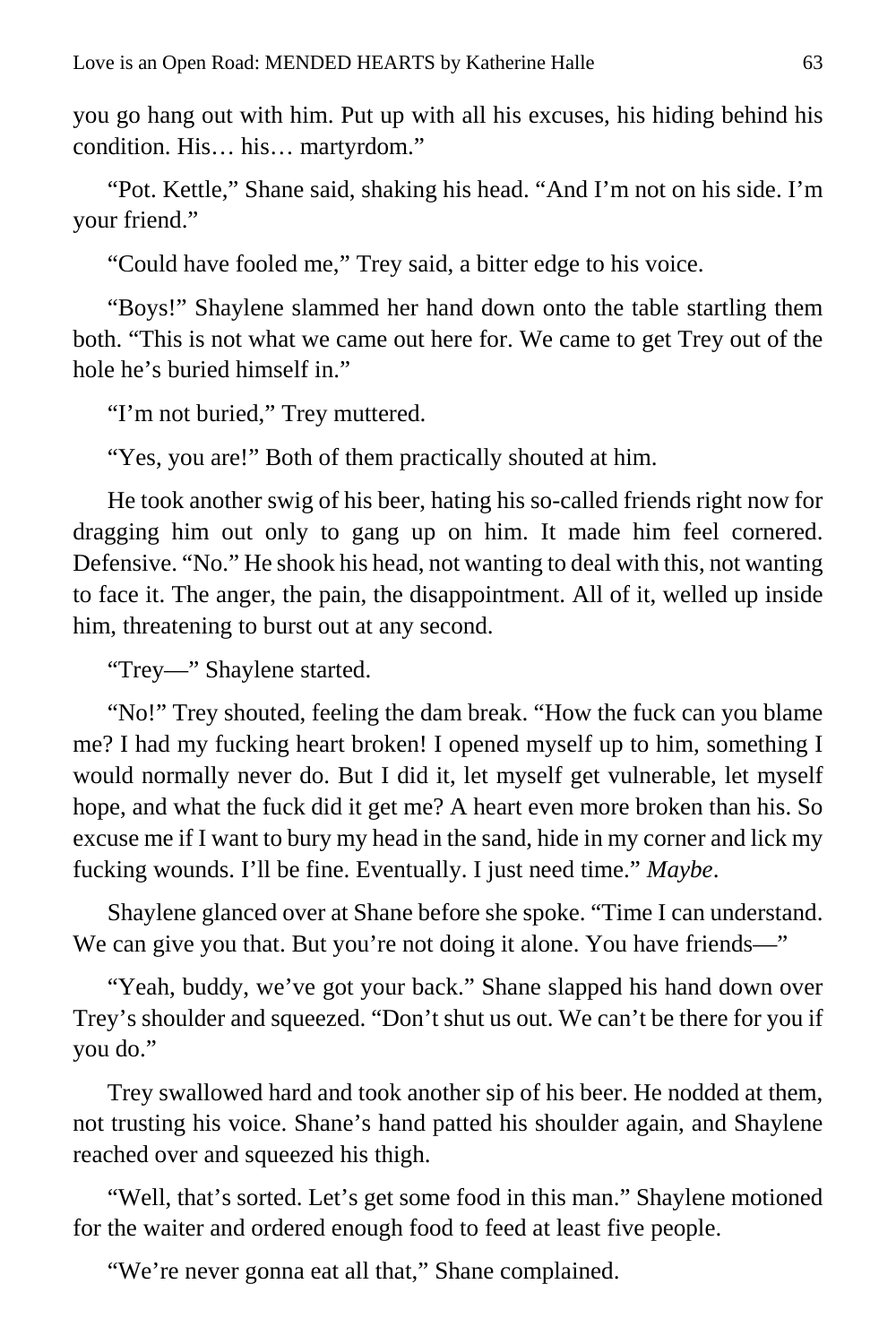"Nonsense. Trey hasn't eaten right for weeks. Bet he's hungrier than even he knows."

By the end of the meal, Trey had to admit Shaylene had been right. They plowed through three different appetizers, several rounds of drinks, burgers all around, and a huge brownie Sundae.

"Oh my God," Trey moaned. He slouched back in the booth. "I ate way too much," he groaned. "I think I'm gonna die. You may have to roll me outta here."

Shaylene chuckled softly as she glanced at the check and pulled out some bills. Shane followed suit, both of them contributing enough to cover Trey's portion.

"Now, it's home for you. I'll drive. Say good night to Shaylene," Shane ordered him gently.

Trey leaned over and kissed Shaylene on the cheek. "Good night, Shaylene."

"Good night." She kissed his cheek, swiping her thumb over it to wipe away the lipstick she had left behind. "Go home and get some rest, sweetheart."

"I will. And thanks for this."

"Anytime."

Shane drove him home, got him up to his apartment and into his bed. When Shane made to leave, Trey grabbed his wrist. "I just wanted to say sorry and thanks."

Flipping Trey a two-fingered, Cub Scout salute, Shane smiled. "What else are friends for? Go to sleep."

Trey never even heard Shane let himself out.

\*\*\*\*

Two days later, Trey raced up to the cardiac floor from the ER. "Justin Shaw?"

The desk clerk didn't even look up at him. "Pod five."

Spinning around, Trey looked into Pod five. Sure enough, Justin lay there in the bed, asleep, looking a lot worse for wear. Trey moved a few steps closer, his eyes never leaving Justin's form. He took in the pale color, the sunken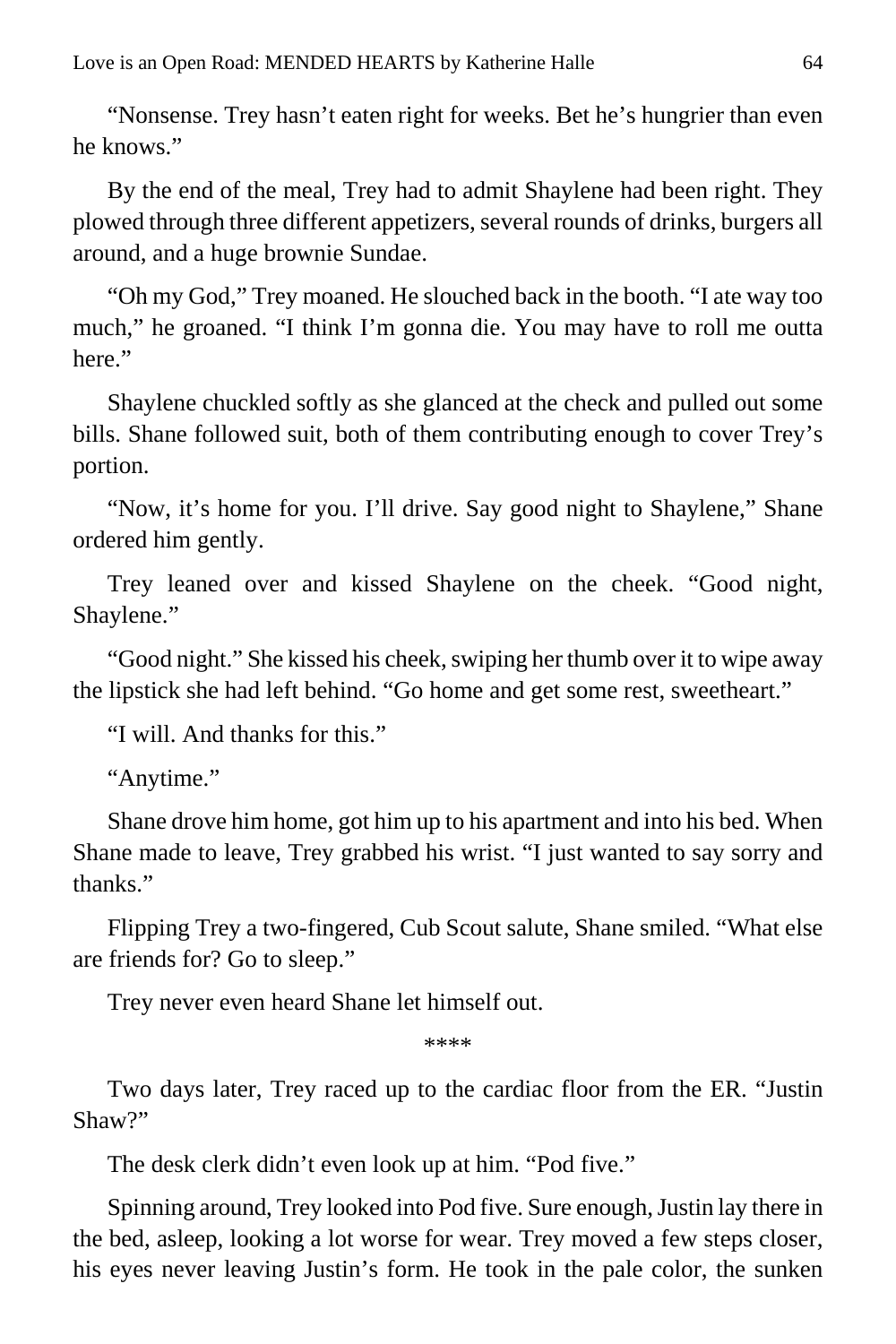cheeks, the dark circles under his eyes, the shiny sheen of sweat he could see on Justin's face, and the erratic rhythm on the heart monitor.

"Endocarditis," Dr. Tsang said, coming up behind Trey. "You asked me not to assign you to his case anymore…"

"Yeah, no, I—I, uh, heard his name and just wanted to check on him."

"Well, he's been better, but I've seen worse and so have you. He'll probably pull through just fine. I better run. Got an angio, are you scrubbing in for that?"

"What? Oh yeah, yeah. I'll be right down."

"Ok."

Dr. Tsang left, and Trey stood in Justin's doorway staring at him for several long minutes before shoving his hands in his pockets and heading down to the OR.

He held onto Dr. Tsang's words until the bottom dropped out of his world two nights later when he heard a code called on the cardiac floor. He raced upstairs in time to see the code team swarm into Justin's room. Trey hovered at the door, wondering if he should try to help or remain outside. Shane was prepping to intubate and when he saw Trey at the doorway, shouted for him, "Trey, get in here. You're the first cardiothoracic guy here."

Training took over and Trey jumped in. He had to forget who was lying on the table. He needed to keep his head since he was in charge of running the code. The most important code of his Goddamn life.

"When did we give the last epi?" he shouted, making sure his voice carried over the flurry of activity in the small room.

"Five minutes," a nurse shouted back.

"Push another," Trey ordered, grabbing a look at the cardiac rhythm strip off the crash cart. He frowned down at it, his mind racing as the team worked on Justin, the nurse doing compressions, Shane intubating Justin and giving him air, the nurse pushing meds. "Come on, Justin. You're a fighter. I know you are," he muttered.

*You told him he was a quitter.*

"How long?" he asked.

"Fifteen minutes."

"Come on. Fight. Damn it. Fight!" Trey growled.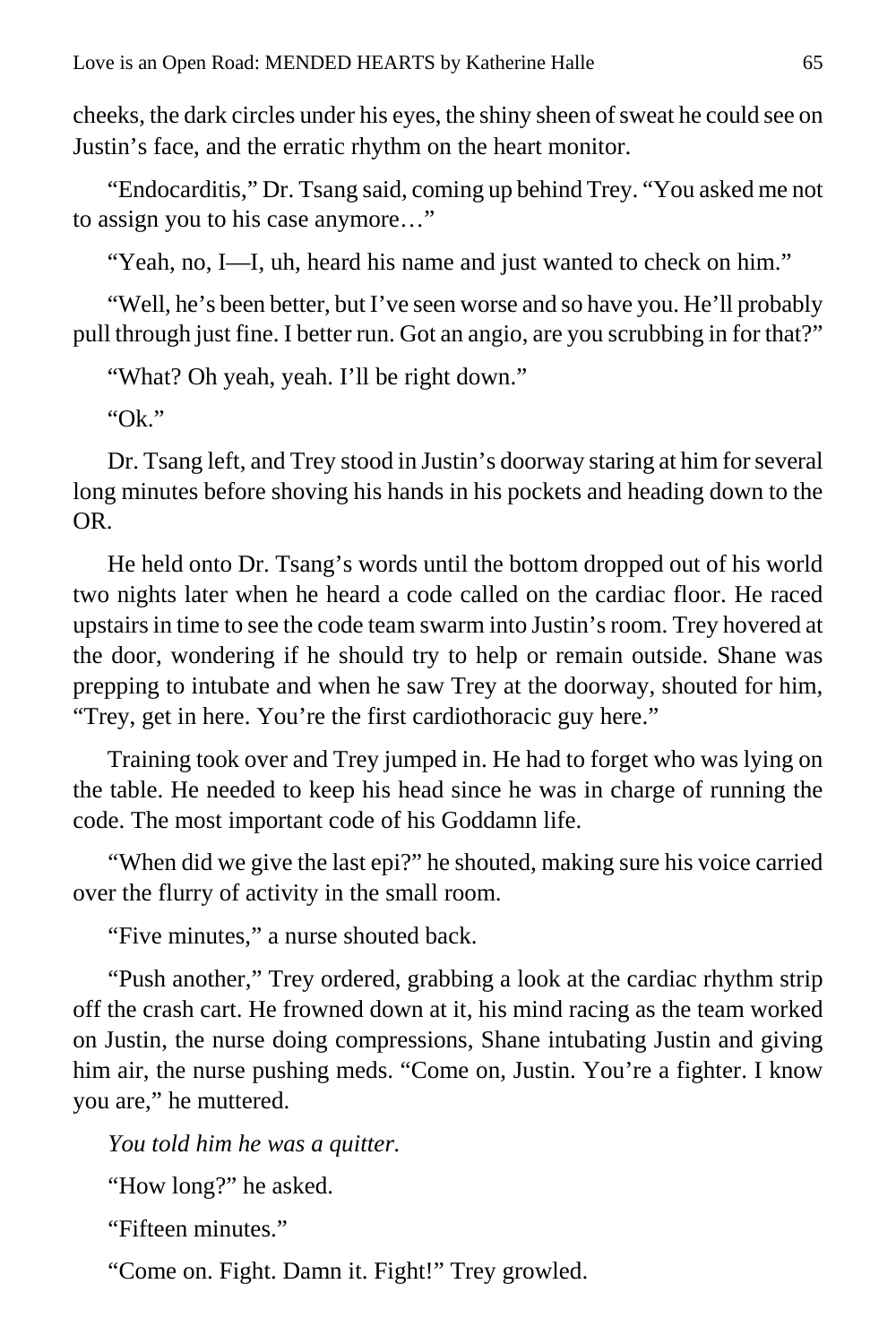And just then, as if Justin had heard him, the heart monitor beeped.

"Got a pulse," one of the nurses shouted.

Relief washed over Trey and his knees felt weak. Adrenaline still pumped through his body as they stabilized Justin and transferred him to the ICU. Trey didn't let himself collapse until he found himself in the doctor's lounge hours later. He sat down in a chair and put his head between his legs. He ran the whole code in his head over and over, trying to even out his breathing and get his own erratic heart rate to stabilize.

"You okay, buddy?" Shane asked, dropping a reassuring hand to the back of Trey's neck.

"No," Trey choked out. The fear of losing Justin had been real. Was still real. "I almost lost him," he whispered.

"I know. But you didn't. He's in good hands in the ICU. He's going to recover from his endocarditis and then the best heart surgeon on the planet is going to repair his damn valve so you two can make up and get your happily ever after."

Trey laughed, a short bark of hysterical sound. "Happily ever after? This is exactly what he was afraid of. And it almost came true. Except, you know what? I think it hurt more because we're not together. His life was in my hands. I couldn't be the family member praying by the bedside. I had to be the one fixing his heart when he broke mine." He looked over at Shane. "I don't know how to do this."

Shane pulled him in close, pressing their foreheads against each other. "I know how you do this—with help. You. Me. Shaylene. We'll get you through this. And maybe, after that damn idiot's heart is repaired, we can see about getting him to repair yours. One day at a time though, bro, okay? One day at a time."

Trey nodded, agreeing with Shane without a word of argument. Shane squeezed the back of his neck. "So today, you're going to go home, eat some dinner, and get some rest and then we'll do it all again tomorrow. The work part, not the code part. Okay?"

"Okay."

"Good!" Shane slapped him on the back.

But Trey ignored Shane's orders and wandered down to the ICU and sat in Justin's room, listening to his heart monitor, until the night charge nurse forced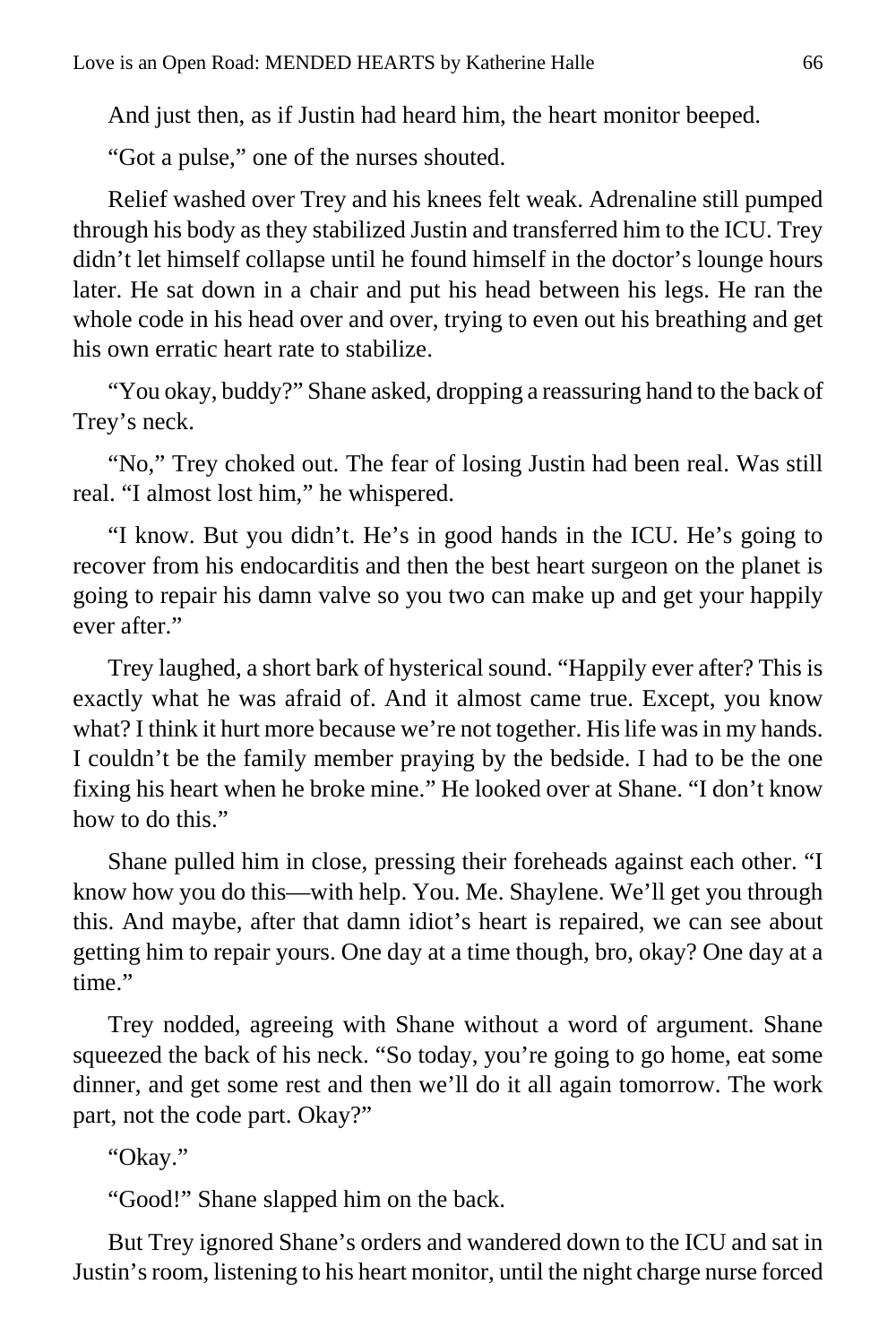him into an on-call room to get some sleep. He left in the morning after rounds, begged off of surgery with Dr. Tsang, and headed right for the gym, working out until he was too exhausted to do more than crawl in a shower and collapse into bed.

Although he didn't beg off surgery again, he repeated the same routine almost every night until Justin was stable enough to be moved to the cardiac stepdown floor, then he made himself scarce. It wouldn't take long for the gossip mill to let Justin know exactly who saved his life and Trey couldn't be there for that. He couldn't see the rejection in Justin's eyes or worse, the "I told you so."

With Justin out of the ICU and spending more of his time awake, Trey found himself going home to sleep instead, or at least attempt to sleep. And when he did manage to fall asleep? Nightmares. Several times a week, all of them variations on a theme. Each one ending the same way.

*"Code Blue. ICU. Code Blue. ICU." Trey heard the overhead paging system, dropped everything and ran down the hall right to Justin's room. The flurry of activity overwhelmed Trey and then he heard the heart monitor flatline.*

*"No pulse. I've got no pulse!" The activity stepped up, but Trey could see Justin sit up in the bed.*

*"You called me a quitter. Guess you were right. Good-bye, Trey."*

*"No!" Trey stretched out his hand, trying to reach Justin.*

*"Time of death, Zero four thirty-two."*

*"No! No! No!"*

*But then Justin sat up again. "It's your fault. You could have saved me, if only you had fought for me."*

*Trey closed his eyes, hating the accusatory look in Justin's eyes, the anger in his voice. "I'm sorry. I'm so fucking sorry," he pleaded. "Please. Please. Justin. Justin."*

"Justin!" Trey shouted, sitting bolt upright in bed. Frantically, he looked around, slumping in relief when he realized he was at home in his own bed. "Fuck." He shuddered, raising a shaky hand and wiping the sweat off his face.

He grabbed his phone off his bedside table, hitting the button to see the time. "Four thirty in the morning." He tossed his phone in front of him on the bed and hung his head.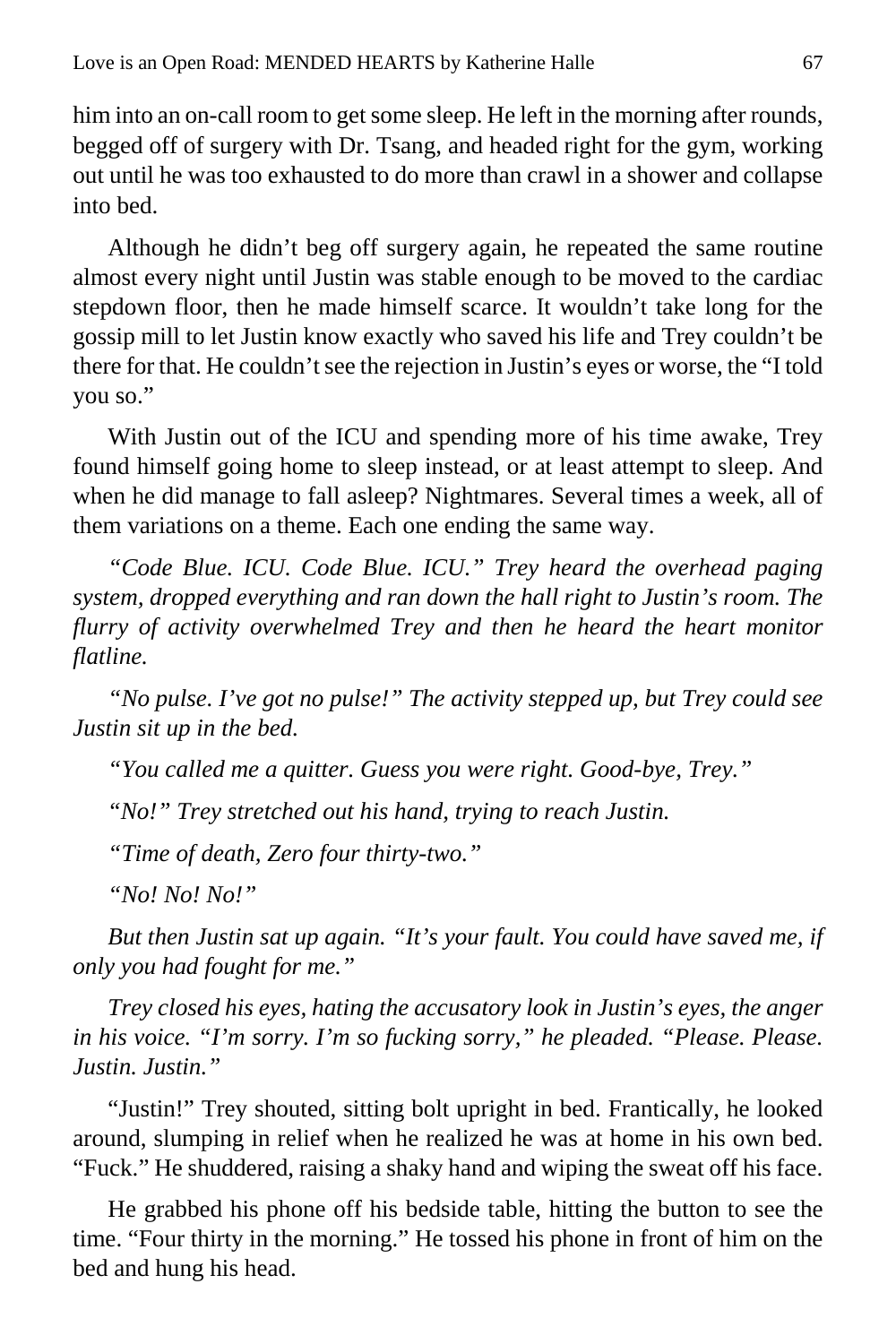"Won't be getting anymore sleep tonight. Might as well get up."

After showering, he headed into the hospital and figuring it was early enough, he went straight to the cardiac floor. Except Justin's room was empty. Panic set in and he spun around and asked the desk clerk, "Where's Justin Shaw?"

"Oh, Dr. Tsang was here about thirty minutes ago and discharged him. We wanted to get him on his way before the day shift arrived."

"At six in the morning? Who took him home?"

"He took a cab."

"You let a heart patient get into a cab by himself?" Trey practically shouted at the desk clerk. "Where's the charge nurse?"

"I'm right here, Dr. Walker. And yes. Dr. Tsang cleared the patient for discharge. The patient said he didn't have a ride and asked us to call a cab. Our aide sat with him, got him safely into the cab and sent him on his way. Is there a problem? He's not the first patient to leave here in a cab."

Trey felt sick to his stomach. Justin really had nobody to be with him.

"Dr. Walker?" the charge nurse asked again.

"No, no, sorry. No problem." He gave the desk clerk an apologetic glance. "Sorry for yelling at you."

The desk clerk nodded and went back to whatever he had been working on.

"Is there anything else, Dr. Walker?"

"No. Thanks."

Numb, Trey turned and left the ward, heading back downstairs to the doctor lounge outside of the OR.

"You look terrible, man," Shane said, the moment Trey entered the room.

Trey rolled his eyes. Shane always looked like he stepped right out of some medical show on television. "Thanks," he said dryly.

"Sorry. Been a rough month or so, hasn't it?"

"Yeah, yeah it has been. Dr. Tsang discharged Justin this morning. He took a cab home."

"Ouch. Sorry." Shane paused and gave Trey a thoughtful look before continuing. "You know, he asked about you. I actually saw him late last night. Damn kid should have been asleep. Anyway, he kept asking questions about you."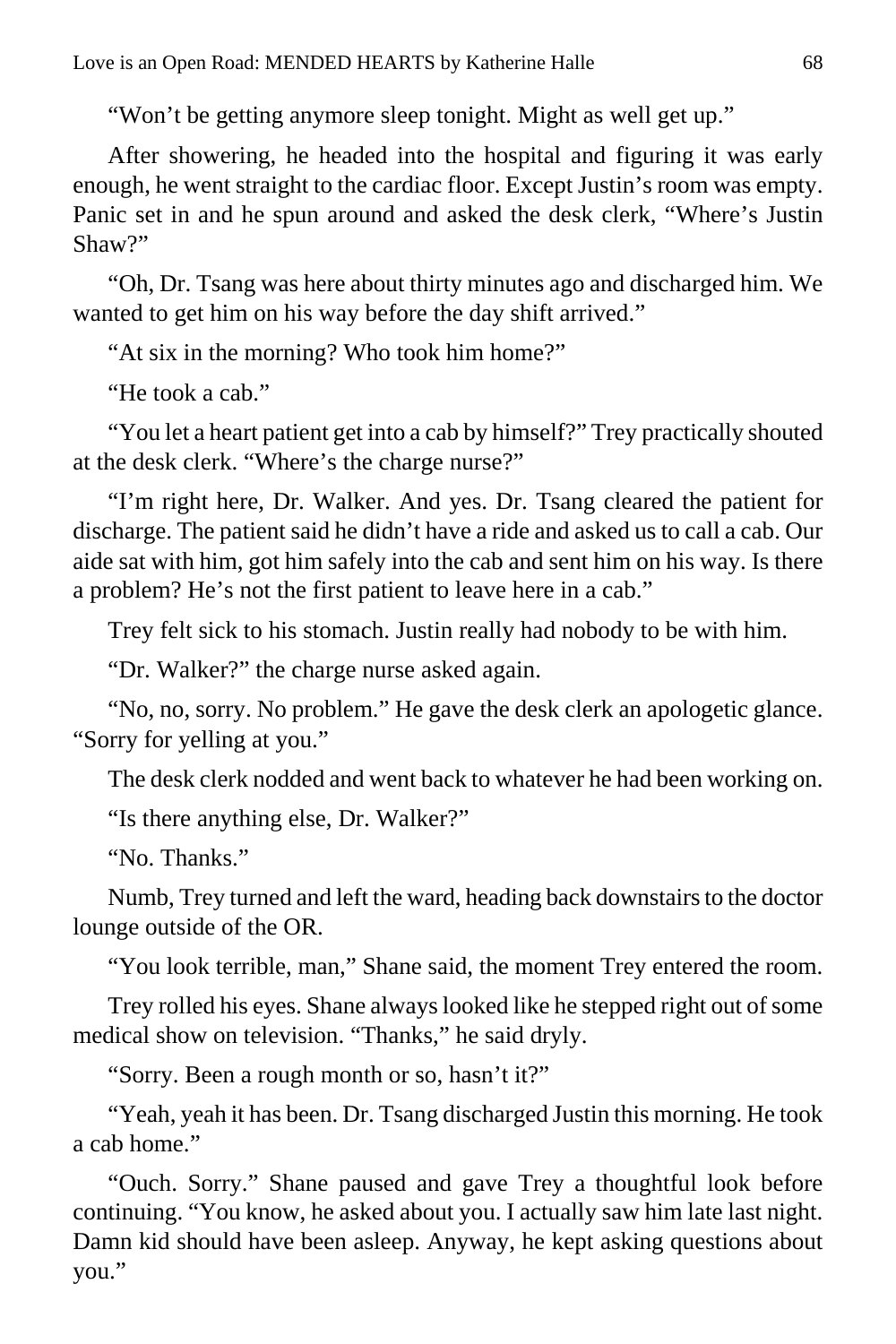"What did you tell him?" Trey asked, keeping his voice as neutral as possible.

"What do you think I told him? I answered his questions, confirmed that you ran the code, saved his life, and spent enough nights at his bedside that they put your name on the on-call room until he transferred upstairs. He wanted to thank you."

"For what?"

"Seriously? For saving his life!"

"I was just doing my job," Trey mumbled.

"Maybe you should go talk to him. At least give him a chance to say thank you. You never know."

When Trey remained silent, Shane went on, "He's hurting just as much as you. You know this bout of endocarditis happened because he forgot to take his antibiotics before a routine dental cleaning. Kid has been taking meds for years and all of a sudden he forgets? Means he either has a death wish or he's so messed up over you, he's forgetting the most important shit ever. Remind you of anyone you know?" Shane raised an eyebrow pointedly.

Trey didn't know what to say. The information about Justin forgetting his meds was currently blowing his mind. Justin was the most aware and attentive patient he had ever known. He licked his lips, trying desperately to get his mouth wet enough to speak. "He forgot his meds?"

"Yeah, I mean, from what I understand he took them, but like when he got to the office and they asked him. Not earlier like he's supposed to. So yeah, not good. So they discharged him? Awful early."

"Yeah. Dr. Tsang sometimes makes rounds about four a.m. So he's ready for his first surgery at seven. They wanted to get the bed empty for the dayshift so…"

"But you have his number, right?" Shane asked.

"Yeah," Trey said warily.

"You should call him."

He clapped Trey on the shoulder and left shortly after, leaving Trey alone with his thoughts and regrets.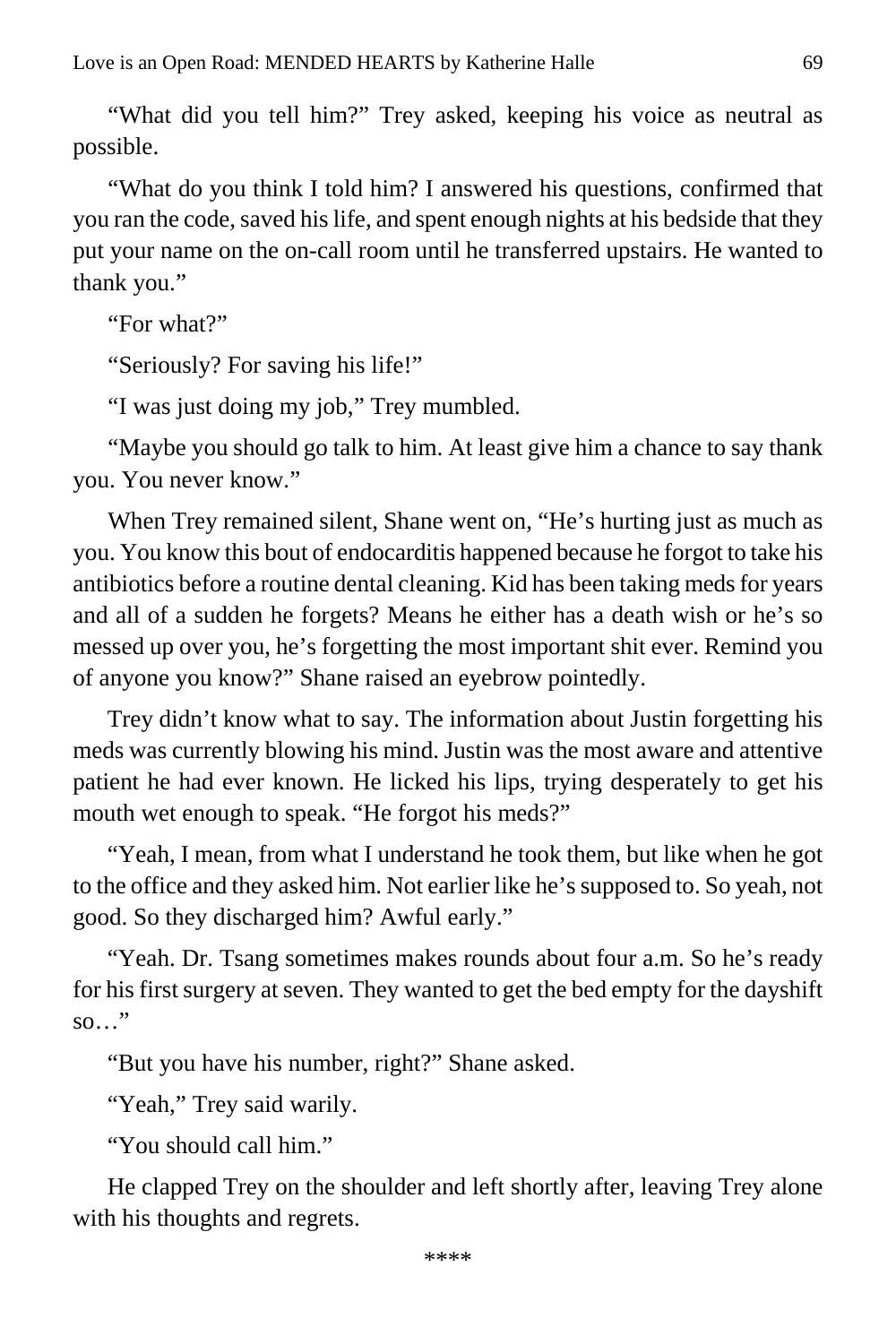Two weeks later those regrets came back to haunt him with a vengeance. He and Shaylene had met up in the dictation room and had just finished making plans for dinner when Shane burst into the room.

"Dude, Justin is down in the ER. They're prepping him for surgery!"

"What?" Trey's heart thudded against his rib cage, his stomach dropping to the floor.

"Yes! I don't know what happened, I only kind of overheard? But they're prepping him for his valve repair right now."

"Shit," he groaned.

"Come on, you can finish your dictation later."

Trey's lunch threatened to make a vivid reappearance and blindly he saved his entry, outwardly doing his best to seem calm, when inwardly his freak-out was happening full force. "Justin Shaw?" he asked, as calmly as he could.

"Yes. Justin Shaw. *Your* Justin. Poor dude's alone down there. No family, no girlfriend, boyfriend, nobody." He gave Trey a pointed look.

"I-I," Trey stammered, gathering his things as fast as he can, barreling out of the dictation room and sprinting for the elevator, Shane hot at his heels.

"Come on, come on. Come On!" he said impatiently, pushing the button numerous times with his finger. "Please, for once, be fast," he pleaded.

"It's coming. It's coming," Shane said, trying to reassure him.

"I hope so," Trey replied. Surprisingly, the elevator complied and the bell dinged. "Yes, thank you," Trey whispered, darting inside and pressing the button for the ground floor. The ride seemed to take forever and when the doors finally opened they ran out and right to the front desk. "Justin Shaw, has he been taken to surgery yet?"

The startled desk clerk gawked at him.

"Justin Shaw," He enunciated firmly. "Has he been taken to surgery yet?"

The desk clerk's eyes flicked to his badge, back up to Trey's face and then to his computer screen. "Hold on one sec, Doc, I'll find out for you." His fingers flew over the keyboard as he typed. "Noooo—wait, yes. I'm not sure how long ago, his file is still active down here so it must not have been too long."

"Which OR?" Trey demanded, resisting the urge to slap the counter.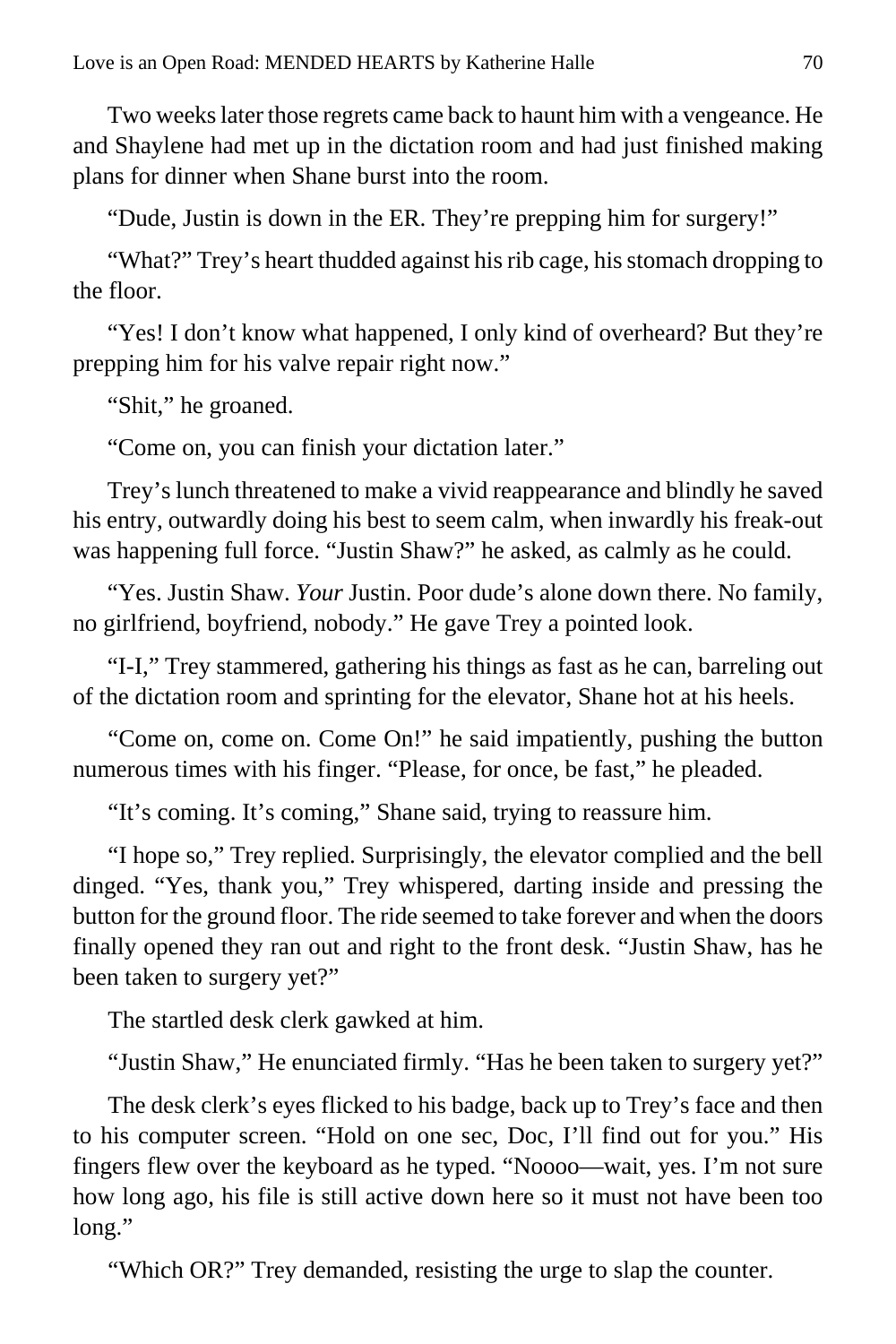"Easy, buddy," Shane murmured at his side.

"Sorry, Dr. Walker, it doesn't say. Just says 'transferred to OR.'"

"Thanks." Trey did slap the desk this time and ran off back to the elevator, frantically pressing the up button again, continually muttering "hurry up." Shane skidded to a stop beside him, both of them rocking back on their heels, anxiously awaiting the elevator. When the elevator arrived this time, they had to wait for it to empty. He smiled tensely at the aide wheeling a gurney out into the hallway and fought the urge to glare at another aide right behind him with a wheelchair.

He punched the button for the OR and rocked back on his heels again, waiting for the doors to close. His mind raced. Justin had almost died during his bout of endocarditis, but other than peeking in on him a few times in the middle of the night when he had been sleeping, Trey had never gone to see him before or after the code. Respecting Justin's wish for space. *Not that he cared about your wishes though,* a sad voice inside his head emphasized.

Trey clenched his fist. "I'm not going to do this right now," he admonished himself, wishing the elevator doors would open and he could get away from his own traitorous thoughts.

"Not doing what?" Shane asked.

"If something happens to him," Trey said, his voice shaky. He turned to look at Shane. "I've missed him. Really missed him. What if I never get the chance to tell him? You were right, I should have called him, gone to see him, done something and now—"

"Don't think like that. It will be all right. You'll see. Come on, we're here."

The elevator doors opened and Trey fought the urge to run down the hall and forced himself to make his way toward the OR desk at a brisk businesslike pace with Shane by his side. "Hi, Angie, I need a favor. Can you tell me if Justin Shaw is in a suite yet?"

Angie looked up at them, her left eyebrow complete with piercing slowly rose in interest before she glanced back down to her screen as she typed. "Justin Shaw, huh? The young man in for the valve repair. Yup, he's in OR two, probably already prepped and under. Dr. Tsang is already scrubbing in, you might be able to catch him if you hurry."

"Thanks," Trey called over his shoulder, already running toward the OR, leaving Shane behind.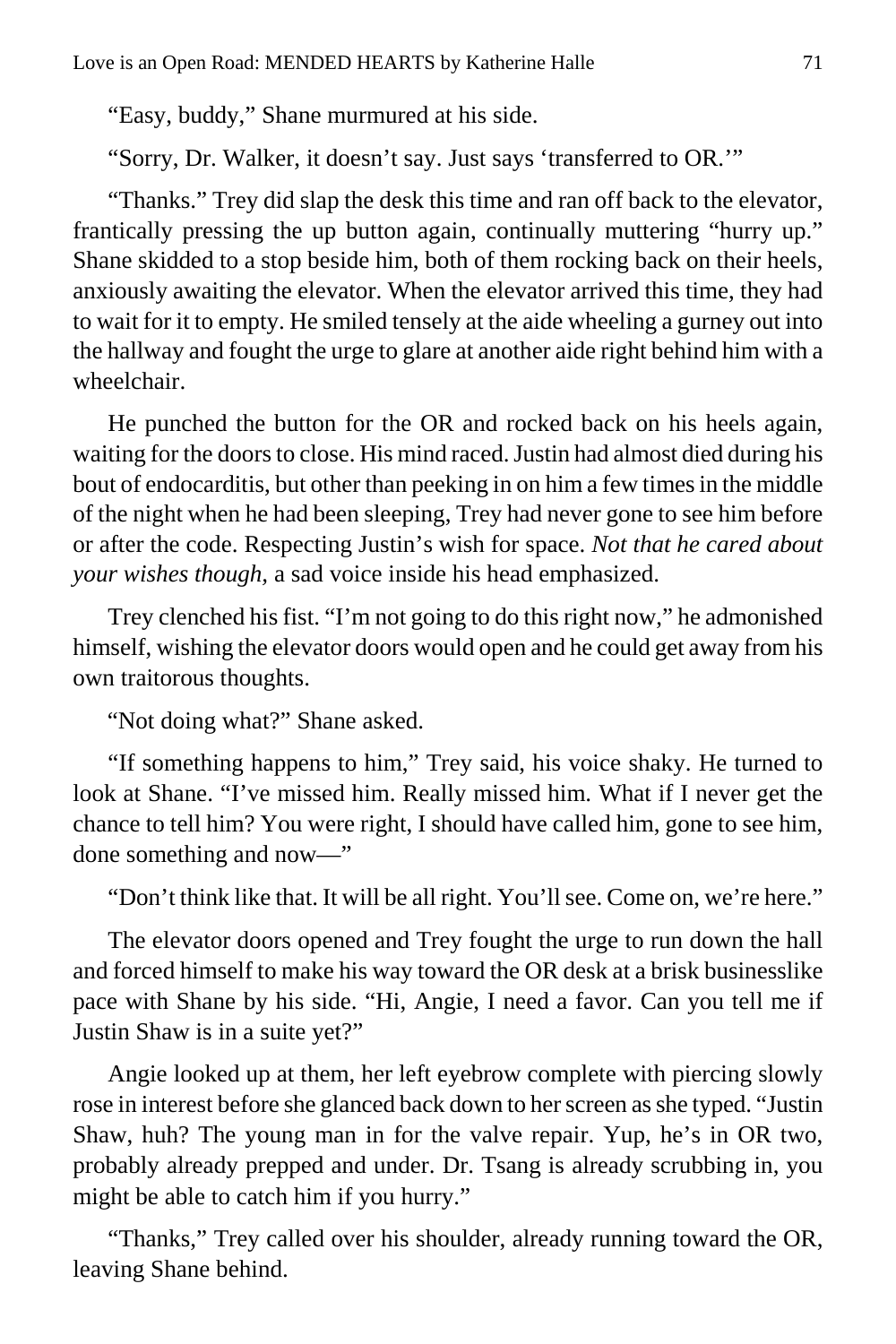"You're welcome. Good luck," she yelled back and Trey swore he could actually hear her popping her gum as he ran down the hallway.

He skidded to a stop at the scrub sinks just in time to see Dr. Tsang disappear through the OR door, sterilized hands held up, dripping with water.

"Damn it!" Trey swore, turned around and shot off toward the stairs. By the time he reached the observation room, Dr. Tsang had already made the first opening incision and all Trey could do was sit and wait.

He slumped into one of the chairs, unable to tear his eyes off the still form on the operating table below. "Fuck," he whispered. "Fuck," he swore again, pounding his fist into his thigh, standing up and pacing. "Why did I wait so long?" he asked the empty room, turning to look through the glass, swallowing hard at the sight of Justin's heart open to the air.

A wave of nausea rushed over him and he raced to the corner of the room, grabbing the trashcan. He swallowed convulsively, hating the bitter taste of bile in his mouth, but so happy he hadn't actually eaten breakfast yet. Trey sat back down, put his head between his knees and tried to calm his breathing. He couldn't afford to lose it right now, not with Justin down there on the table fighting for his life.

They both had to get through this so Trey could tell Justin what a colossal mistake it was being apart. A bitter laugh spilled out. "Oh my God I was such a fool," Trey muttered. "I didn't fight for us. I let him chase me away, let him think other stupid things were more important." He stood up again and walked to the window, hand pressed to the glass. "So dumb, Justin. So dumb. Both of us. I let you walk right out of my life when I should have done everything in my power to make you stay. Because that's what you do when you love someone."

Love someone. "Oh shit." He pressed even closer to the glass. "I'm an even bigger idiot that I thought. I'm in love with him. God, I really am an idiot."

"Nah, just oblivious."

Trey spun around to see Shane and Shaylene standing in the doorway.

"Shane told me about Justin. We figured you might want some company." She slid into the chair behind him and reached out her hand toward him. "Dr. Tsang is the best, he's done more of these mini-mitral repairs than anyone else."

Trey knew that, but hearing her say it out loud somehow eased a bit of the tension in his chest. He sat down beside her and took her hand.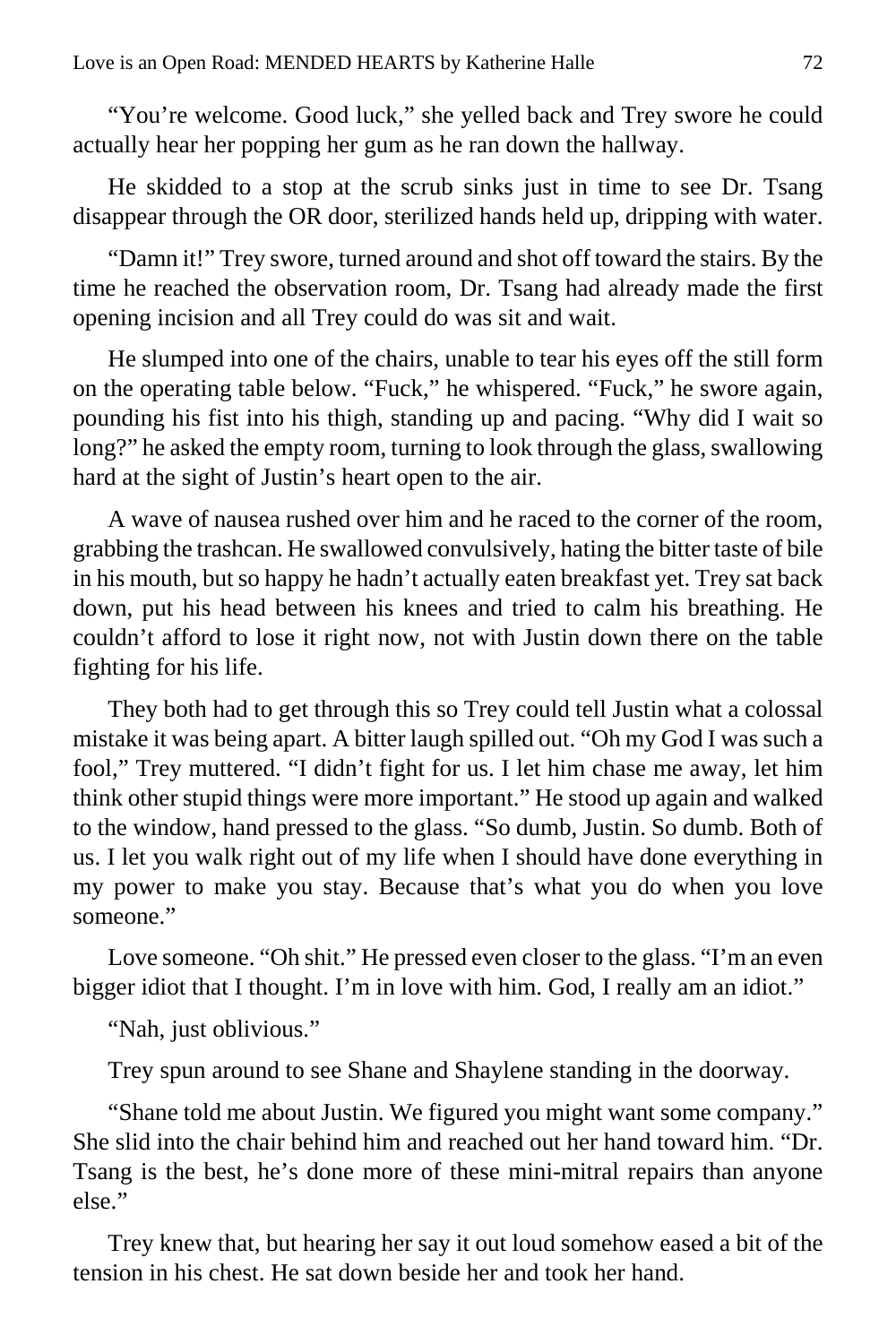"Does he know?" she asked softly.

"That I love him?" Trey answered, his voice barely above a whisper, but still sounding too loud in the deathly quiet of the observation room.

"Yeah."

"No," he choked out. "He was already under by the time I made it up here. And I stupidly just figured it out myself."

"Well, I always did know you were a little slow," Shane said goodnaturedly, elbowing him in the side.

Shaylene squeezed his hand. "You know, I bet he knew anyway. It doesn't take a rocket scientist, I think everyone knew but you."

He shuddered. "I was. I was so stupid. I let him push me away. I should have fought, should have held on with all that I have. You know we fought over a vacation? A vacation I planned with scuba diving? I told you that, right?"

Shaylene nodded. "You know he can do a lot of that stuff. Or at least now he'll be able to. He'll just have to maybe take it slow, doesn't mean he can't join you, that you can't both enjoy it."

"He didn't want to hold me back," Trey confessed, his voice breaking, the heavy pressure of tears building behind his eyes. "He broke up with me. I thought things were going fine, I mean, there were little things here and there, but overall, things were fine. He blindsided me. Completely. Said it wasn't working, that I would grow to resent him. Fuck, I was so stupid. I let him. He hurt me and I told him to leave."

"But now you know better and once he wakes up you can tell him and he'll know better too."

"Like it's that simple," Trey scoffed.

"Hey." Shaylene squeezed his hand hard enough to hurt making him turn toward her. "It is. You tell him what you just told me. That none of that other stuff matters, that only he matters, that you're sorry it took almost losing him to realize it and then you spend the rest of your life proving to him just how much you love him. And if he's not willing to risk it, then he's an idiot."

Her words sunk in and Trey felt the first kernel of hope. Maybe Shaylene had a point. Maybe what he needed to do was fight, to show Justin that he mattered and that Trey wouldn't be letting him go so easily this time. That is, if he got the chance.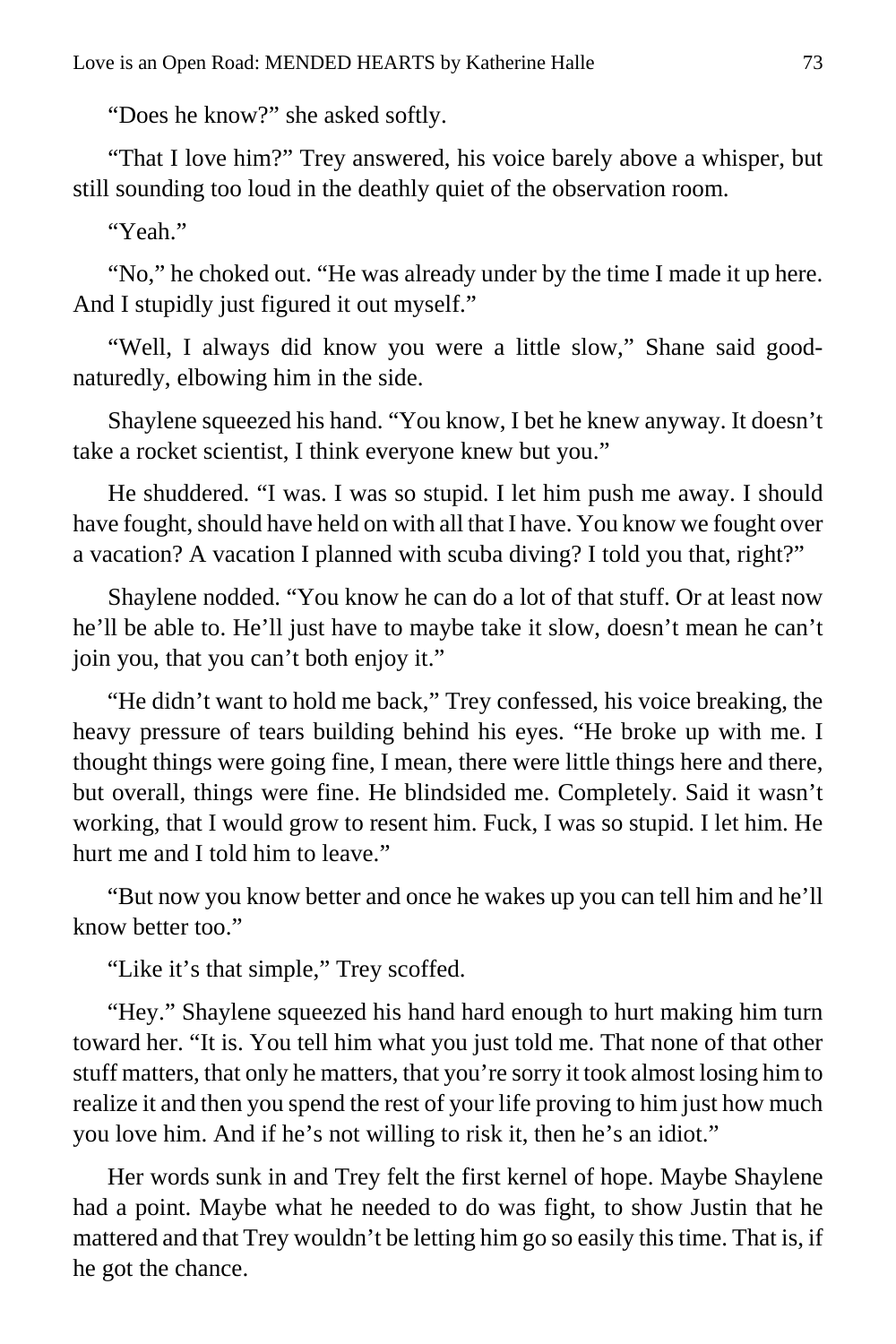He stood up, Shaylene's hand still held tightly in his when he saw the flurry of activity below. Something had gone wrong. He couldn't hear, all he could do was watch in silence. He could see the monitor, see the irregular rhythm, knew Justin was coding. Trey let go of Shaylene's hand and walked closer to the glass, putting his hand on it. Shane moved to stand at his side, a silent, supportive presence.

"Come on, Justin. You can do this. You're not a quitter and if I have to spend the rest of my fucking life telling you that, I will, but don't you die on me. Don't you quit on me. Please," he begged.

Shaylene drew up beside him, wrapped her arm around his waist and pressed her cheek into his shoulder. He could hear her whispering. He risked glancing at her, saw her hand clasped around the Celtic cross she wore, her lips moving silently.

"Please, please, please," he whispered, over and over.

Dr. Tsang glanced up at the window and Trey could see the grim determination in his eyes. Dr. Tsang wouldn't let Justin go that easily. Trey watched as the surgical team worked frantically and Justin's heart rhythm normalized. Dr. Tsang gave him another quick glance before nodding at the team and continuing the surgery.

"Yes!" Shane exclaimed softly.

Trey slowly let out the breath he had been holding, but his hand remained clenched into a fist against the glass. Shaylene's continued whispers the only sound, while he watched Justin's still form in the room below.

Finally, after what seemed like an eternity, Dr. Tsang looked up and gave him a nod and Trey's knees went weak. He collapsed into the closest chair and put his head down between his knees.

"Deep breaths," Shaylene said, her hand cool on the back of his neck. "Deep breaths," she repeated. She rubbed her other hand soothingly over his back. "He'll be right as rain in no time. You wait and see. He'll be fine."

Trey closed his eyes. He couldn't take the dancing spots, the tunneled vision, but closing his eyes brought unwelcome images—Justin coding, Justin on the operating table, chest open and vulnerable—so he opened his eyes again almost immediately.

"I was such a fool," he chastised himself again. "Such a Goddamn fool."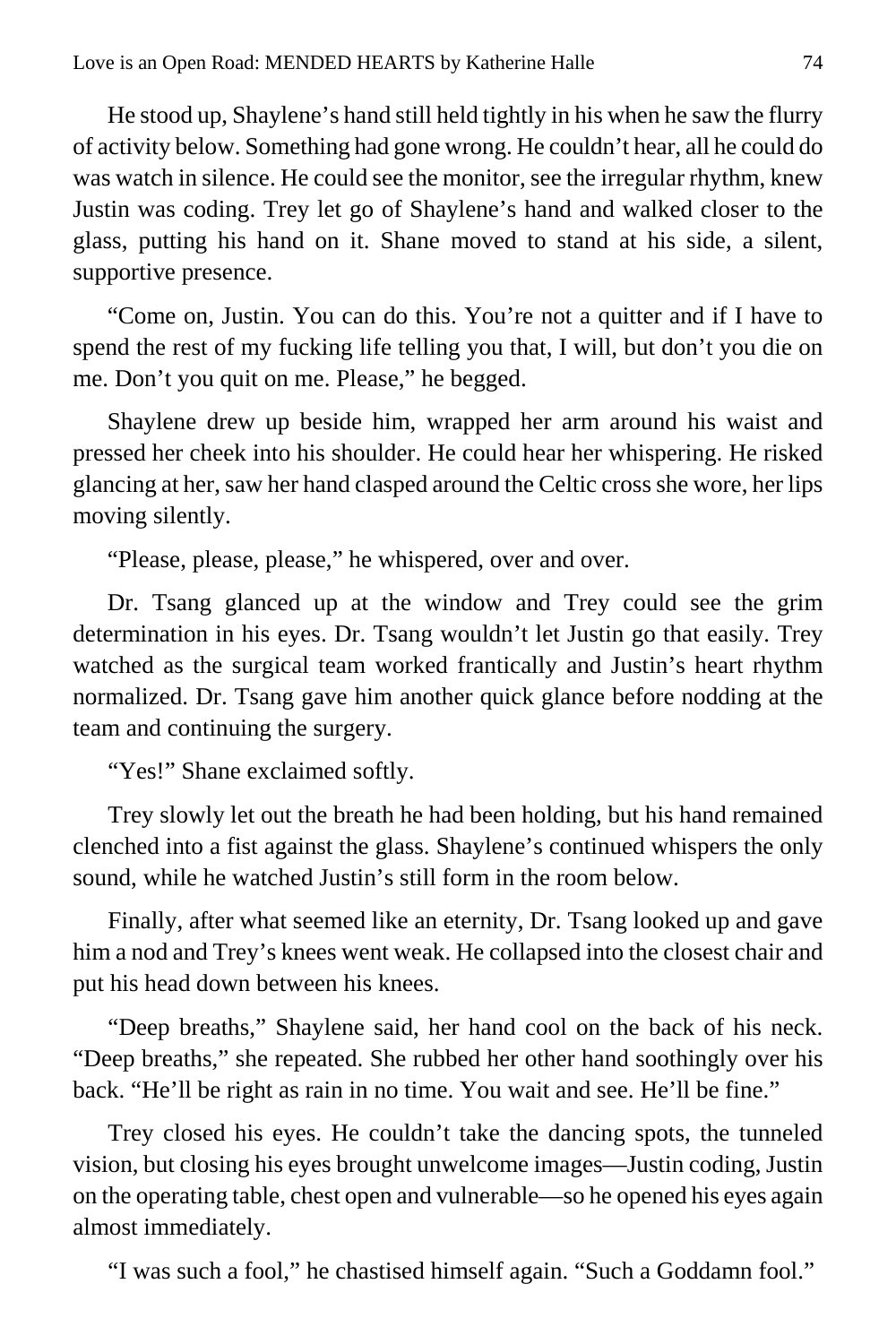"Yes, you were. But now he's out of the woods, and you are going to be the best damn boyfriend that man has ever had."

"That's if he'll have me."

"You won't know unless you try. And you're going to try, aren't you?" Shaylene prodded gently.

" $Y_{ex}$ "

"Good. Now stop blubbering like a baby. Clean yourself up and go meet him in recovery."

"You're kind of good at this, you know that?" Trey asked, his voice watery.

"Don't encourage her," Shane said dryly.

"Shut it you." Shaylene sent Shane a glare before turning back to Trey. "Nah. Just Southern." Shaylene nudged his shoulder. "Go on."

"Thanks." Trey leaned over and kissed her cheek before doing as she asked.

Twenty minutes later, he sat by Justin's bedside. Waiting. It would be at least another forty-five minutes before Justin woke up, but Trey didn't plan on going anywhere. Not until Justin opened his eyes.

He stayed out of the nurses' way when they came to check on Justin's vitals. He considered himself lucky they didn't ask him to leave.

"You know the only reason you're being allowed to stay is because the nurses love you, and everyone is rooting for the two of you," Dr. Tsang said dryly from the gap in the curtain.

Trey startled in the chair and made a move to stand up, but stopped when Dr. Tsang held up his hand. "I'm breaching protocol here, but you saw the surgery so you know most of it already. I repaired the valve and with some cardiac rehab, he'll be able to live a mostly normal life. Definitely more normal than before. He'll even be able to do some of those crazy things you like to do. Within reason. And without long-term blood thinners."

Dr. Tsang paused and moved closer to the bed, pulling up Justin's med record on his handheld device and checking over the recorded vitals. "He should be waking up soon. Don't agitate him. Boy needs to recover. So whatever drama you were planning? Don't."

"I wasn't—" Trey started, but Dr. Tsang interrupted him.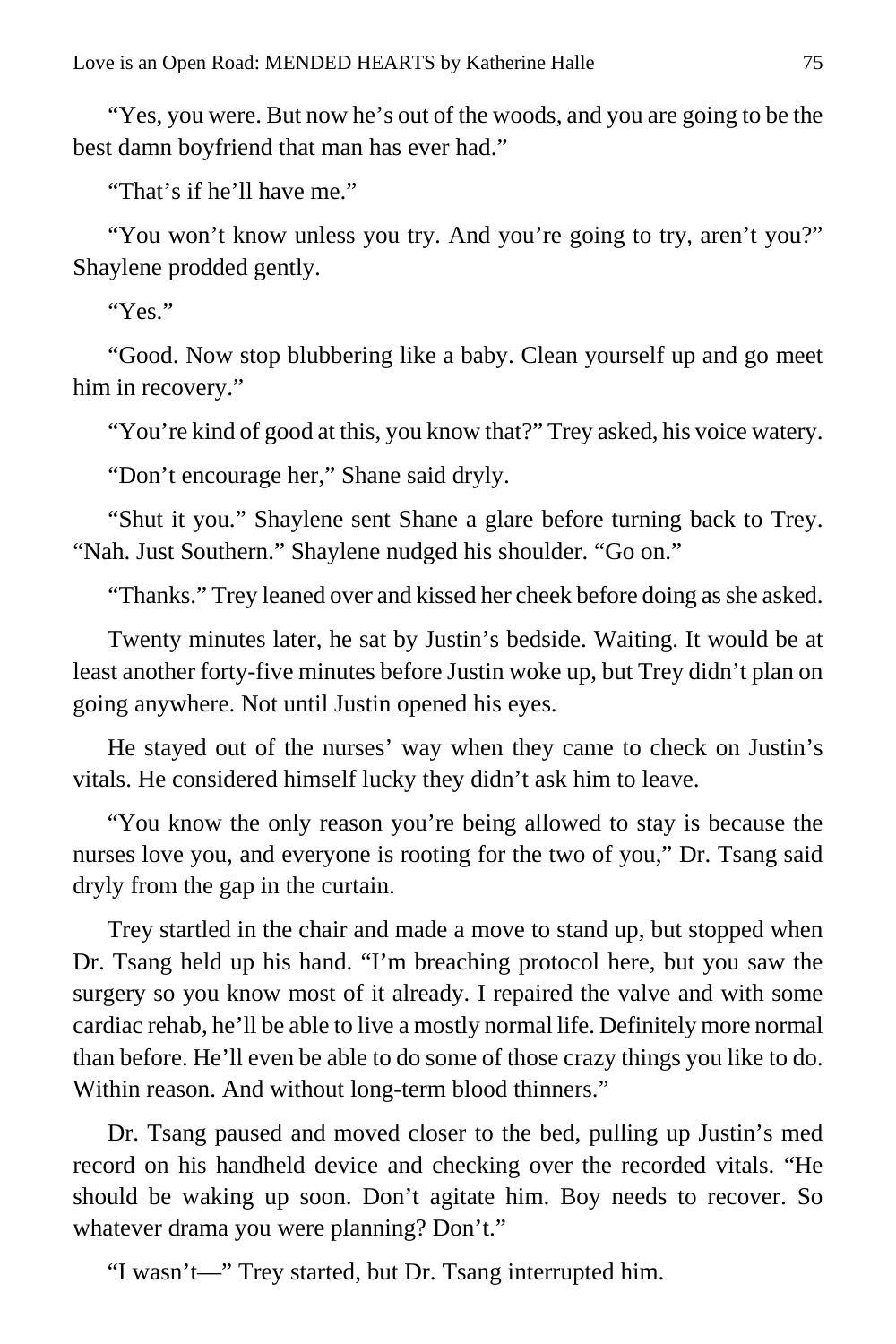"We may be friends, I want the best for you in everything, but not at the expense of my patient. So no drama. Understand?"

"Yes, sir," Trey said, chastened.

"Son?"

Trey looked back up at him.

"Take some advice? Whatever the problem was? Life is too short, and you've obviously been given a second chance. Don't fuck it up."

And with those parting words, Dr. Tsang left Justin's bedside and Trey sitting behind with his mouth open in shock.

"Well, I guess our relationship wasn't so secret after all," he muttered to himself, slumping back in the chair, his eyes on Justin.

Before too long, he found his eyes slipping shut, the stress and lack of sleep the past few weeks catching up to him as he slipped off.

\*\*\*\*

"Dr. Walker?" A voice sounded gently by his ear. "Dr. Walker?" The voice got louder this time accompanied by a little shake to his shoulder.

"What? What?" Trey sat up, rubbing his eyes, trying to remember exactly where he was and what he was supposed to be doing. When he realized he was in recovery, it all came rushing back to him. Immediately his eyes went to the bed only to see it had been emptied. His heart skipped a beat and he felt sick to his stomach.

"It's okay. He's been moved to a room. He woke up about an hour ago, already sitting up and having ice chips. Said not to wake you. But I thought maybe you would want to go up and be with him."

Trey blinked his eyes, staring at the nurse, her brown eyes and smile full of kindness. He found her nametag. "Thanks, Kendra. Thanks. Um, where?"

She let out a soft laugh. "ICU number six. They're expecting you."

Stumbling out of the chair, Trey lurched for the door and would have fallen had she not grabbed his arm. "Why don't you have some water first? When was the last time you ate?"

He let her direct him back behind the nurses' station where she grabbed him a juice out of the fridge and opened it, shoving it into his hand. He drank it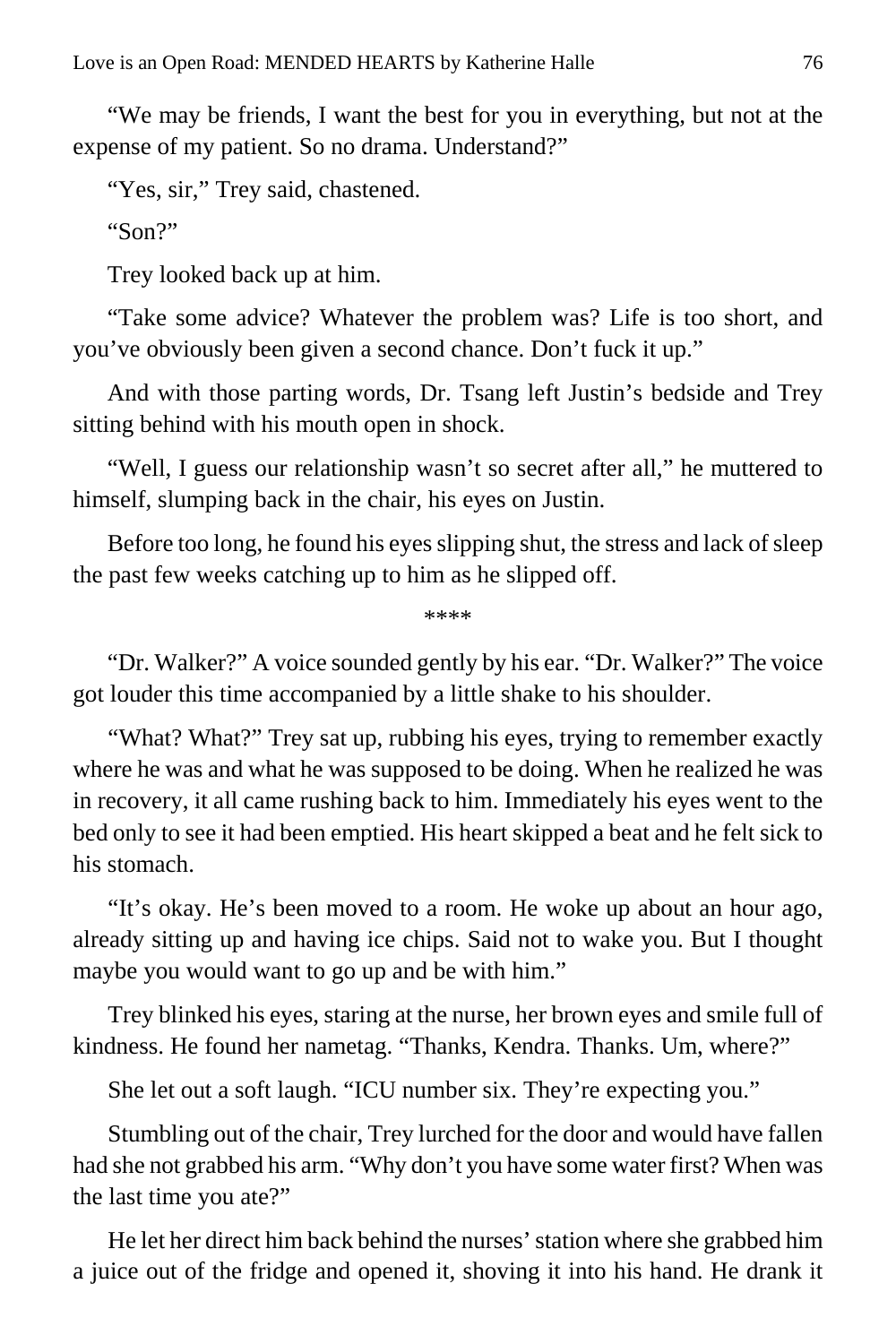greedily, only now realizing how thirsty he was. "Thanks," he said, covering a burp with his hand.

Kendra rolled her eyes. "Still such a boy."

"Sorry," Trey said sheepishly.

"Here, have another. Go see him, and then promise me you'll get some food, okay?"

He slugged down the second juice and wiped his mouth with a paper towel this time. "I promise. Thank you." He chucked the little plastic cup toward the trash and with a thankful smile darted off toward the elevator.

Fortunately, the elevator came quickly and the ride up two floors was blessedly short. The doors opened with a ding and Trey stepped out, suddenly nervous, his heart in his throat. What if Justin didn't want to see him? What if Justin threw him out? What if—

"Dr. Walker?" Amy, the charge nurse, smiled at him from the desk.

"Yes?" he said hoarsely.

"He's awake. Why don't you go on in?"

Trey gave her a weak smile and swallowed hard. He forced himself to walk in the direction of number six. It took him no time at all to arrive at the opening to Justin's glassed in room. With a deep breath, he pushed the door open and Justin turned his head.

"Trey?" he asked.

"Yeah. It's me," Trey assured him. He stepped further into the room.

"What are you doing here? I mean, I saw you before I left recovery. You were sleeping pretty soundly so I told them not to wake you. I assumed you needed the rest. Dr. Tsang said you watched the surgery. What—"

"I love you," Trey blurted out. His eyes went wide and he almost clapped a hand over his mouth. "I'm sorry. I didn't mean to tell you like that. I had this whole speech worked out in my head, I swear. It's just, you coded. Twice. During surgery and a few weeks ago. I know Shane told you I was the one that ran the code a few weeks ago. I had no business doing it because I was too emotionally attached, but I couldn't *not* do it. Because it was you, and I couldn't let you die, couldn't trust anyone else to keep you alive. And today, it happened again, and it made me realize just what I would lose if something happened to you. Well, I mean, I knew, but I didn't know? Shit."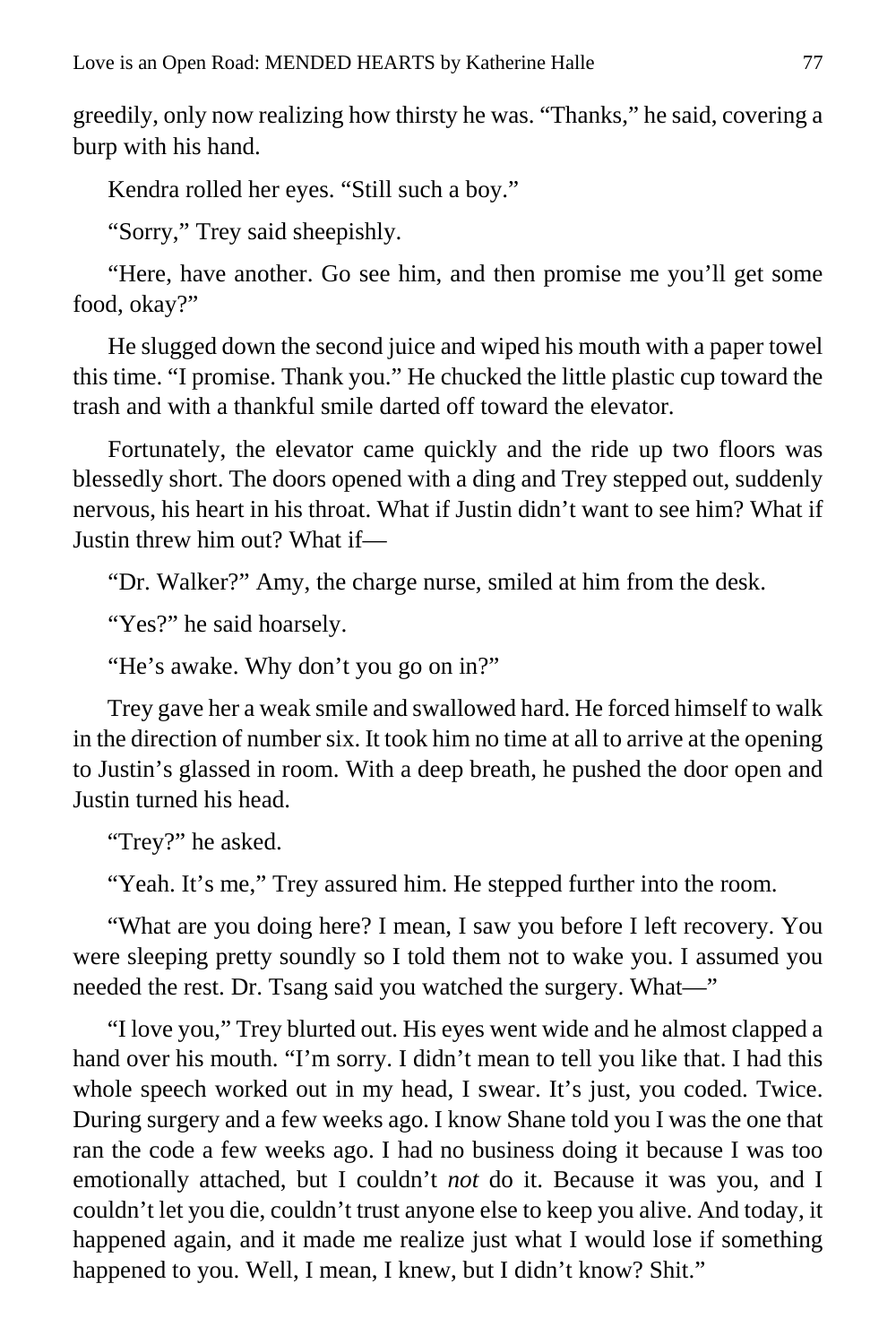Trey stopped, put his hands on his hips and hung his head in defeat. "This is coming out all wrong. I'm not going to let you push me away because you think it's what's best. I get a say in this, too. And I say, it doesn't matter if you can't scuba dive or go rock climbing or go to dirt bike rallies with me. It only matters that you're with me. That we do whatever it is *we* do, together, because I love you, and that's what matters."

He let out a deep breath, afraid to look up and meet Justin's eyes. Getting all that out there felt good, but also terrifying.

"Are you finished?" Justin asked.

Without looking up, Trey nodded. "Yeah. I said what I needed to say." He held his breath, body tense.

"Trey? Look at me?"

His heart in his throat, Trey met Justin's eyes and saw everything he needed to see. He took two steps and had Justin's hand in his, their foreheads pressed together, his other hand wrapped around Justin's neck.

"I love you," Justin whispered. He brought his hand up and wrapped it around Trey's neck, holding them together. "I should never have let you go. I was such a coward. My valve was going bad. I felt weaker, sicker and there you were so full of life and doing so many things I wanted to do; and all I could see was myself holding you back or worse, dying on you. And I just couldn't do either. So I pushed you away when really what I wanted was to keep you close. Not only a coward, but an idiot."

"No, no," Trey argued until Justin silenced him with a kiss.

"Can I ask you something? It's totally off topic, but…"

"Anything," Trey said, stroking his thumb up and down Justin's neck.

"Do you still have that vacation booked?"

"Yeah," Trey answered, confused as to where this could be going. "I need to cancel everything."

"Don't—"

"I'm not going with someone else."

"Damn right you're not. Tell me about all the things we can do there."

"Really?" Trey asked, almost afraid to hope.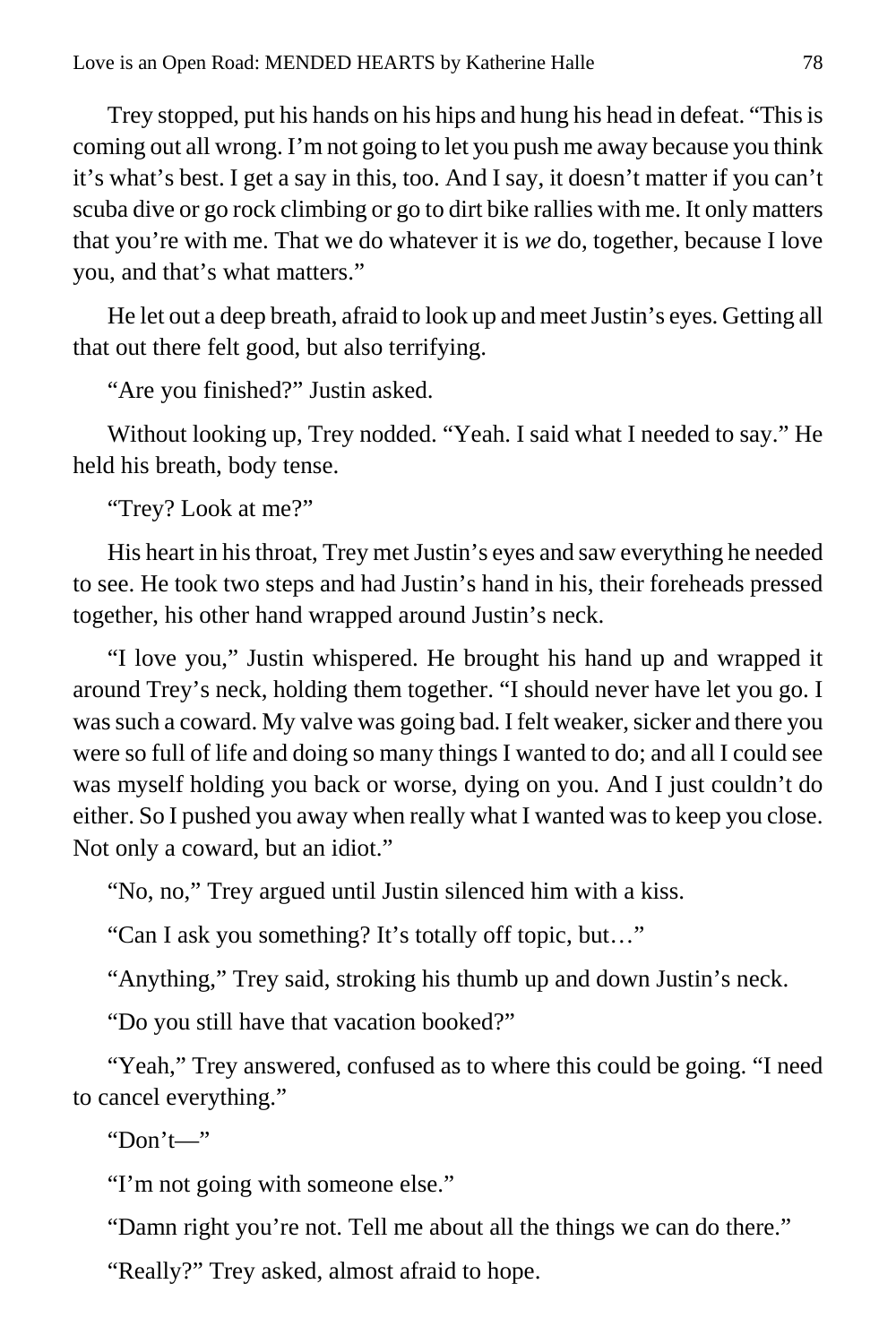"Really."

"Okay. Okay. First, crystal clear water, like you can't even imagine. I mean, you can see all the way down to the ocean floor, hundreds of feet below. So many different and colorful fish and some of the best seafood you've ever eaten. They have a spa there that does couples massages that will leave you feeling like a bowl of jelly and half drunk on endorphins. And their beds, oh man, king-size beds that are so comfortable it's like sleeping on a cloud." Trey felt his excitement growing.

"And the scuba diving?" Justin asked, the words swallowed up by a huge yawn.

"Yeah and the scuba," Trey said with a fond smile. "I should go. Let you get some rest."

Justin already looked half-asleep, but his fingers tighten around Trey's. "Stay with me?" Justin asked.

Trey held Justin's hand as he lay back down on the bed. He squeezed it. "Always."

Justin closed his eyes, a small smile playing about his lips as he slid back to sleep. Trey tugged the chair closer to the bed so he could comfortably hold Justin's hand. He bent forward and kissed Justin's knuckles. "Never leaving you again," he promised.

"Good," Justin whispered in his sleep.

## **The End**